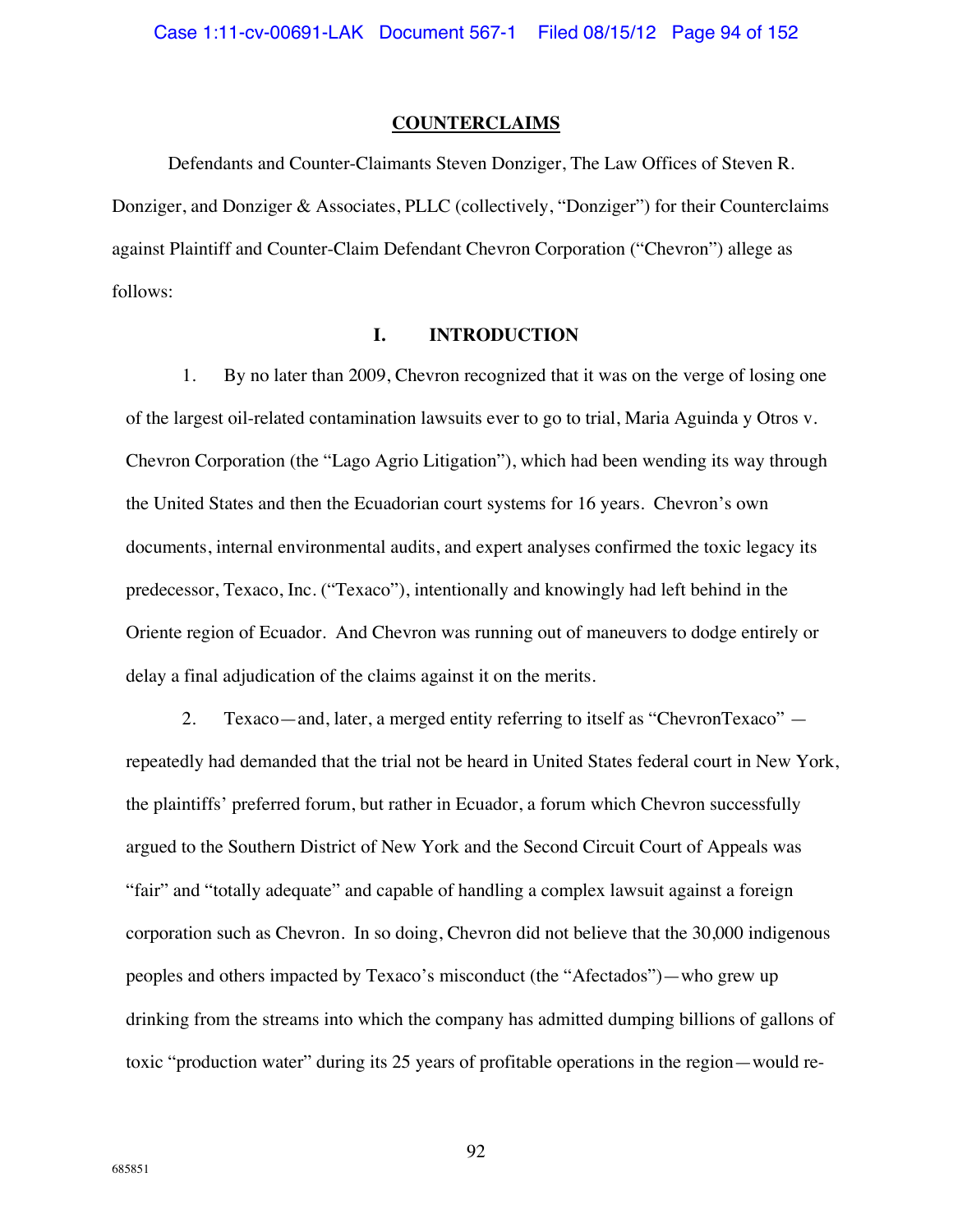### Case 1:11-cv-00691-LAK Document 567-1 Filed 08/15/12 Page 95 of 152

file their environmental claims in Ecuador, or that Chevron would fail in its efforts to derail any Ecuadorian lawsuit.

3. However, representatives of the Afectados, the "Ecuadorian Plaintiffs," did refile their claims, in the Provincial Court of Sucumbíos ("the Lago Agrio Court") in the town of Lago Agrio, surrounded by the hundreds of unlined, sludge-filled toxic waste pits that Texaco carved out of the jungle floor and abandoned when it left the country in 1992. And despite Chevron's best efforts to delay the litigation through abusive procedural maneuvers and to sabotage it entirely through political pressure and other tactics, the Lago Agrio Court succeeded in managing a multi-year evidentiary process that involved dozens of judicially supervised site inspections, more than 100 expert reports, numerous fact witnesses, and the submission by the parties of over 64,000 chemical sampling results of soil and water.

4. As it became increasingly clear in light of the mounting evidence that Chevron would not be able to avoid a judgment against it on the merits, Chevron decided to embark on a new strategy to coerce a favorable outcome to the Lago Agrio Litigation. Specifically, Chevron decided to fraudulently vilify both the Ecuadorian judiciary and the lawyers, including, most vociferously, Donziger, who chose to champion the Afectados' cause and represent the Ecuadorian Plaintiffs against one of the most powerful corporations on Earth.

5. Chevron's new strategy was multi-faceted, but involved—and continues to involve—three main avenues of attack: (1) fabricating evidence of corruption against Chevron, then using this false and misleading "evidence" to taint the Lago Agrio Litigation and the resulting outcome; (2) misrepresenting that the voluminous and valid scientific, documentary and eyewitness evidence adduced by the Lago Agrio Court during the eight-year trial—which clearly established Chevron's liability—was "illegitimate" so as to cast doubt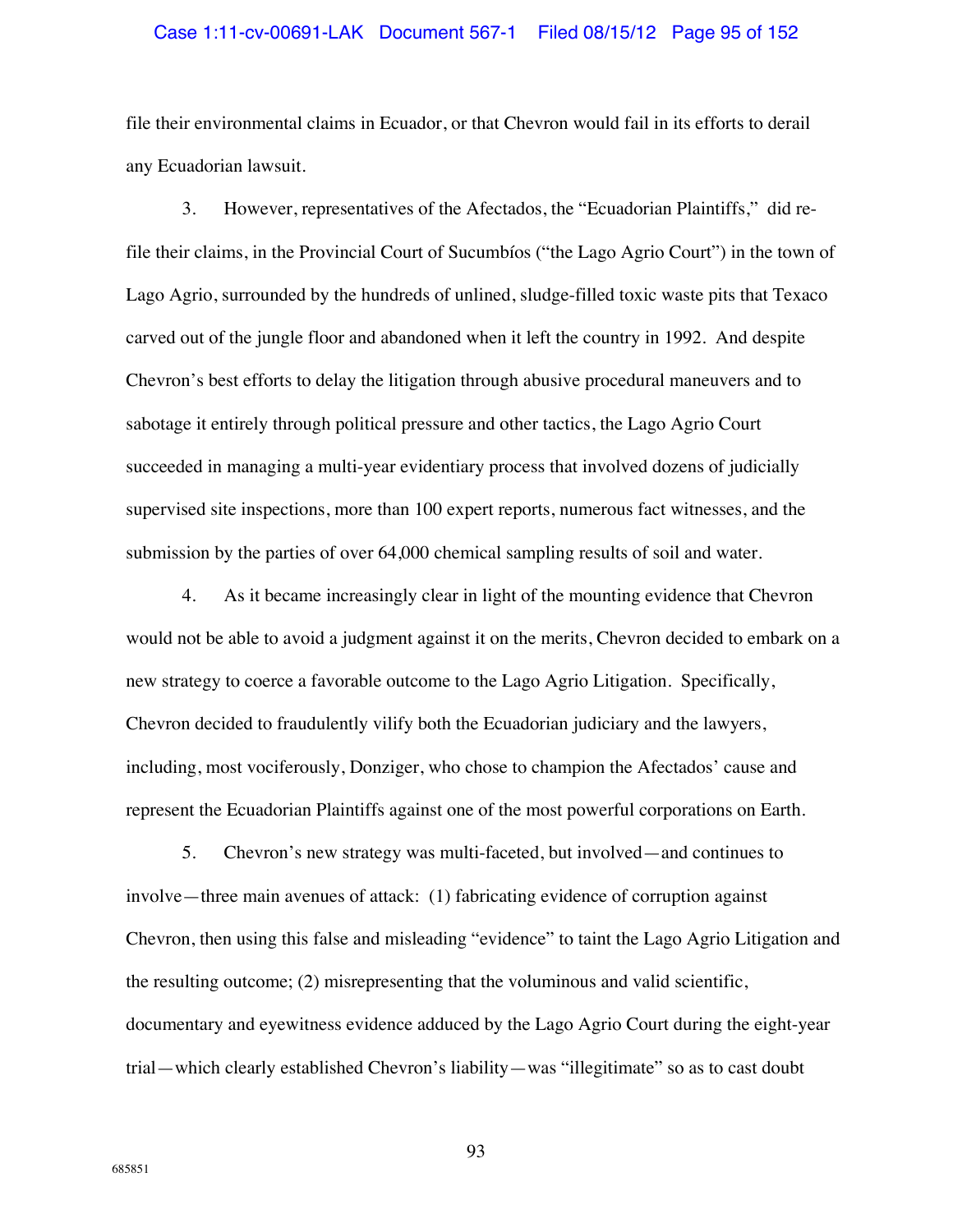### Case 1:11-cv-00691-LAK Document 567-1 Filed 08/15/12 Page 96 of 152

both on the outcome and on the integrity of Donziger and the rest of the Ecuadorian Plaintiffs' legal team; and (3) leveling false and misleading claims of fraud and other misconduct against Donziger and the rest of the Ecuadorian Plaintiffs' legal team in an effort to damage their reputations, disrupt their relationships with each other, with the Ecuadorian Plaintiffs, and with supporters of the litigation, instill in them fear of economic and other harm should they continue their efforts on behalf of the Ecuadorian Plaintiffs, and taint the Lago Agrio Litigation and resulting outcome.

6. The ultimate goal of Chevron's coordinated scheme of false and misleading statements and extortion was and is to eliminate the lawful fruits of Donziger's and the Ecuadorian Plaintiffs' now nearly 19-years' worth of legal efforts in the United States and Ecuador. With respect to Donziger in particular, the goal of Chevron's fraud and extortion is to coerce Donziger into abandoning or unjustly compromising his efforts to hold Chevron accountable for the environmental devastation its predecessor caused in the Ecuadorian Amazon, thereby depriving him of his rights and interests in advising the Ecuadorian Plaintiffs free from fear and intimidation, as well as his contingency fee interests in the \$19 billion judgment rendered against Chevron.

7. Chevron already has benefitted greatly from its scheme by avoiding, to date, payment of the billions of dollars in damages it owes under the judgment in the Lago Agrio Litigation. Chevron also has caused significant reputational and financial harm to Donziger through its fraud and extortion, including, but not limited to, forcing Donziger to incur substantial legal fees and costs to defend himself against Chevron's attacks and to uncover Chevron's wrongdoing.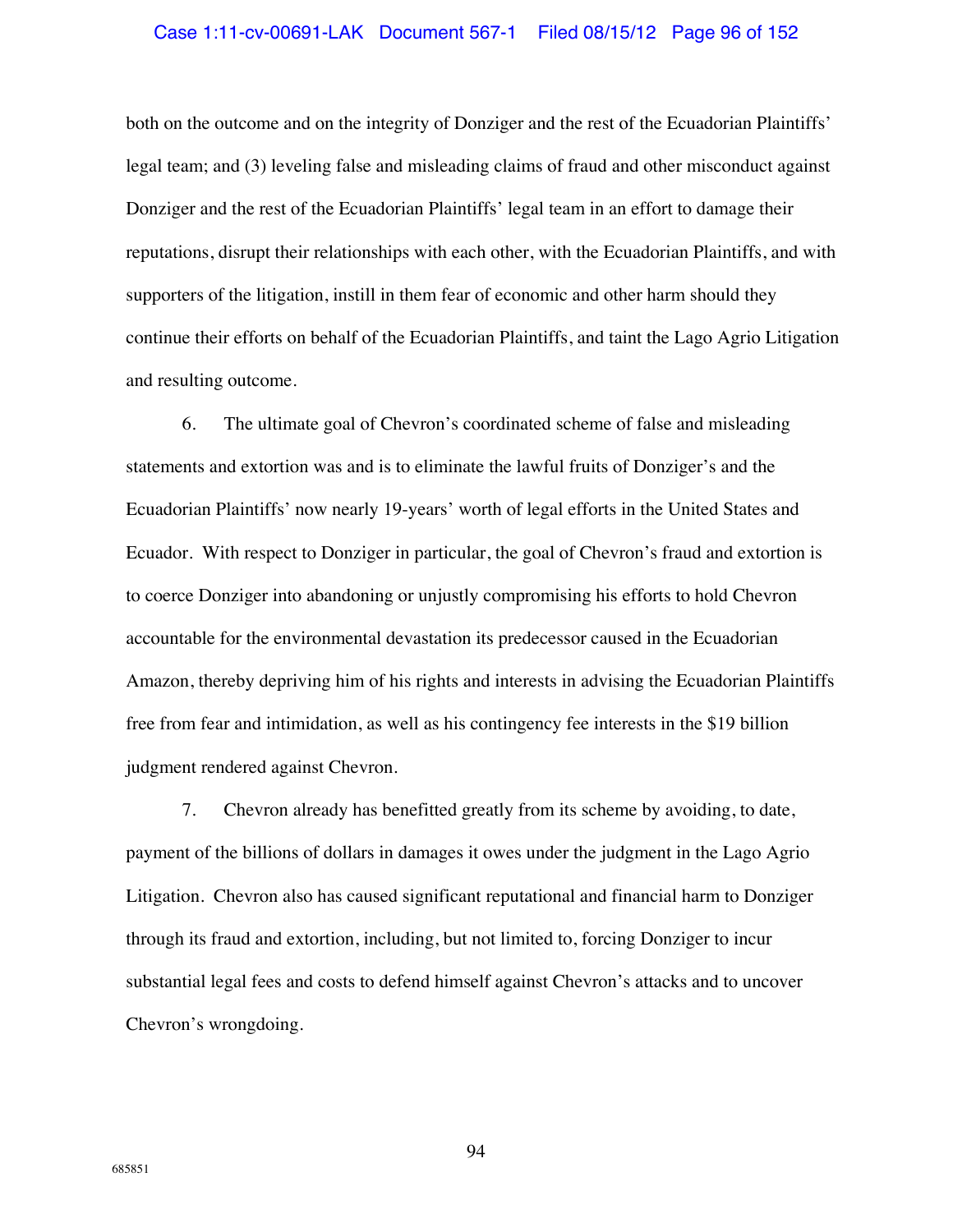## **II. PARTIES**

8. Counter-Claim Plaintiff Steven Donziger is a New York attorney and legal advisor to the Ecuadorian Plaintiffs in the Lago Agrio Litigation in Ecuador. Steven Donziger also holds a contingency fee interest in the \$19 billion judgment awarded against Chevron in the Lago Agrio Litigation. Donziger is a citizen of New York.

9. Counter-Claim Plaintiff The Law Offices of Steven R. Donziger is a sole proprietorship located in New York, New York, which is owned and operated by Steven Donziger. The Law Offices of Steven R. Donziger is a citizen of New York.

10. Counter-Claim Plaintiff Donziger & Associates, PLLC is a professional limited liability corporation located in New York New York, which is owned and operated by Steven Donziger. Donziger & Associates, PLLC is a citizen of New York.

11. Counter-Claim Defendant Chevron Corporation is a multinational energy company, incorporated in the state of Delaware with its principal place of business in San Ramon, California. Chevron is therefore a citizen of Delaware and California. Chevron's predecessor-in-interest, Texaco, Inc., conducted petroleum exploration and production operations in the Oriente District of eastern Ecuador between 1964 and 1992. Chevron was and is the defendant/ judgment debtor in the Lago Agrio Litigation in Ecuador.

### **III. SUBJECT MATTER JURISDICTION AND VENUE**

12. This Court has subject matter jurisdiction over Donziger's Counterclaims under 28 U.S.C. § 1332 because there is a complete diversity of citizenship between the parties and the amount in controversy exceeds \$75,000 exclusive of interest and costs. Donziger's counterclaims arise out of the same controversy as Chevron's federal claims, as all claims arise out of a common nucleus of operative facts. Thus, this Court also has subject matter jurisdiction over Donziger's Counterclaims under 28 U.S.C. § 1367.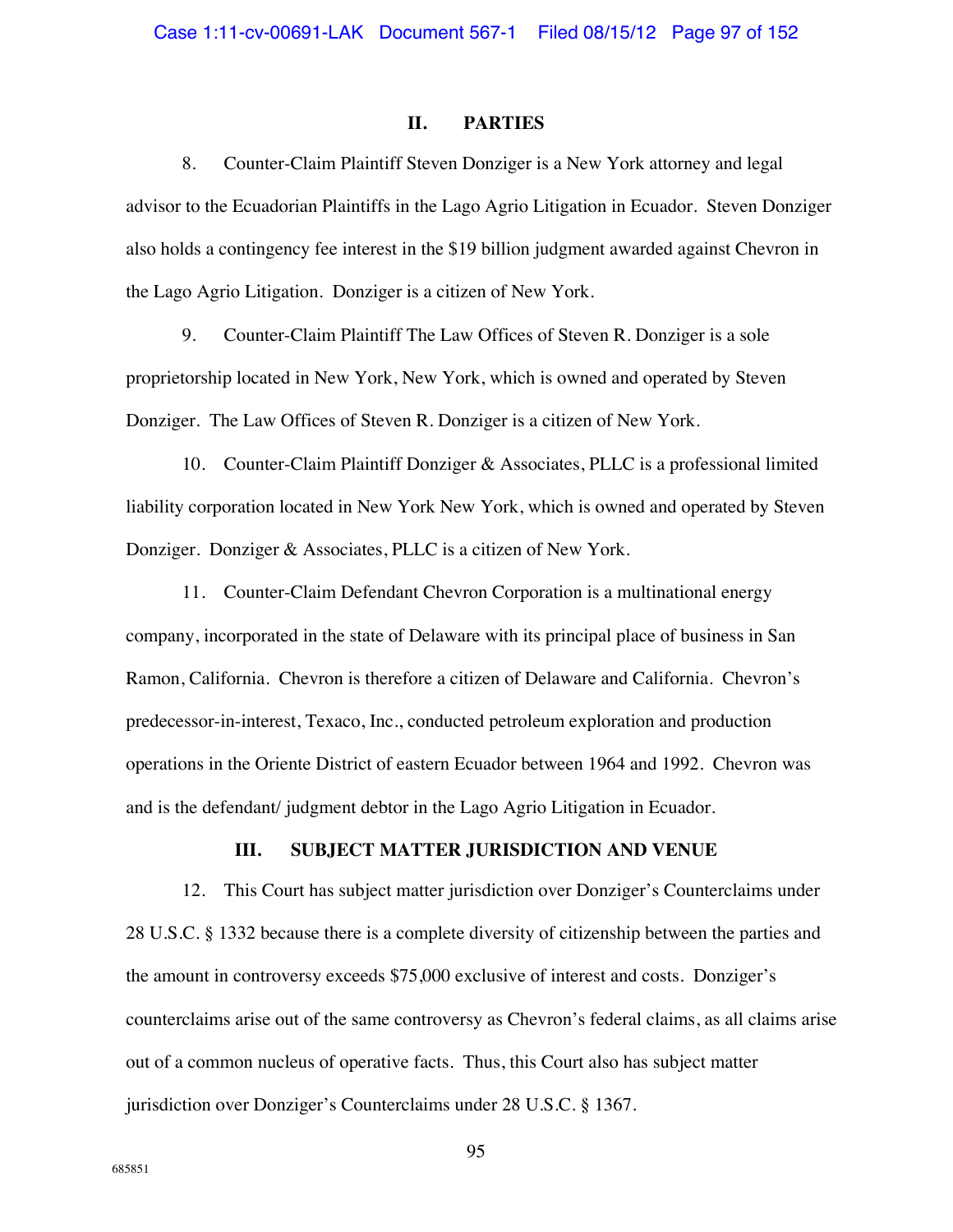13. Venue is proper in this District under 28 U.S.C. § 1391(b)(2), as a substantial

number of events giving rise to Donziger's Counterclaims, including particularly a number of Chevron's tortious actions, occurred in this District, and also under 18 U.S.C. § 1965.

# **IV. PERSONAL JURISDICTION**

14. Exercise of personal jurisdiction over Counterclaim Defendant Chevron is reasonable and proper in this District because Chevron conducts extensive business activities within the State of New York, has engaged in tortious conduct in New York which gives rise in part to Donziger's Counterclaims, and has committed tortious acts that have caused injury within New York State. For Donziger's claims for violations of state law, the exercise of jurisdiction over Chevron is proper in this District pursuant to 18 U.S.C. 1965(a) and N.Y. C.P.L.R. 301 and 302.

# **V. FACTUAL BASIS FOR COUNTER-CLAIMS**

- **A. After eighteen years of procedural maneuvers, false promises, and abusive litigation, Chevron begins to run out of options for sidestepping liability for the harms caused by its predecessor's operations in Ecuador.** 
	- **1. Chevron's predecessor Texaco utilizes sub-standard practices in the Ecuadorian Amazon in order to maximize its profits, causing extensive contamination.**
- 15. From 1964 to 1992, Texaco owned an interest in an approximately 1,500 square-

mile petroleum concession in Ecuador (the "Napo Concession' or the "Concession") that contained numerous oil fields, roughly 375 working well sites and production stations, and hundreds of miles of pipelines.

16. Although the Napo Concession was owned by a consortium comprised of Texaco

and Ecuador's state-owned oil company, Petroecuador,  $3$  between 1964 and June 1990 Texaco

<sup>3</sup> The consortium originally was comprised of Texaco and Gulf Oil Corporation. By 1976,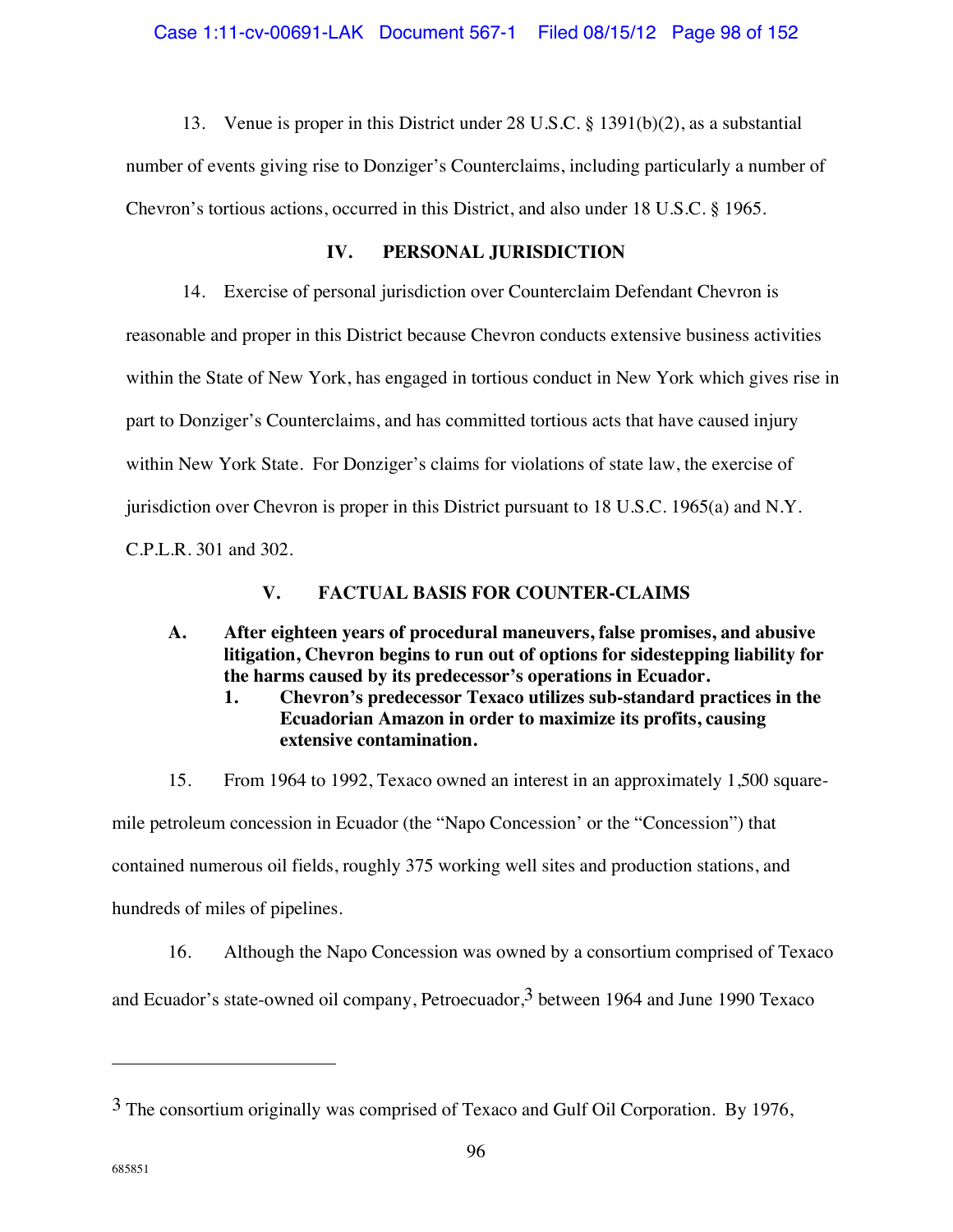## Case 1:11-cv-00691-LAK Document 567-1 Filed 08/15/12 Page 99 of 152

was the sole operator of the Concession and was responsible for all drilling activities, well sites, production stations, and pipelines in the Concession. Texaco designed, engineered, built and maintained the entire system of oil extraction in the Concession, and built and operated the Trans-Ecuador pipeline that was used to carry the crude oil from the Concession to the Pacific Coast, where it could be transported by tanker and sold on the international market.

17. As designer and operator of the Concession, Texaco knowingly and deliberately implemented sub-standard operational practices that contaminated a wide swath of the Amazon rainforest in Ecuador with toxins that are harmful to human health and the environment.

18. For example, deep underground "re-injection" of production water  $4$  had been a standard industry practice for production water disposal in the United States since the 1940s, nearly 30 years before Texaco began extracting oil in Ecuador. Indeed, a Texaco engineer authored the chapter of a 1962 industry text entitled Primer of Oil & Gas Production, which stated: "Extreme care must be exercised in handling and disposition of produced water not only because of possible damage to agriculture, but also because of the possibility of polluting lakes and rivers which provide water for drinking as well as for irrigating purposes."

19. Yet in Ecuador, notwithstanding the knowledge and technological capacity to inject production water back underground to avoid contamination, Texaco elected to discharge billions of gallons of production water directly into the surface waters of the Amazon basin roughly four million gallons *per day* at the height of Texaco's operations.

Petroecuador had acquired Gulf Oil's interest in the consortium.

<sup>4</sup> Production water is water that occurs underground with the oil and typically contains: (a) metals, chlorides, and other chemicals that leach out of the underground rock formations where the oil occurs; (b) chemicals that are injected down into wells to enhance well production; and (c) petroleum compounds such as benzene that leach out of the oil into the production water.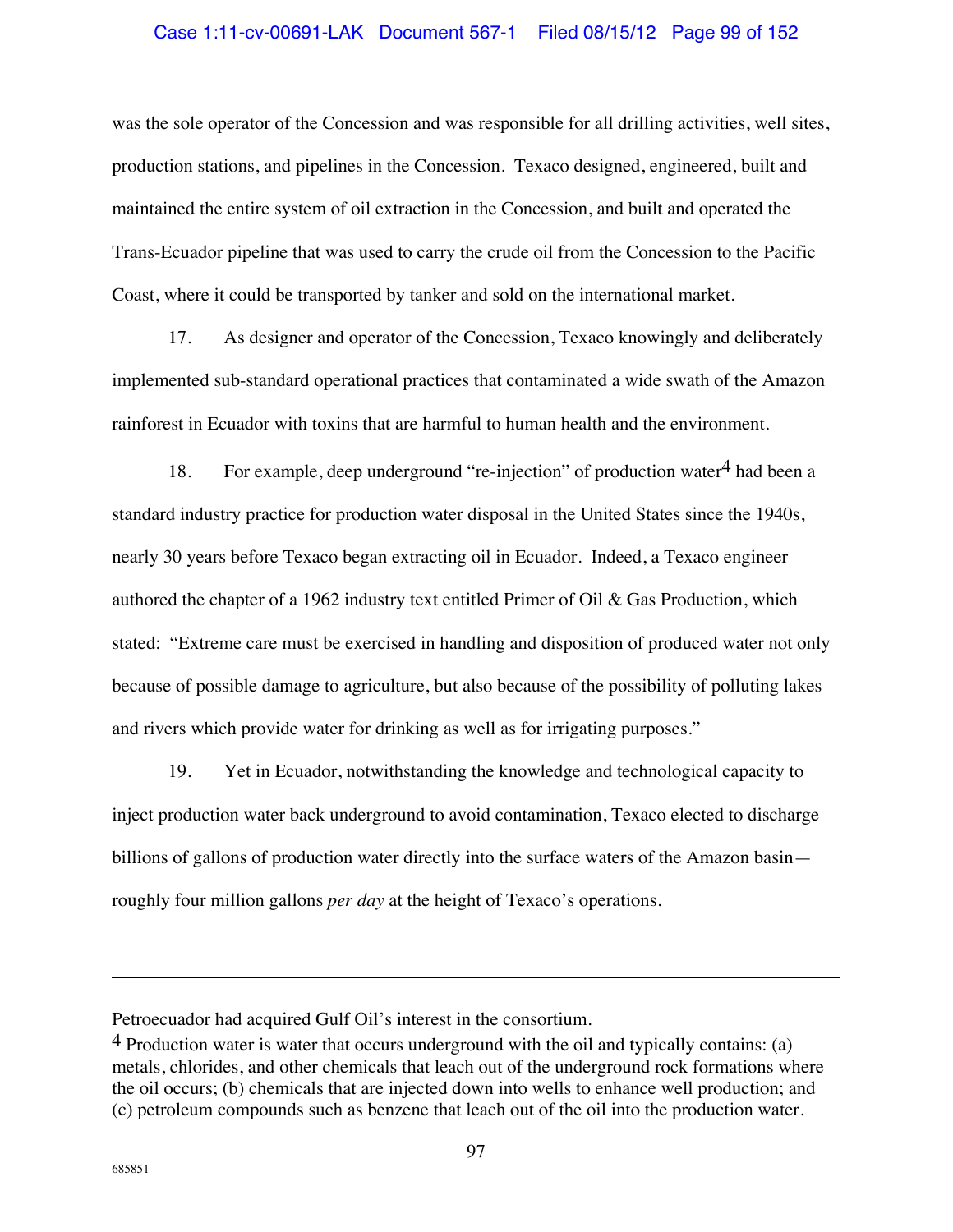# Case 1:11-cv-00691-LAK Document 567-1 Filed 08/15/12 Page 100 of 152

20. The oil industry also has generally known since the early 1930s that *unlined* oil waste pits tend to leak and are a source of pollution. Nevertheless, to lower production costs to an absolute minimum and in violation of industry standards, Texaco carved roughly 900 openair, oil-production waste pits in and around its well sites, directly into the floor of the jungle and then filled the waste pits with toxic "drilling muds"<sup>5</sup> and oil waste, and used them for long-term or permanent, rather than temporary, storage of that toxic waste. Texaco did not install linings to prevent the toxic contents of these pits from leaching into the surrounding soils and groundwater and overflowing into nearby streams and rivers that indigenous groups in the area relied on for their drinking water and sustenance. Indeed, Texaco designed and built many of its pits with piping systems used to drain the toxic waste into nearby streams and rivers.

21. Texaco deliberately rejected best practices widely used in the United States in favor of these dangerous—but cheaper—methods. In a 1976 letter, a Texaco manager located in Quito, Ecuador informed the Chairman of the company's Board of Directors that the Ecuadorian government's Hydrocarbon Chairman had requested that Texaco drain and cover its pits in light of a recent "contamination problem" caused by breaks in Texaco's pits due to "excessive rains and, in some cases, as a result of improper drainage of the pits." Texaco did not adopt this proposal, noting that it "[would] be significantly more expensive."

22. A few years later, in a 1980 letter responding to the Ecuadorian government's request that Texaco conduct a study concerning possible elimination of the unlined pits,

<sup>5</sup> Drilling muds are liquid solutions that are circulated through wells during drilling to lubricate and cool the drill head, to carry the drill cuttings to the surface, and to maintain pressure in the well. This process generates waste that includes excess drilling mud, drill cuttings, and other chemicals used during the drilling process to increase well performance. The specific chemicals in drilling mud waste include barium, heavy metals (including chromium, chromium 6, lead, and zinc), chloride, petroleum compounds, and acid.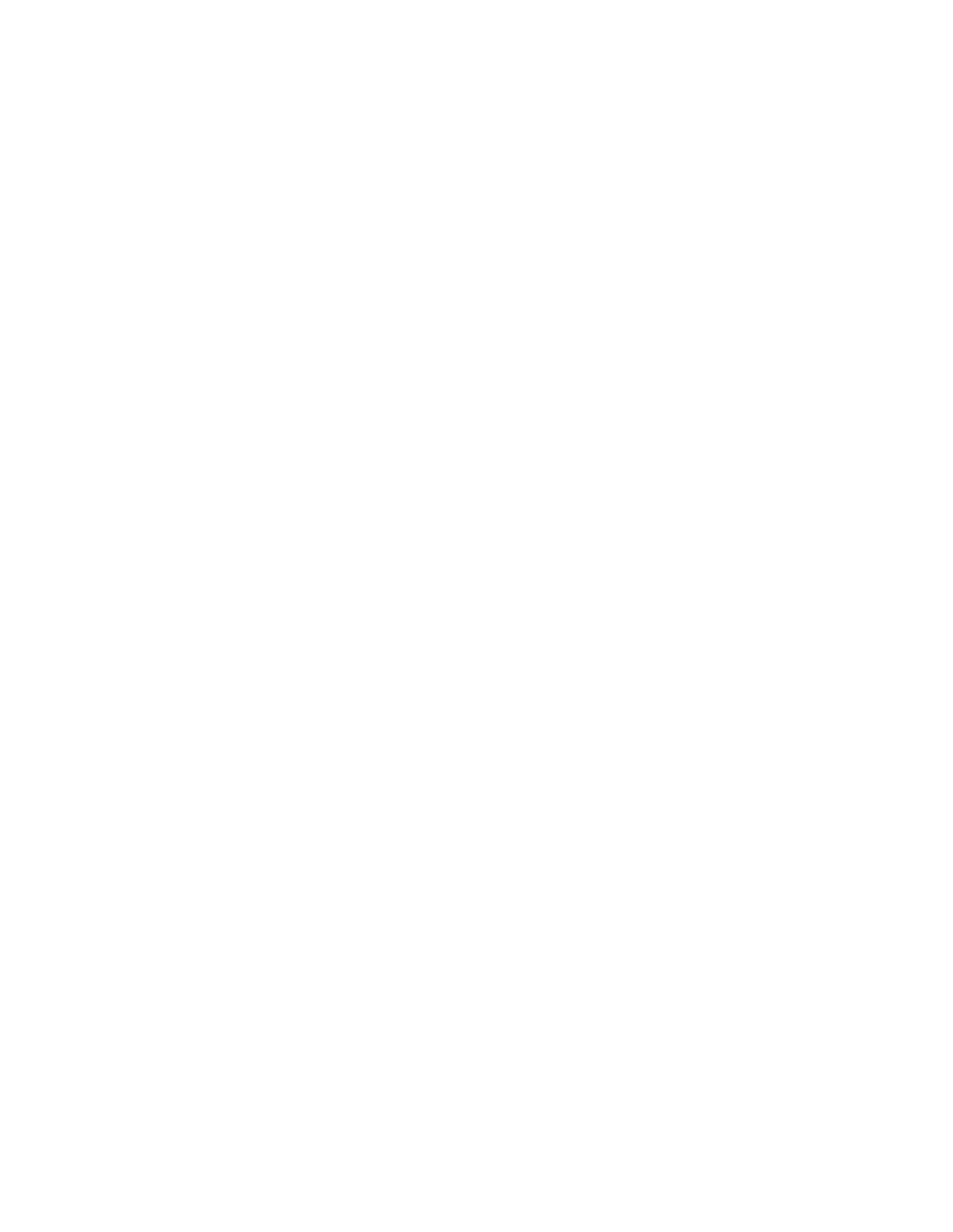## Case 1:11-cv-00691-LAK Document 567-1 Filed 08/15/12 Page 102 of 152

memorandum to Texaco Petroleum's acting manager in Ecuador entitled "Reporting of Environmental Incidents: New Instructions" (the "Shields Memorandum").

27. The Shields Memorandum instructed the company's employees in Ecuador only to record spills and other environmental incidents if the media or the government became independently aware of the incident: "Only major events . . . are to be reported . . . . A major event is further defined as one which attracts the attention of press and/or regulatory authorities or in your judgment merits reporting."

28. The Shields Memorandum also instructed Texaco personnel to *destroy* spill records: "No reports are to be kept on a routine basis and all previous reports are to be removed from Field and Division offices and destroyed."

# **2. Anticipating a politically motivated dismissal from a cooperative government, Texaco, and later Chevron, fights for nine years to move the Ecuadorian Plaintiffs' lawsuit to Ecuador.**

29. In 1993, the Ecuadorian Plaintiffs filed a federal class-action lawsuit against Texaco in the United States District Court for the Southern District of New York, then-site of Texaco's global headquarters.6 The plaintiffs in the *Aguinda* lawsuit "sought money damages under theories of negligence, public and private nuisance, strict liability, medical monitoring, trespass, civil conspiracy, and violations of the Alien Tort Claims Act," as well as "extensive equitable relief to redress contamination of the water supplies and environment."  $7$ 

30. After the *Aguinda* litigation was filed, Texaco began exploring ways in which the Ecuadorian government could help it avoid responsibility. Texaco began "working with certain

<sup>6</sup> The action is commonly referred to as the "*Aguinda"* litigation*,* in reference to one of the named plaintiffs, Maria Aguinda of the Kichwa indigenous group.

<sup>7</sup> *Aguinda v. Texaco, Inc.*, 303 F.3d 470, 473 (2d Cir. 2002).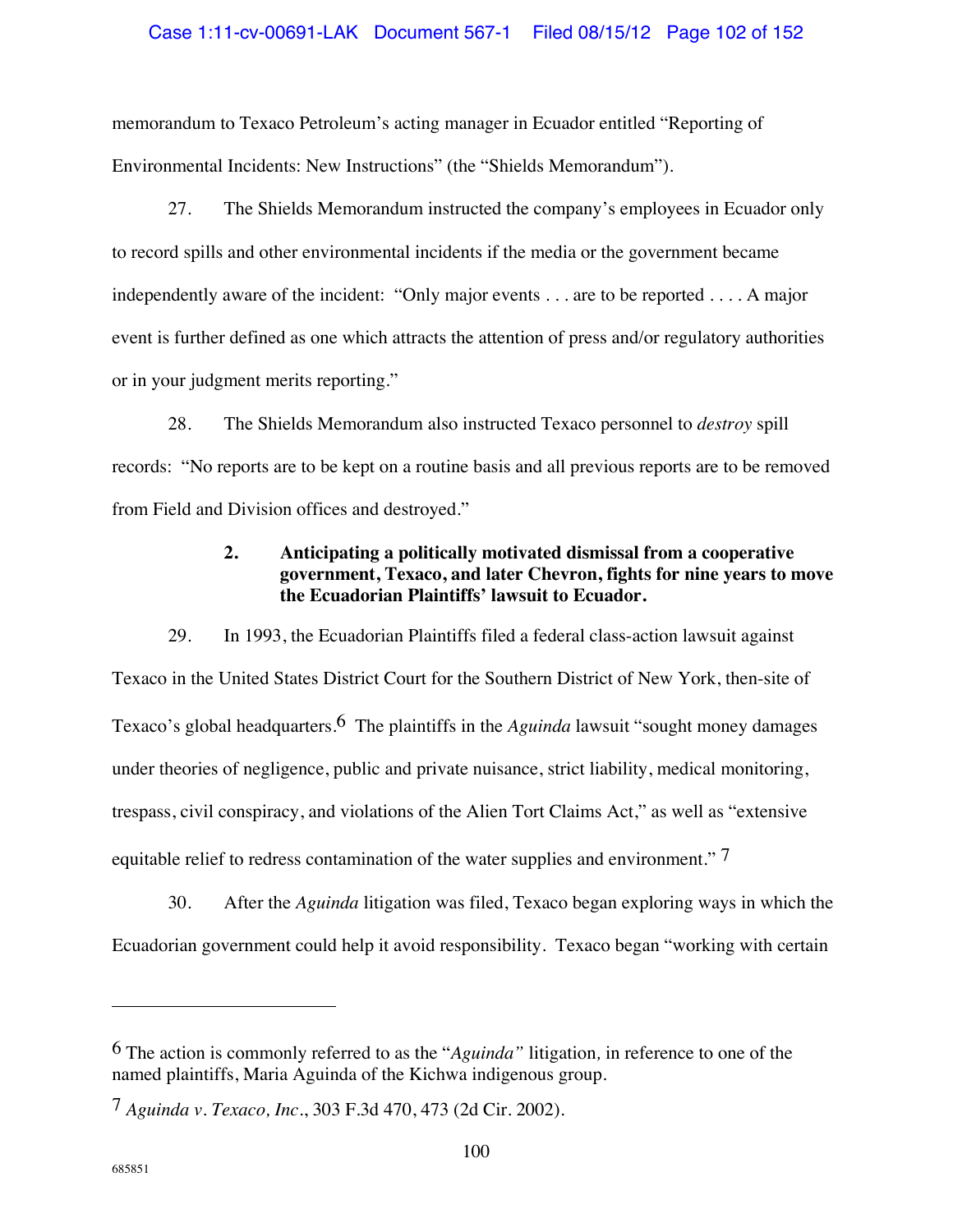### Case 1:11-cv-00691-LAK Document 567-1 Filed 08/15/12 Page 103 of 152

opinion leaders in Ecuador to explain the implications of the law suit for investments in Ecuador." The company's "image management" consultant, Holwill & Company, advised it to "identify [its Ecuadorian] allies and prompt them to speak out in a reasonable manner." Texaco met behind the scenes with top-level politicians who, like Ecuador's then-Vice President, "seemed as interested in touting Texaco's interest publicly as [they were] in Texaco actually making new investments." At a meeting between Texaco officials and Ecuador's Minister of Energy, the Minister explained that he had to *appear* critical of Texaco as the public raised questions about why the company should be allowed to do continued business in Ecuador in light of its "outstanding issues," but "[h]e winked and added that this was 'just politics'."

31. In May 1995, Texaco entered into a contract with the government of Ecuador whereby Texaco would perform environmental remediation work in the Concession in exchange for a release from liability from the government. The release stated that the "Government and Petroecuador proceed to release, absolve and discharge Texpet . . . from any liability and claims by the Government of the Republic of Ecuador, Petroecuador and its Affiliates . . . ."

32. Earlier drafts of the release language were much broader. For example, Texaco's draft Memorandum of Understanding, which preceded the final agreement, initially proposed not only the release of claims by the Ecuadorian government and Petroecuador, but also a broad release from those claims that are "directed to obtain rehabilitation and repair of all the ecological damage caused or to compensate for the effects of socio economic nature caused to the populations located in the Ecuadorian Amazonic Region . . . ."

33. Ecuadorian environmental groups and other interested third-parties objected to the broad release language in Chevron's early drafts. And, ultimately, the proposed broader release

685851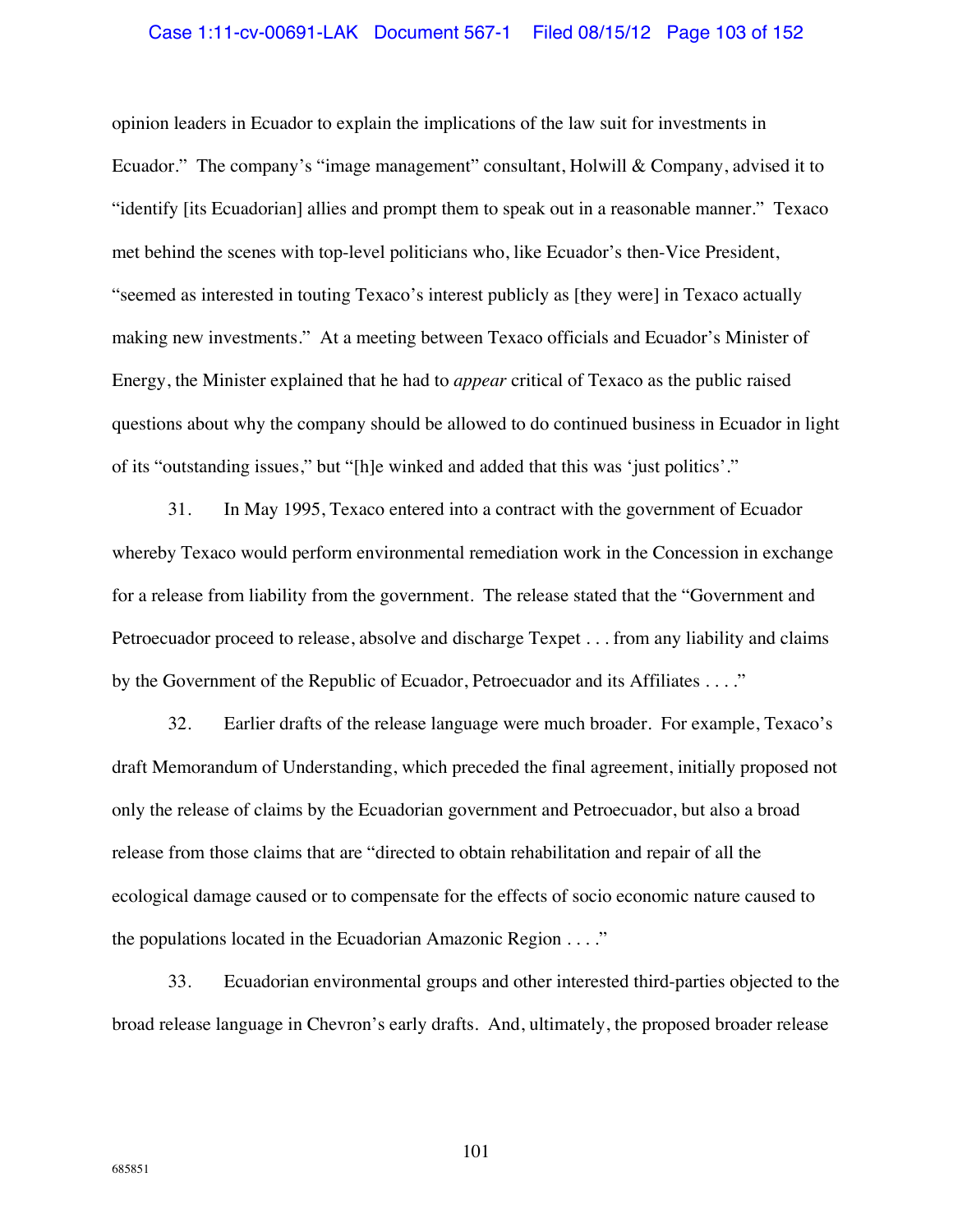### Case 1:11-cv-00691-LAK Document 567-1 Filed 08/15/12 Page 104 of 152

language was not included in either the final Memorandum of Understanding or in the final agreement itself.

34. Nonetheless, Texaco attempted to use the release to undermine the *Aguinda* litigation. On December 22, 1994, Texaco asserted in the *Aguinda* case that "in light of the settlement entered into between Texaco and Ecuador, 'th[e] Court should dismiss the *Aguinda* Complaint in its entirety.'"8

35. But the Southern District of New York court did not dismiss the *Aguinda* litigation based on the settlement and release. In fact, another court in this District observed years later: "[I]t is highly unlikely that a settlement entered into while Aguinda was pending would have neglected to mention the third-party claims being contemporaneously made in Aguinda if it had been intended to release those claims or to create an obligation to indemnify against them."9

36. Having failed in its gambit to use the release it had obtained from the government of Ecuador to dispose of the *Aguinda* case, Chevron fought for roughly nine years to have the case dismissed on *forum non conveniens* grounds, so as to avoid any United States court ruling on its misconduct in Ecuador.

37. Although Texaco's headquarters were in New York, Texaco argued that Ecuador was the appropriate forum to hear the Afectados' claims. Texaco heaped effusive praise on Ecuador's civil justice system. Texaco submitted sworn affidavits from numerous experts and its own lawyers touting the fairness and capabilities of the Ecuadorian courts and their capacity adequately to handle complex litigation against foreign corporations. For example, Texaco

<sup>8</sup> Memo. Decision & Order dated June 19, 1995, *Aguinda v. Texaco Inc.*, 93 Civ. 7527 (BDP) (LMS) (S.D.N.Y.), at 4.

<sup>9</sup> *Republic of Ecuador v. ChevronTexaco Corp.,* 376 F. Supp.2d 334, 374 (S.D.N.Y. 2005).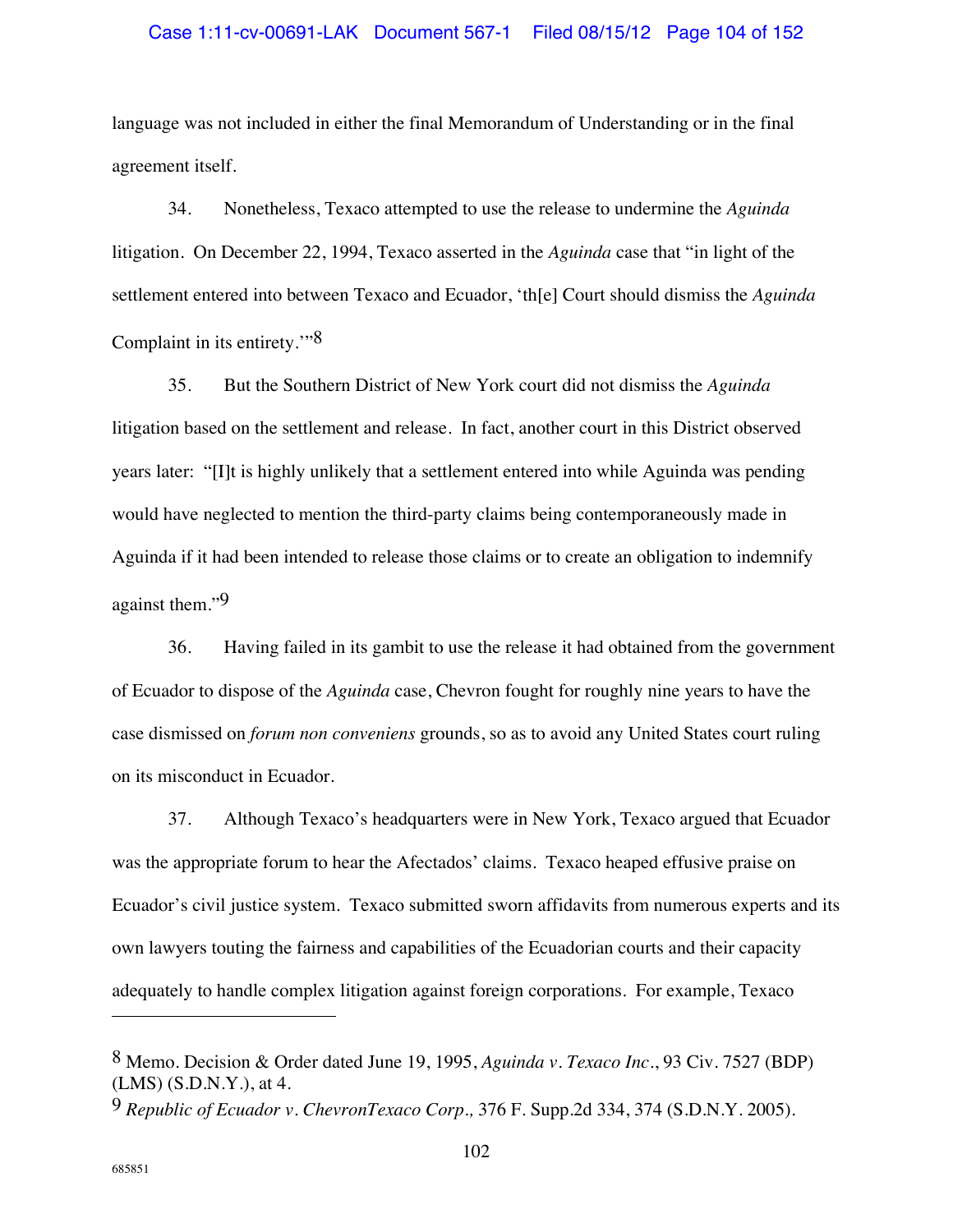### Case 1:11-cv-00691-LAK Document 567-1 Filed 08/15/12 Page 105 of 152

affiant José Maria Pérez-Arteta pledged that Ecuador has a "corruption-free history of litigation against multi-nationals and other oil companies in Ecuador. Ecuador's courts have adjudicated, and continue to adjudicate, many cases involving oil companies in an impartial and fair manner."

38. Texaco also made a series of promises that, if its motion were granted, the company would (1) submit to the jurisdiction of the Ecuadorian courts, (2) waive any statute of limitations defenses, and (3) satisfy any Ecuadorian final judgment, subject only to a reservation that it could invoke the limited defenses identified in New York's Foreign Money Judgment Recognition Act. The Southern District of New York again granted Texaco its *forum non conveniens* dismissal on that conditional basis.

39. While its *forum non conveniens* dismissal was being considered on appeal by the Second Circuit, Texaco merged with Chevron, and the resulting entity began referring to itself as "ChevronTexaco." ChevronTexaco replaced Texaco before the Second Circuit Court of Appeals and then "reaffirmed the concessions" that its predecessor made in the district court to secure the *forum non conveniens* dismissal.10

40. Indeed, ChevronTexaco attempted to use the merger to its advantage, arguing to the Second Circuit: "In their brief, plaintiffs argue that these lawsuits should proceed in New York because it is 'the home of Texaco Inc.' That is no longer true.... Texaco merged with Chevron Inc. on October 9, 2001, five months after the District Court's decision. The resulting corporation, ChevronTexaco, Inc., is headquartered in San Francisco. ChevronTexaco is in the process of closing down what remains of Texaco's former offices in White Plains, New York."

<sup>10</sup> *Republic of Ecuador v. Chevron Corp.,* 638 F.3d 384, 390 n. 3 (2d Cir. 2011)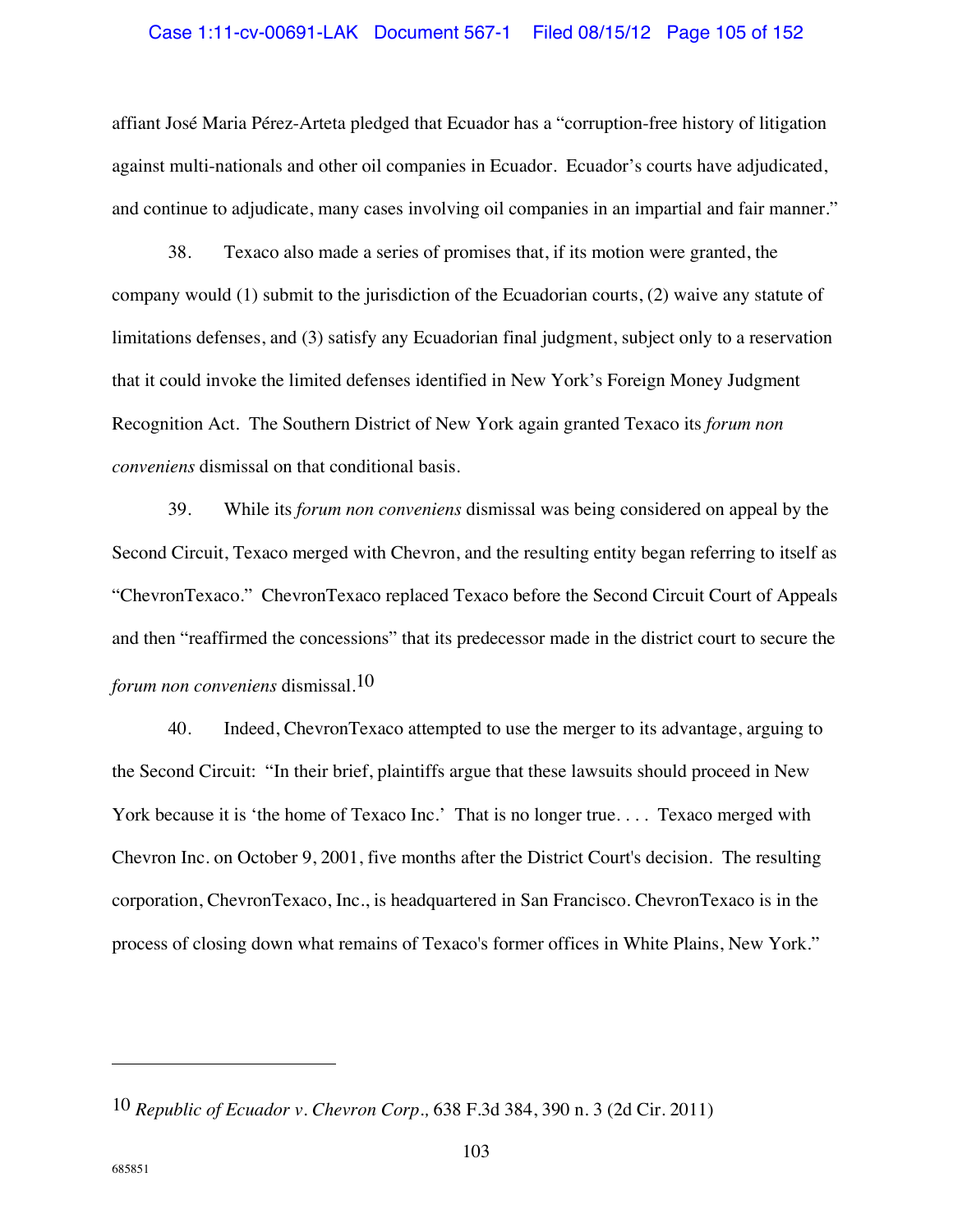### Case 1:11-cv-00691-LAK Document 567-1 Filed 08/15/12 Page 106 of 152

41. The Second Circuit affirmed the dismissal on the condition that ChevronTexaco adhere to its promises and concessions. 11

42. In May 2003, representatives of the Afectados re-filed their claims in the Sucumbíos Trial Court (the "Lago Agrio Court") in Lago Agrio, Ecuador (the "Lago Agrio Litigation"). It quickly became apparent that Chevron had no intention of honoring its promises, litigating in good faith, or respecting the Ecuadorian judicial system.

43. Although Texaco, and later, "ChevronTexaco," repeatedly promised the Southern District of New and the Second Circuit that it would not object to jurisdiction in Ecuador, ChevronTexaco's Answer to the Ecuadorian Plaintiffs' Complaint stated: "It is further claimed that in the aforementioned capacity CHEVRONTEXACO CORPORATION has agreed to subject itself to the jurisdiction of Ecuadorian courts. However, the corporation I represent, CHEVRONTEXACO CORPORATION, is not the successor of Texaco Inc., and it has never acted in the Republic of Ecuador, nor has it signed contracts with the Ecuadorian Government, nor with sectional or administrative entities, nor has it subjected itself in any manner whatsoever to the jurisdiction of the Judiciary of the Republic of Ecuador. As a result, I state that you, Mr. President of the Superior Court of Justice of Lago Agrio, lack jurisdiction and competency over CHEVRONTEXACO CORPORATION." Chevron also reneged on its promise not to raise a statute of limitations defense.

44. Chevron's manager of global issues and policy, Silvia Garrigo, was confronted about Chevron's reneging in a segment on the news program *60 Minutes* in 2009. When asked how Chevron could justify challenging jurisdiction in Ecuador when it had promised that it

<sup>11</sup> *Aguinda v. Texaco, Inc.*, 303 F.3d 470 (2d Cir. 2002).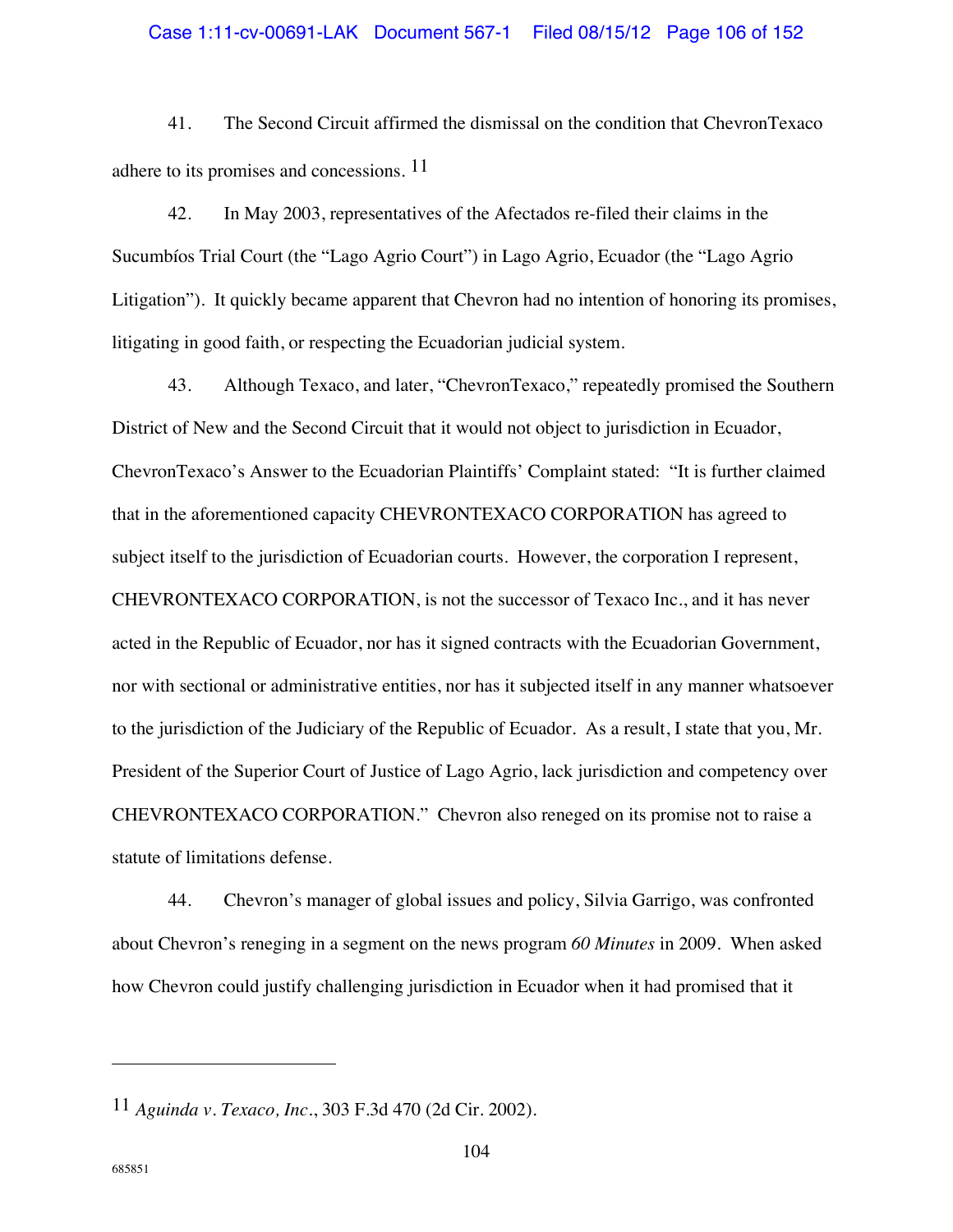would acquiesce to Ecuador's jurisdiction, Garrigo responded: "We didn't want to get sued, period."

45. Picking up where it left off with *Aguinda*, Chevron also secretly worked behind the scenes to use its political and economic influence in Ecuador to engineer a dismissal of the Lago Agrio Litigation. For example, Chevron representatives repeatedly sought assurances from Ecuador's Attorney General that the case would be handled in a manner favorable to Chevron. Chevron also met with numerous other senior Ecuadorian government officials during the course of the Lago Agrio Litigation, including in 2005 then-President of Ecuador Alfredo Palacio, and made similar demands.

46. When these efforts did not yield the expected result, a swift, politically-motivated dismissal of the Lago Agrio Litigation, Chevron began to take a different tack with the government of Ecuador, threatening it with serious economic harm if it did not assist Chevron in avoiding liability. Chevron's efforts to threaten and intimidate the government of Ecuador into interfering with the Lago Agrio Litigation continue to the present, and include a multi-million dollar lobbying campaign to strip Ecuador of crucial trade privileges with the United States—a campaign that one U.S. Congresswoman from Chevron's home state has described as "little more than extortion . . . . Apparently, if it can't get the outcome it wants from the Ecuadorian court system, Chevron will use the US government to deny trade benefits until Ecuador cries uncle."

47. Additionally, Chevron harnessed its contacts and influence with the Ecuadorian military to assist Chevron in its efforts to disrupt and delay the Lago Agrio Litigation. For example, on October 19, 2005, the Lago Agrio Court was scheduled to preside over a judicial site inspection of the Guanta separation station near the town of Lago Agrio. Due to the large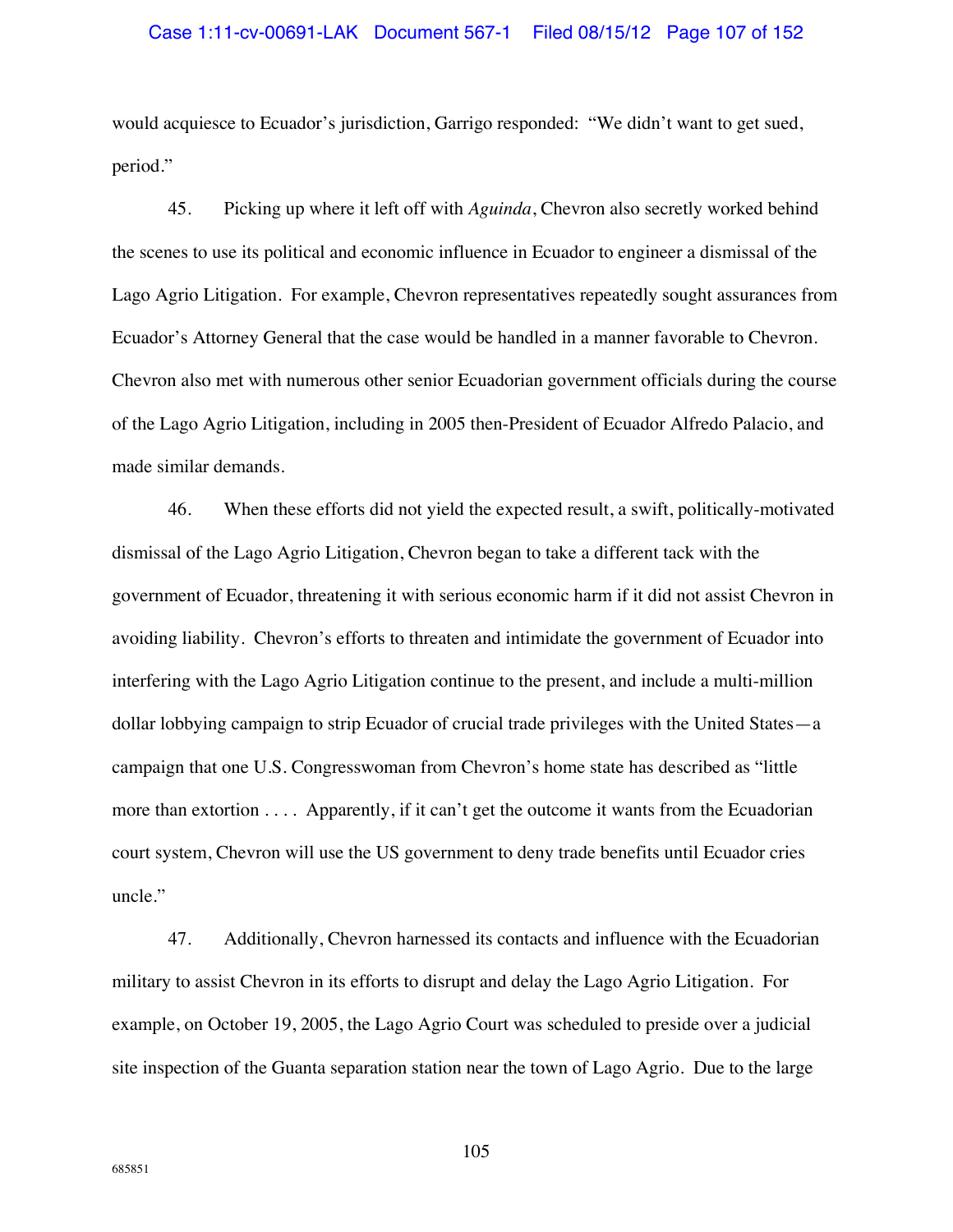### Case 1:11-cv-00691-LAK Document 567-1 Filed 08/15/12 Page 108 of 152

volume of oil processed and waste historically discharged at the station, and its location on ancestral lands of an indigenous group (the Cofán), this was to be one of the most important and well-publicized site inspections in the trial.

48. On the day before the Guanta inspection was scheduled to occur, Chevron agents delivered to the Lago Agrio Court a military report warning of a security threat at the Guanta site. Immediately after the delivery of this report, Chevron's lawyers submitted an *ex parte* request to the court demanding cancellation of the inspection. The Lago Agrio Court thereafter granted Chevron's request and ordered the inspection canceled.

49. Over the following weeks, counsel for the Ecuadorian Plaintiffs investigated the events surrounding the abrupt cancellation of the Guanta inspection. Lieutenant Colonel Francisco Narváez, commander of the military base from which the report emanated, disclosed that Chevron's lead counsel was a friend and that many Chevron representatives lived at the military base during active periods of the Lago Agrio Litigation.

50. The Ecuadorian Ministry of Defense released, in late November 2005, a contract between Chevron and the Ecuadorian military. The contract showed that Chevron's lawyers and other agents lived in a fully-equipped villa on the base, which Chevron had constructed at its own expense—a villa that, according to the contract, ultimately would be "donated" to the base for the "enjoyment" of the military officers.

51. On February 3, 2006, Ecuador's Subsecretary of National Defense provided the Lago Agrio Court with an official report regarding the Guanta inspection cancellation, which included a sworn affidavit from Major Arturo Velasco, who signed the false Guanta threat report.

52. In his affidavit, Velasco stated that on the day before the scheduled Guanta inspection, he was approached by an unnamed Chevron official and an employee of Chevron's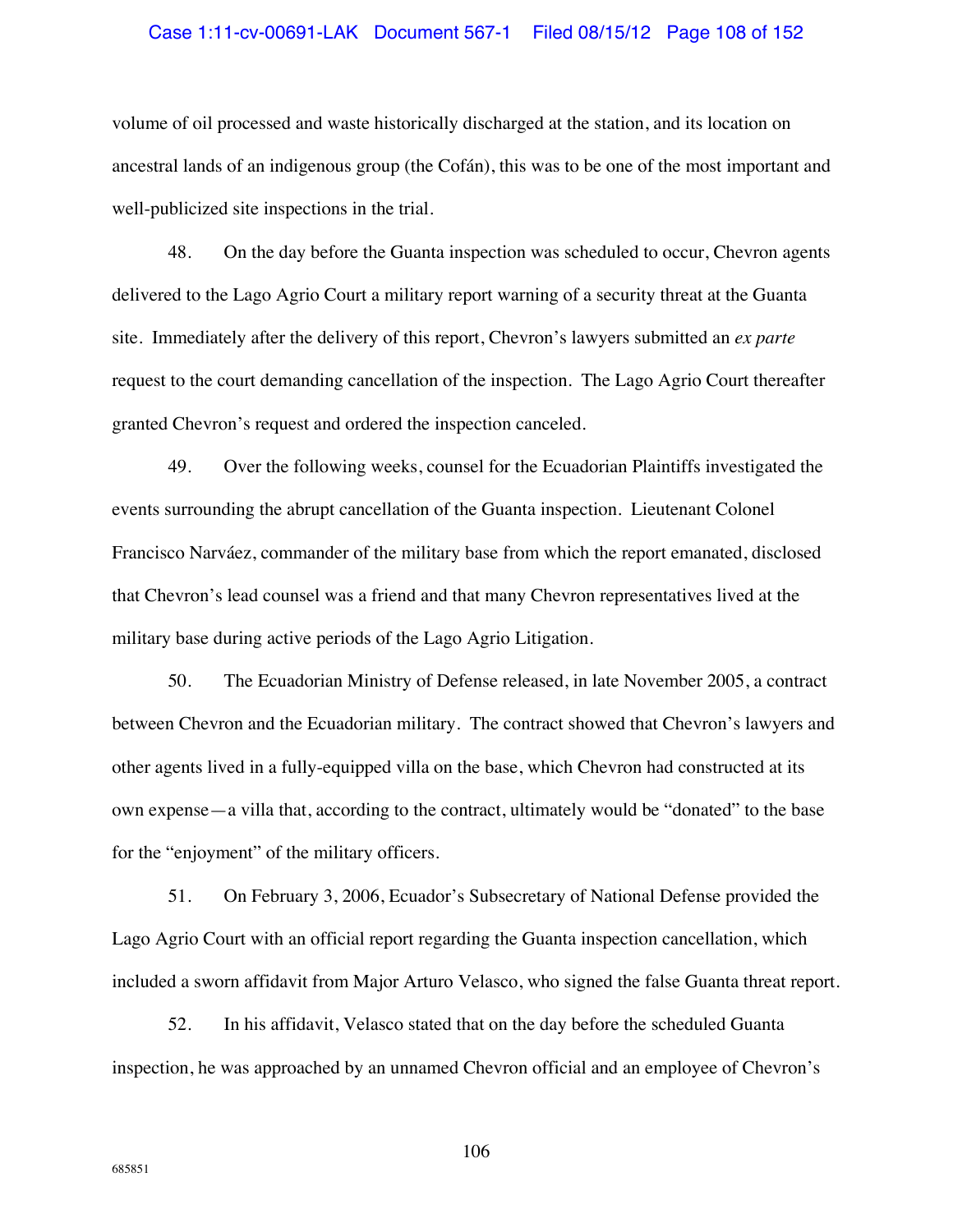# Case 1:11-cv-00691-LAK Document 567-1 Filed 08/15/12 Page 109 of 152

local security company—a former senior captain in the Ecuadorian military. The two men claimed to have received information about supposed security threats related to the inspection. The Chevron agents, however, were not interested in additional security; rather, they wanted "to suspend the judicial audience," and to accomplish this they needed Velasco to communicate their "information" to the Lago Agrio Court in his official capacity. Although Velasco resisted the idea of preparing such a report, Chevron's security agent pressured Velasco with growing "insistence." Chevron's security agent warned that if a military document did not get to the Court before 6 p.m., there were "going to be problems." Velasco eventually cooperated.

53. When the truth finally emerged, the Guanta inspection cancellation confirmed one of the Ecuadorian Plaintiffs' concerns about moving the *Aguinda* litigation from New York to Ecuador: that Chevron might attempt to use its military ties to its advantage. Predictably, Chevron had produced an affidavit from counsel to assure the Southern District of New York that the plaintiffs' concerns were unfounded:

Based on my own experience, as indicated, and my knowledge of Ecuadorian courts, I can affirm to Judge Rakoff that the plaintiffs, in both the 'Aguinda' and in the 'Jota' cases, can obtain from Ecuadorian civil courts impartial and independent justice, *without corruption or interference from the military* or any other public or private entity. (Emphasis added).

54. But Ecuador's independent judiciary ultimately withstood all the political and military pressure and interference Chevron sought to impose on it. While Chevron's attempts to sabotage the trial succeeded in dragging the proceedings out for years, Chevron was unable to halt them altogether—and the Lago Agrio Court ultimately compiled a massive evidentiary record documenting Texaco's, and Chevron's, wrongdoing.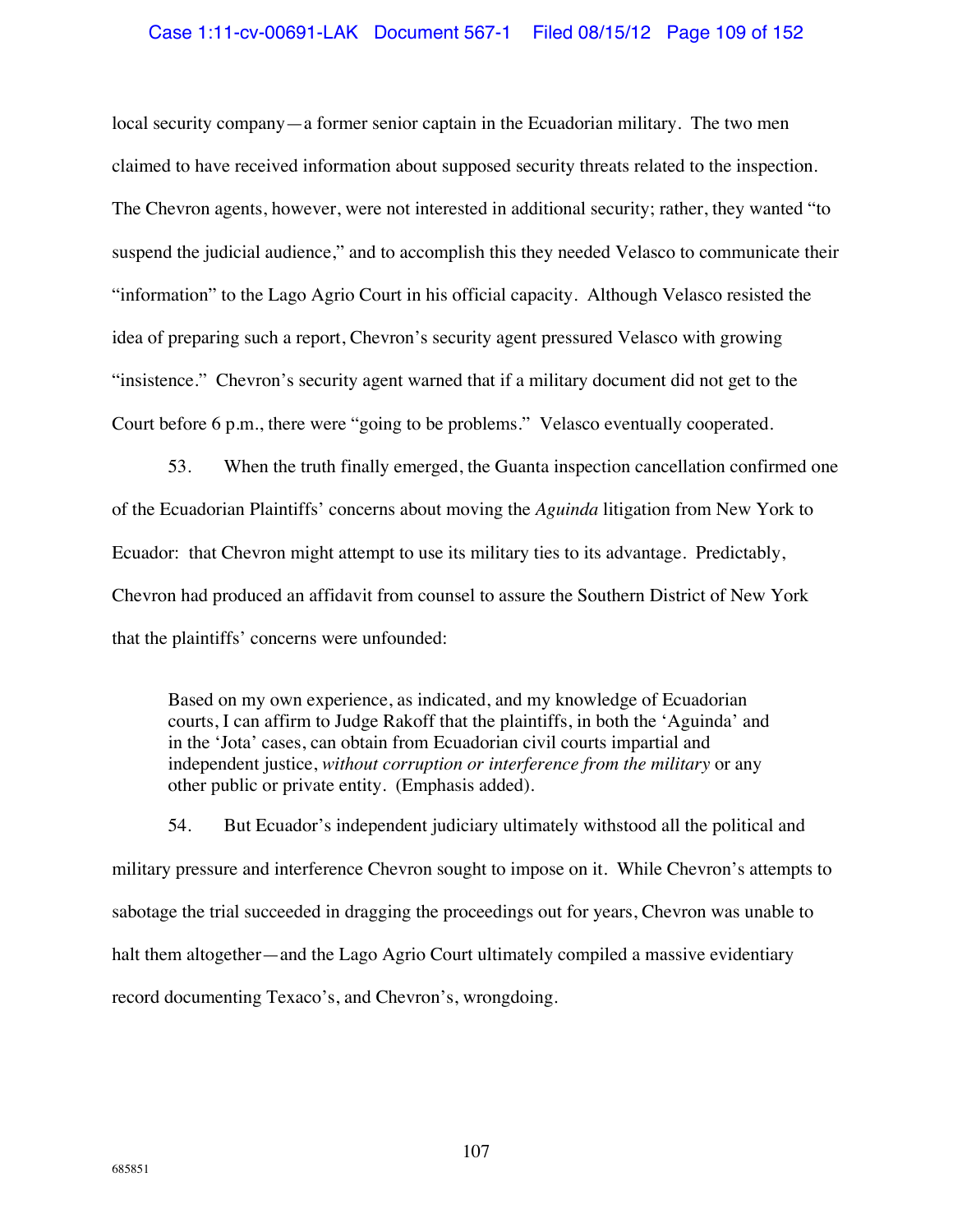- **B. Chevron embarks upon a systematic campaign of false and misleading statements regarding the Lago Agrio Litigation, Donziger, and other supporters of the Ecuadorian Plaintiffs.**
- 55. By 2009, it was becoming apparent to Chevron that the Lago Agrio proceedings

were nearing an end, and that Chevron could not hope to prevail on the merits given all of the evidence in the record regarding Texaco's misconduct and the resulting environmental harm. Chevron, therefore, needed a new strategy.

56. The new strategy that Chevron, acting through its senior officers and managers, including its Chairman and CEO, John Watson, and its General Counsel, R. Hewitt Pate, together with its new American counsel and other agents and representatives, settled upon was to weave a false and misleading narrative of fraud, collusion and corruption in connection with the Lago Agrio Litigation, and then propagate this fraudulent narrative through a massive public relations, lobbying, and collateral litigation campaign, in hopes of persuading the recipients of its false and misleading representations that the Lago Agrio Litigation was simply a part of "a disturbing phenomenon" of "U.S.-based plaintiffs' lawyers colluding with corrupt foreign courts to fabricate whopping civil judgments against American companies, and then using the bogus judgments to try to coerce a big settlement."

57. In adopting this new strategy, Chevron decided to make Donziger—who Chevron recognized as being a key advisor to the Ecuadorian Plaintiffs and a key organizer of Ecuadorian Plaintiffs' legal efforts—the principal protagonist in its fraudulent narrative in hopes of persuading the world that Donziger "orchestrate[ed] corruption, with the goal of obtaining a fraudulent multi-billion dollar judgment against Chevron" and that he was "at the center of a decades-long \$27.3 billion fraud[.]" In short, Chevron decided to follow the advice of "Dick the Butcher" in *Henry The Sixth*, part 2: "The first thing we do, let's kill all the lawyers."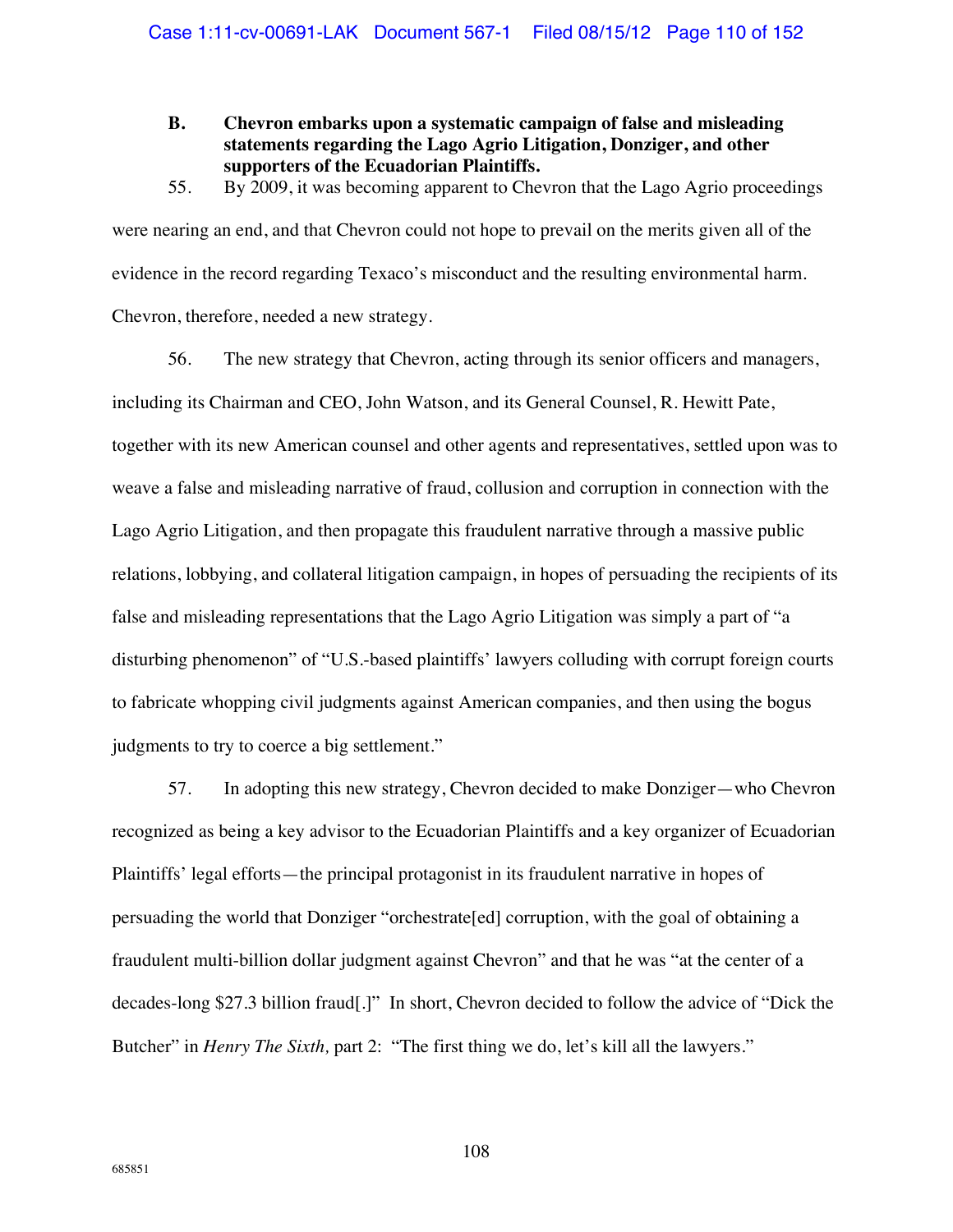### Case 1:11-cv-00691-LAK Document 567-1 Filed 08/15/12 Page 111 of 152

58. As *Bloomberg Businessweek Magazine* has reported: "Faced with [Donziger's] virtuoso maneuvering in Ecuador, the oil company changed strategy in the fall of 2009. It turned to Gibson, Dunn & Crutcher, a Los Angeles-based law firm that had recently rescued Dole Food (DOLE) from billions of dollars of pesticide liability in Nicaragua. Gibson Dunn advertises its ability to turn the tables on plaintiffs who secure foreign judgments against American companies. Unleashed by Chevron, a team from the firm led by Randy M. Mastro . . . trained its fierce attention on Donziger . . . . On its website, the 1,000-attorney firm is marketing what might be called the Donziger Defense as a template other U.S. companies can purchase to combat social-reform suits filed overseas."

59. Chevron's new strategy had multiple illegitimate goals, including corruptly:

a. damaging Donziger's credibility and reputation;

b. disrupting Donziger's professional relationship with the Ecuadorian Plaintiffs and other members of their legal team and other supporters of the Lago Agrio Litigation;

c. swaying public opinion and the opinion of supporters and potential supporters of the Ecuadorian Plaintiffs against Donziger and the Ecuadorian Plaintiffs;

d. gaining the support of U.S. government officials in connection with Chevron's efforts to force the Ecuadorian government to violate the constitutional independence of its judiciary by interfering with and stopping the Lago Agrio Litigation;

e. gaining favorable rulings from U.S. and Ecuadorian courts against Donziger and other representatives and supporters of the Ecuadorian Plaintiffs with whom Donziger has worked;

f. tainting the Lago Agrio judgment in the eyes of enforcement courts worldwide;

g. persuading U.S. and Ecuadorian officials to investigate Donziger; and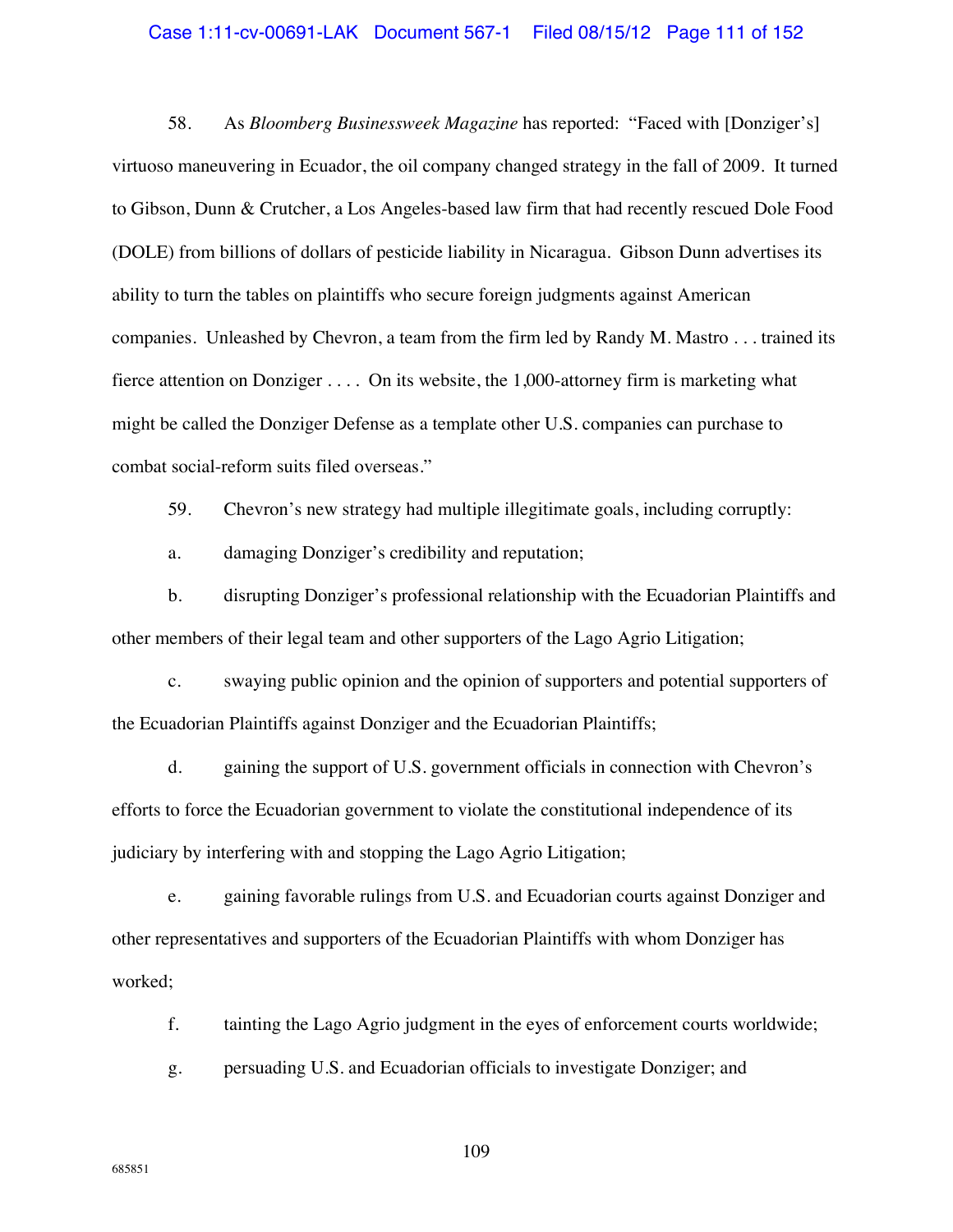## Case 1:11-cv-00691-LAK Document 567-1 Filed 08/15/12 Page 112 of 152

h. coercing Donziger, as well as other lawyers, into abandoning the Lago Agio

Litigation out of fear for their reputations, careers and livelihoods.

60. Chevron's campaign of false and misleading statements regarding the Lago Agrio Litigation and Donziger has been and continues to be multi-faceted, involving dozens of fraudulent statements to a wide-ranging audience, including U.S. and Ecuadorian courts, U.S. and Ecuadorian government officials, international tribunals, supporters and potential supporters of the Ecuadorian Plaintiffs, the media, and the general public.

61. The full scope of Chevron's fraud will be revealed through discovery. However, specific examples already known to Donziger include the following:

**C. Specific examples of Chevron's false and misleading representations regarding the Lago Agrio Litigation, Donziger, and others representing the Ecuadorian Plaintiffs.** 

# **1. Chevron's false and misleading representations regarding the purported bias and corruption of Judge Nuñez.**

62. On August 31, 2009, Chevron publicly released a series of four clandestine video recordings on YouTube in an orchestrated attempt to undermine and taint the Lago Agrio Litigation.

63. Chevron represented that the video recordings "reveal a \$3 million bribery scheme implicating" Judge Juan Nuñez who, at the time, was presiding over the Lago Agrio Litigation. Chevron also represented that the video recordings captured Judge Nuñez concluding that "he will rule against Chevron and that appeals by the energy company will be denied—even though the trial is ongoing and evidence is still being received."

64. An Ecuadorian citizen, Diego Borja, and an American, Wayne D. Hansen, created the video recordings between May and June 2009, using a hidden pen camera and a hidden watch camera.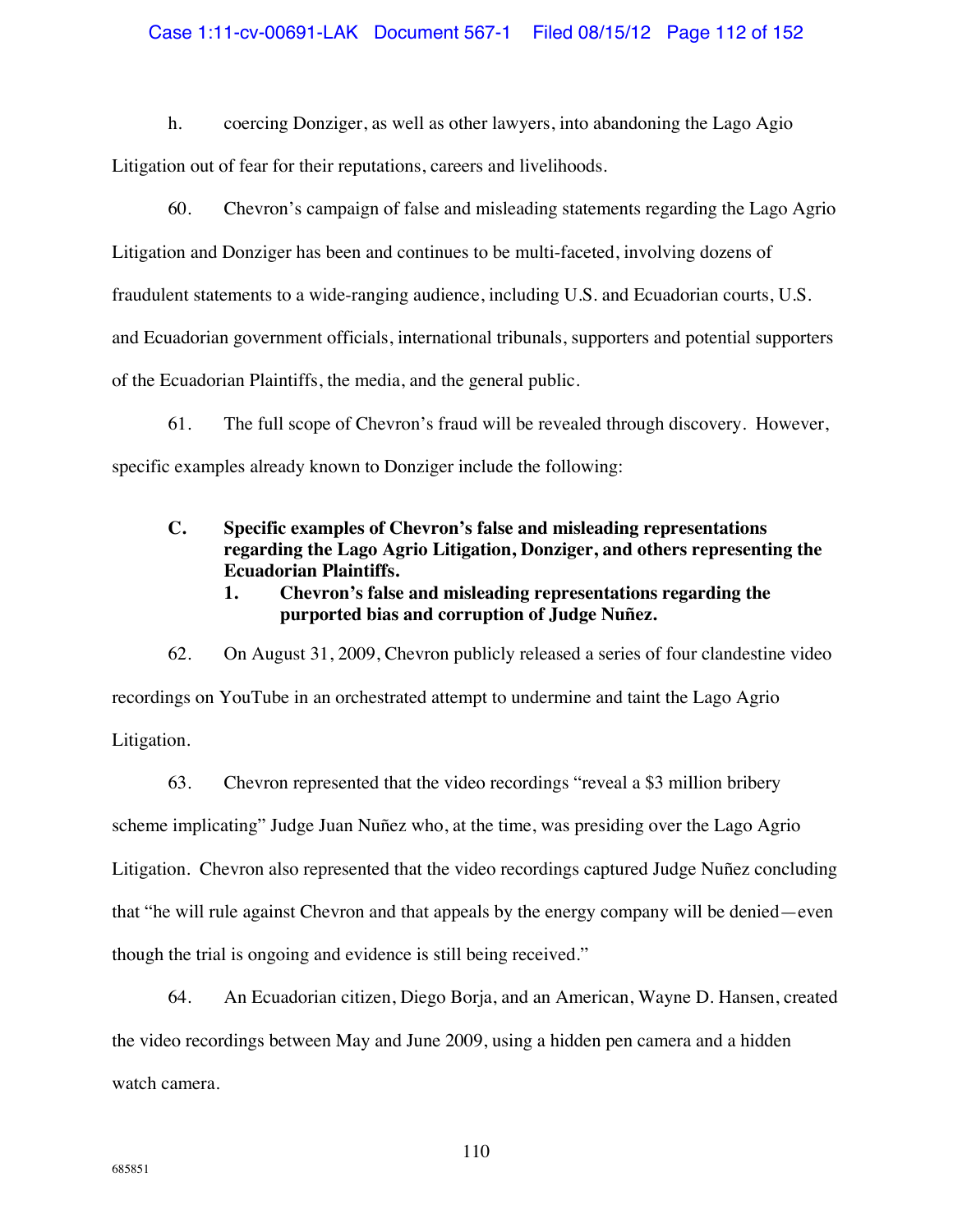### Case 1:11-cv-00691-LAK Document 567-1 Filed 08/15/12 Page 113 of 152

65. In its press campaign coinciding with the public unveiling of the videos, Chevron claimed that the videos were made "without Chevron's knowledge" and that the company "did not initiate or participate" in the scheme.

66. Chevron characterized Borja and Hansen as Good Samaritans, and represented that the two men were "prospective environmental remediation contractors" "pursuing business opportunities in Ecuador." Chevron claimed that, in the course of pursuing these business opportunities, Borja and Hansen inadvertently stumbled upon "serious judicial misconduct," and videotaped that alleged misconduct out of their concern for the integrity of the judicial system. Charles James, Chevron's General Counsel at the time, told the *New York Times*: "I'd like to think he [Borja] brought [the videos] to us out of respect for our company and concern for what seemed to be transpiring here . . . ."

67. Although Chevron acknowledged that Borja had performed work as a "logistics contractor" for Chevron, Chevron maintained that Borja no longer had any ties to Chevron at the time of the recordings. The company disclaimed any association with Hansen, whom it described as an "American businessman." Chevron also claimed that the company did not pay the two men for their efforts.

68. Chevron made the same series of representations to the Lago Agrio Court and to various Ecuadorian government agencies, including the Ecuadorian Solicitor General and the Ecuadorian Prosecutor General, with the intent that they rely upon them to Donziger's and the Ecuadorian Plaintiffs' detriment.

69. In conjunction with its release of the Borja and Hansen video recordings, Chevron announced that it would "seek the disqualification of the judge in the case and annulment of his prior rulings" and stated that the recordings "raise additional serious questions about corruption,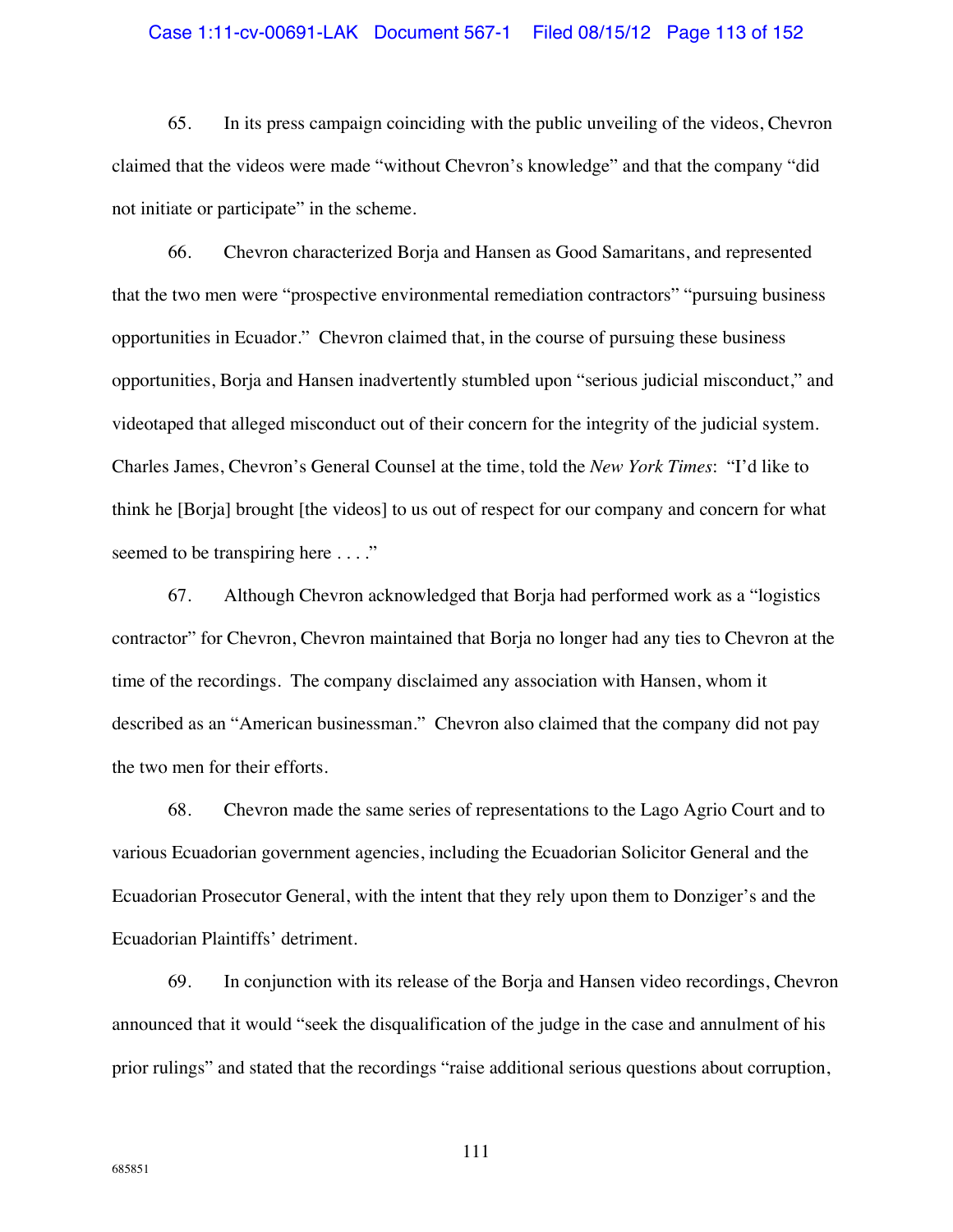### Case 1:11-cv-00691-LAK Document 567-1 Filed 08/15/12 Page 114 of 152

executive branch interference and prejudgment of the case that demand a full investigation. No judge who has participated in meetings of the type shown on these tapes could possibly deliver a legitimate decision."

70. Chevron's General Counsel James told the *New York Times*: "We think this information absolutely disqualifies the judge and nullifies anything that he has ever done in this case."

71. Chevron's claims immediately received great attention. By way of example, the day that Chevron launched its publicity campaign regarding the video recordings, the *New York Times* reported: "The oil giant Chevron said Monday that it had obtained video recordings of meetings in Ecuador this year that appear to reveal a bribery scheme connected to a \$27 billion lawsuit the company faces over environmental damage at oil fields it operated in remote areas of the Amazon forest in Ecuador."

72. As a result of the videos, and Chevron's corresponding representations regarding the origin and significance of the videos, Judge Nuñez felt compelled to recuse himself from the Lago Agrio Litigation to avoid any appearance of impropriety, even though there was no evidence that he engaged in wrongdoing.

73. Chevron continues to rely on the Borja and Hansen video recordings in press releases, public statements, and in filings with U.S. and Ecuadorian courts to support its claims of bias and corruption within the Ecuadorian judiciary and that the Lago Agrio proceedings were corrupt and illegitimate.

74. In its Amended Complaint in this action, Chevron states: "Judge Nuñez was ultimately forced to excuse himself from the case, not because of his apparent bias, but because of a bribery solicitation scandal where he was caught on video expressing his prejudgment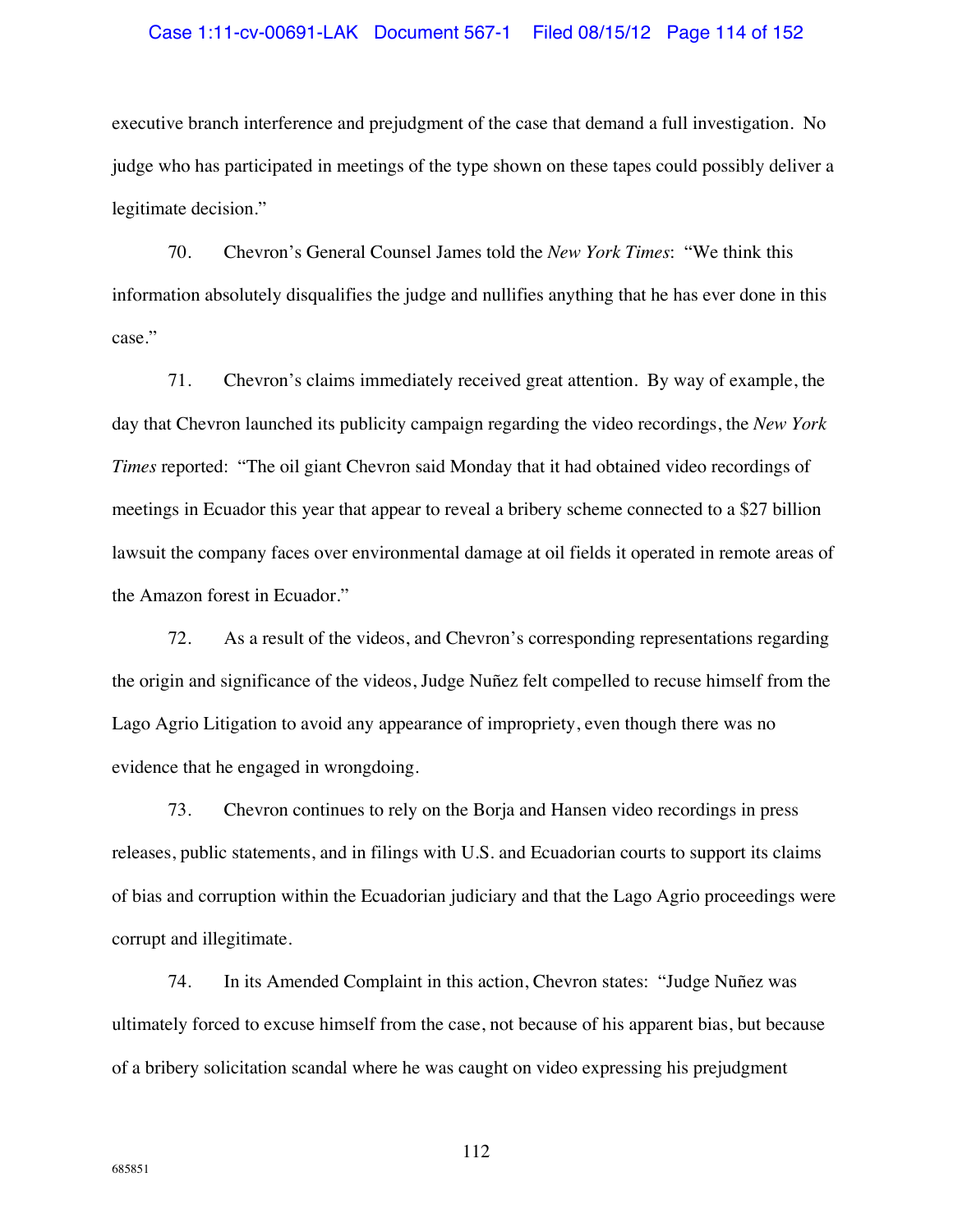against Chevron. . . . Although Chevron filed a petition to annul all of Judge Nuñez's biased and politically influenced rulings in the Lago Agrio Litigation, that petition was denied by Judge Nuñez's replacement. Thus, Judge Nuñez's improper and bad faith judicial decisions continued to taint the Lago Agrio Litigation and undermine Chevron's rights, just as the RICO Defendants [including Donziger] hoped they would."

75. Chevron's representations regarding Borja and Hansen, their interactions with Judge Nuñez, and the nature of their connections to Chevron, were materially false and/or misleading.

# **a. Chevron Misrepresentation #1: The videos "reveal a \$3 million bribery scheme implicating" Judge Nuñez, who also "confirms that he will rule against Chevron and that appeals by [Chevron] will be denied."**

76. Chevron claimed that the videotapes depicted two separate acts of "judicial impropriety": (a) an alleged premature disclosure of the verdict, and (b) an alleged "bribery scheme." Both allegations, however, are belied by the videos themselves.

77. Media outlets such as the *New York Times*, the *Los Angeles Times*, and the *Financial Times* reviewed the videos and concluded that they do not support Chevron's grave allegations of "judicial impropriety."

78. The *Los Angeles Times* observed: "On the tapes, the men—a former Chevron contractor and an American businessman—press Nunez to say how he will rule, without success. Then, as Nunez prepares to leave, one of the men again maintains that Chevron is guilty, and Nunez replies, 'Yes, sir.' To Chevron, that clinches the argument [that the judge already has reached a decision prior to the close of evidence]. But on the video, it's unclear to whom the judge is speaking and whether he is responding to the question or just trying to end the meeting."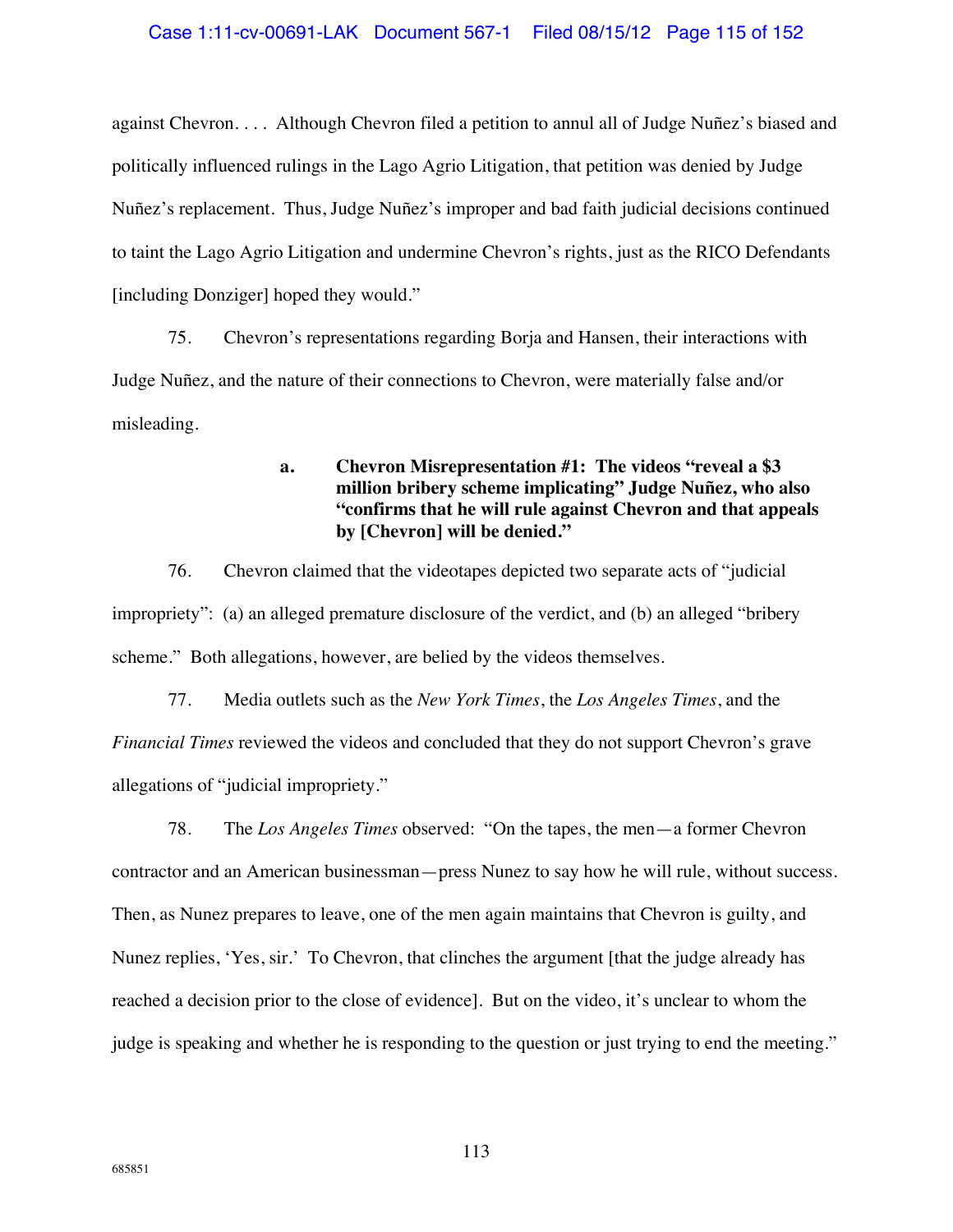# Case 1:11-cv-00691-LAK Document 567-1 Filed 08/15/12 Page 116 of 152

79. The *Financial Times* was equally skeptical about the claims Chevron was making concerning the contents of the videos, noting: "The judge refuses several times on the tape to reveal the verdict, before saying, 'Yes, sir,' when asked if he will find Chevron guilty. However, the video raises the question as to whether Judge Nunez understood what he was being asked."

80. Indeed, during the course of the two meetings in which he participated, Judge

Nuñez rebuffed Hansen's and Borja's attempts to coax the verdict from him on several

occasions. Judge Nuñez became increasingly frustrated with the persistent badgering from

Hansen about the verdict:

HANSEN: I want, uh, uh, tell them, ah, is it sure that Chevron's going to lose [original in English]. . . . They've [Chevron] been the guilty party for more than many years, right?

JUDGE NUÑEZ: You'll see that, Sir. *What you want to find out is whether it's going to be guilty or not, I'm telling you that I can't tell you that, I'm a judge, and I have to tell you in the ruling, not right now.*

\* \* \*

So in the ruling, sir, I'll say it. I haven't, I haven't come here to tell you that there will be a ruling, no, no, no, there's a, there will be a ruling, Sir.

81. Equally specious is Chevron's claim that the videos demonstrate Judge Nuñez's

involvement in a bribery scheme. As the *New York Times* observed after examining the videos:

The recordings, made by a former Ecuadorean contractor for Chevron by using hidden recording devices, do not make clear whether Judge Núñez was involved in a bribery scheme — or even whether he was aware of an attempt to bribe him.

82. In fact, Borja himself has since admitted that there was not, in reality, a bribe

involving Judge Nuñez. Apparently disturbed by Borja's activities undertaken on behalf of

Chevron, Borja's childhood friend, a man named Santiago Escobar, recorded approximately six

hours of conversations with Borja via Skype, an internet telephone service, between August and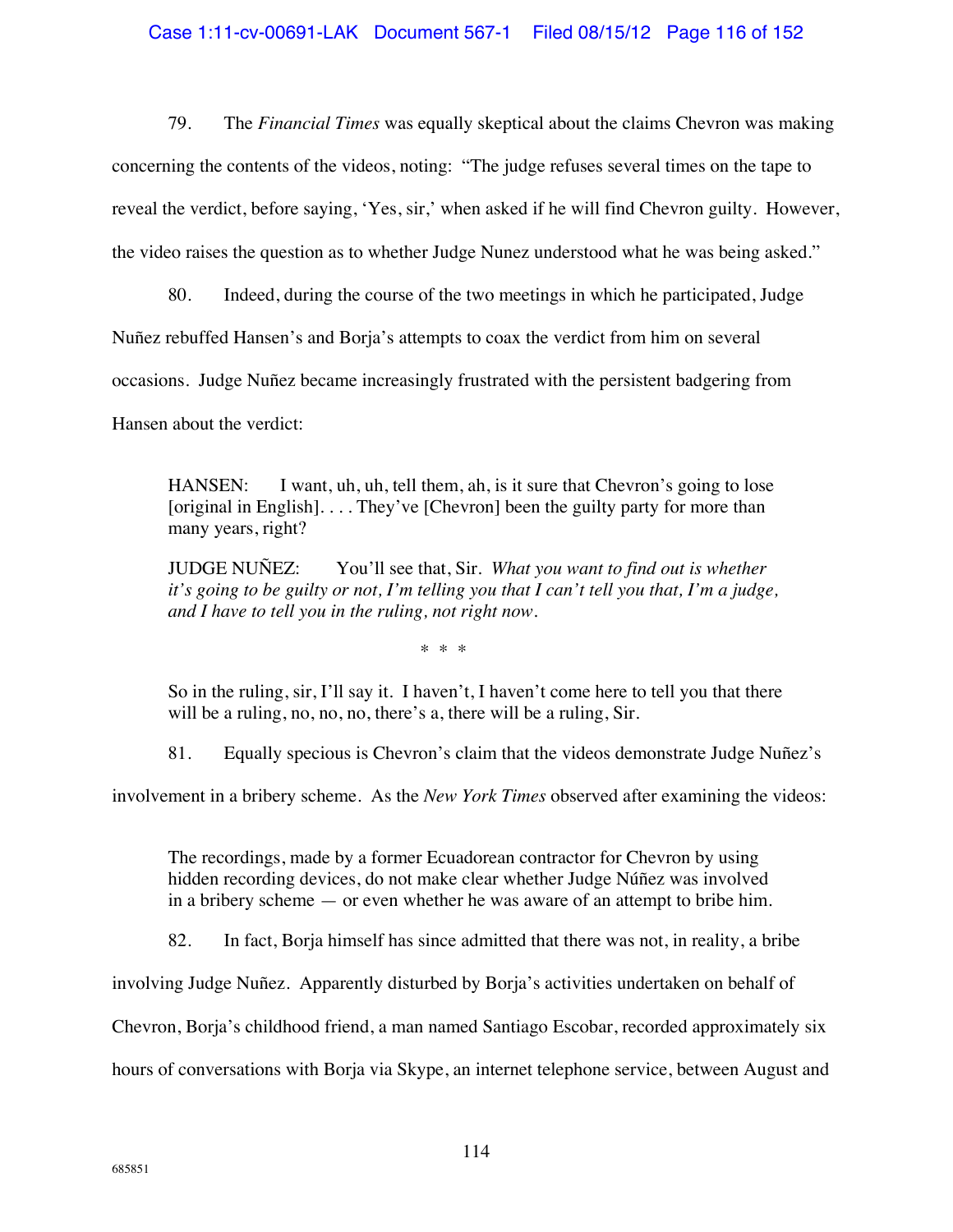October of 2009 (hereinafter referred to as the "Escobar Tapes"). In the Escobar Tapes, Borja admits to his friend: "Because really, there was no bribe. . . . I mean, there's was never . . . there was never a bribe."

# **b. Chevron Misrepresentation #2: Wayne Hansen, the supposed Good Samaritan who filmed the alleged bribery scheme, is an "American businessman."**

83. Wayne Hansen, the supposed "American businessman" who heroically ferreted out judicial corruption, is actually a convicted felon. He served nineteen months in a United States federal prison for his role in the importation of 275,000 pounds of illegal narcotics into this country. Hansen also was once the proprietor of a motel that the media described as the "Costco of drugs, hookers, and guns." Hansen's former acquaintances, friends and spouses have described him as a career "con man" and a "hustler."

84. Documents obtained by the Ecuadorian Plaintiffs in 28 U.S.C. § 1782 discovery actions pending in the Northern District of California indicate that Hansen fled from the U.S. to Peru in or around November 2010 after a 28 U.S.C. § 1782 subpoena was directed to him.

85. The Ecuadorian Plaintiffs have unearthed through a 28 U.S.C. § 1782 discovery action against Borja a December 3, 2010 email from Wayne Hansen to the Mason Investigative Group ("Mason Group")—the firm deployed by lawyers for Chevron and Borja, acting in concert, to manage the "loose cannon" Hansen—in which Hansen invites members of the Mason Group to visit him in his new home, the beach town of Mancora, Peru.

86. In that same December 3, 2010 email, Hansen laundry-lists for the Mason Group the various expenses he has incurred and perks he would like to receive while in Peru—including a pool, personal chef, and maid-service.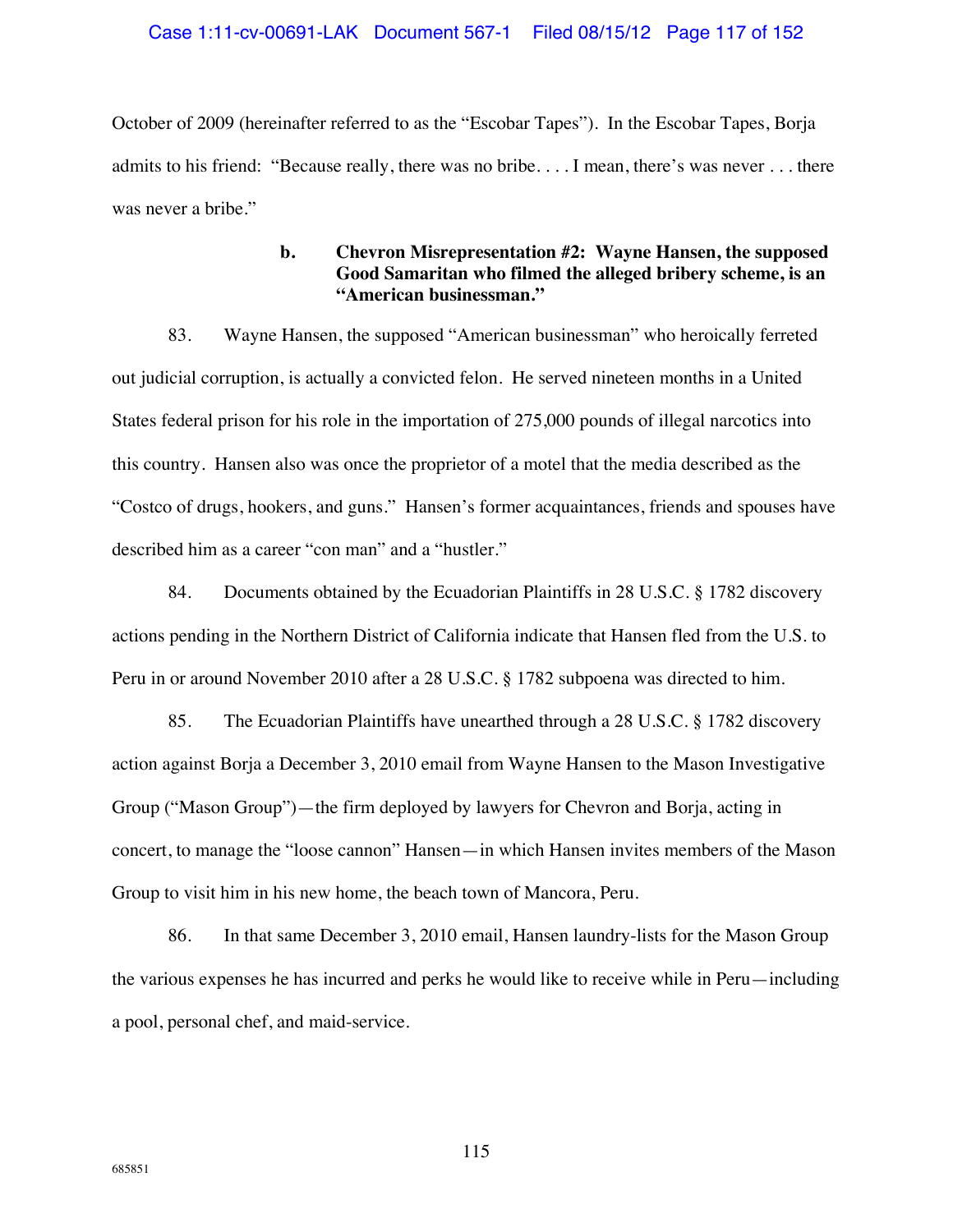**c. Chevron Misrepresentation #3: At the time the recordings were made, Diego Borja was simply an "ex-contractor" who had performed some "logistics contracting" work for Chevron in the past.** 

87. Chevron represented to the Lago Agrio Court that Borja was not working for Chevron in any way at the time of the video recordings in May and June 2009. Chevron claimed in a July 13, 2010 filing with the Lago Agrio Court that Borja was an "ex-contractor" who had performed some discrete work for the company in the past: "In effect, Diego Borja was a Chevron independent contractor with a specific role; his functions had nothing to do with the sampling process; and also, his work had already concluded at the time of the incident . . . ." Chevron made the same representations in its press releases and other public statements.

88. Chevron lied to the Lago Agrio Court and to the public about its connection to Borja, apparently to distance itself from the unraveling scheme. As Borja explained on the Escobar Tapes, Chevron did its best to hide the extent of its relationship with Borja and believed that the Ecuadorian Plaintiffs and their counsel would never learn the truth because they are "idiots."

89. Contrary to Chevron's repeated representations, documents unearthed through the Section 1782 discovery action against Borja reveal that Borja was in fact an active contractor for Chevron at the time he made the recordings. As of August 2009—three months after the recordings were completed—Borja was still overseeing the wind-up of Chevron's sampling laboratory operations. On August 27, 2009, Borja sent Chevron an invoice for work performed that month by his company, Interintelg.

90. Discovery also has revealed that Borja worked for Chevron since at least 2003. And Borja has admitted that he shared an office building in Quito with Chevron's in-house and outside counsel, as well as Severn Trent Laboratories, the supposedly independent company that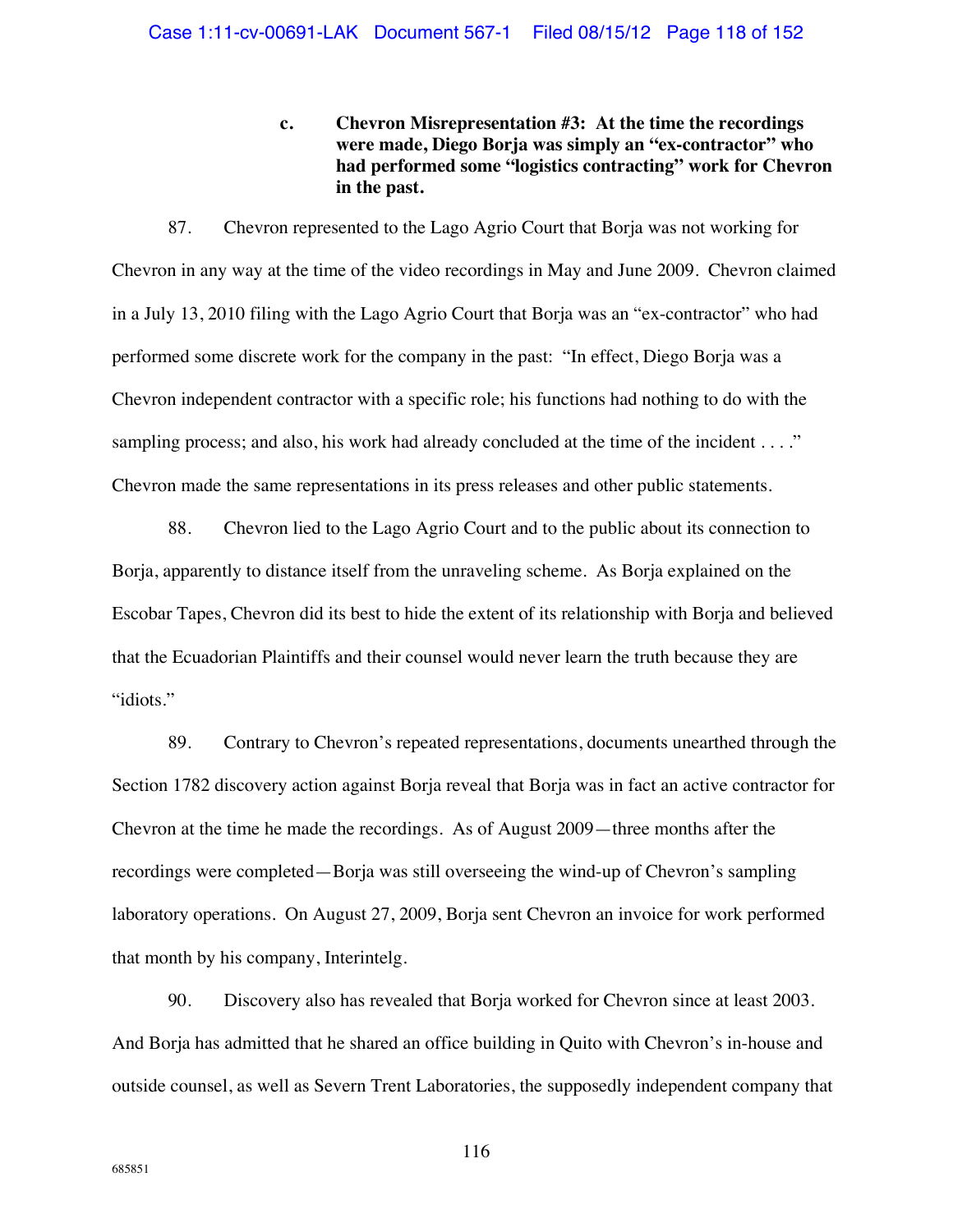performed Chevron's sampling work in connection with the Lago Agrio Litigation, and which employed Borja's wife, Sara Portilla.

# **d. Chevron Misrepresentation #4: Borja and Hansen were "prospective environmental remediation contractors" who inadvertently stumbled upon judicial misconduct and then decided to make the video recordings out of their sense of civic duty—without Chevron's knowledge or involvement.**

91. Borja and Hansen held themselves out as "prospective environmental remediation contractors" in order to gain access to Judge Nuñez. And Chevron repeatedly described them in the same way in its press releases and other public statements.

92. The truth of the matter is that neither Borja nor Hansen had ever worked in the field of environmental remediation. Hansen represented in the videotaped meetings that he had previously been involved in remediation work for Honeywell, but Honeywell officials later confirmed that this was a lie.

93. Borja and Hansen also did not, as Chevron maintains, "stumble" upon trouble; they set out with the intent to create it. This is apparent even from the tapes themselves, which show that Borja and Hansen were relentless in their efforts to elicit a preview of the verdict from Judge Nuñez, who clearly did not want to give them one.

94. And while Chevron has publicly denied any knowledge of or involvement in Borja's and Hansen's scheme, Chevron had extensive meetings and communications with Borja while the scheme was still ongoing. Indeed, Chevron operatives flew Borja to San Francisco for a high-level meeting with senior Chevron executives and counsel *before* Borja and Hansen made their fourth and final videotape.

95. Moreover, two days after Borja finished making his fourth and final video recording (the recording which he returned to Ecuador to make after his San Francisco meeting with Chevron, and which has featured prominently in Chevron's claims about the supposed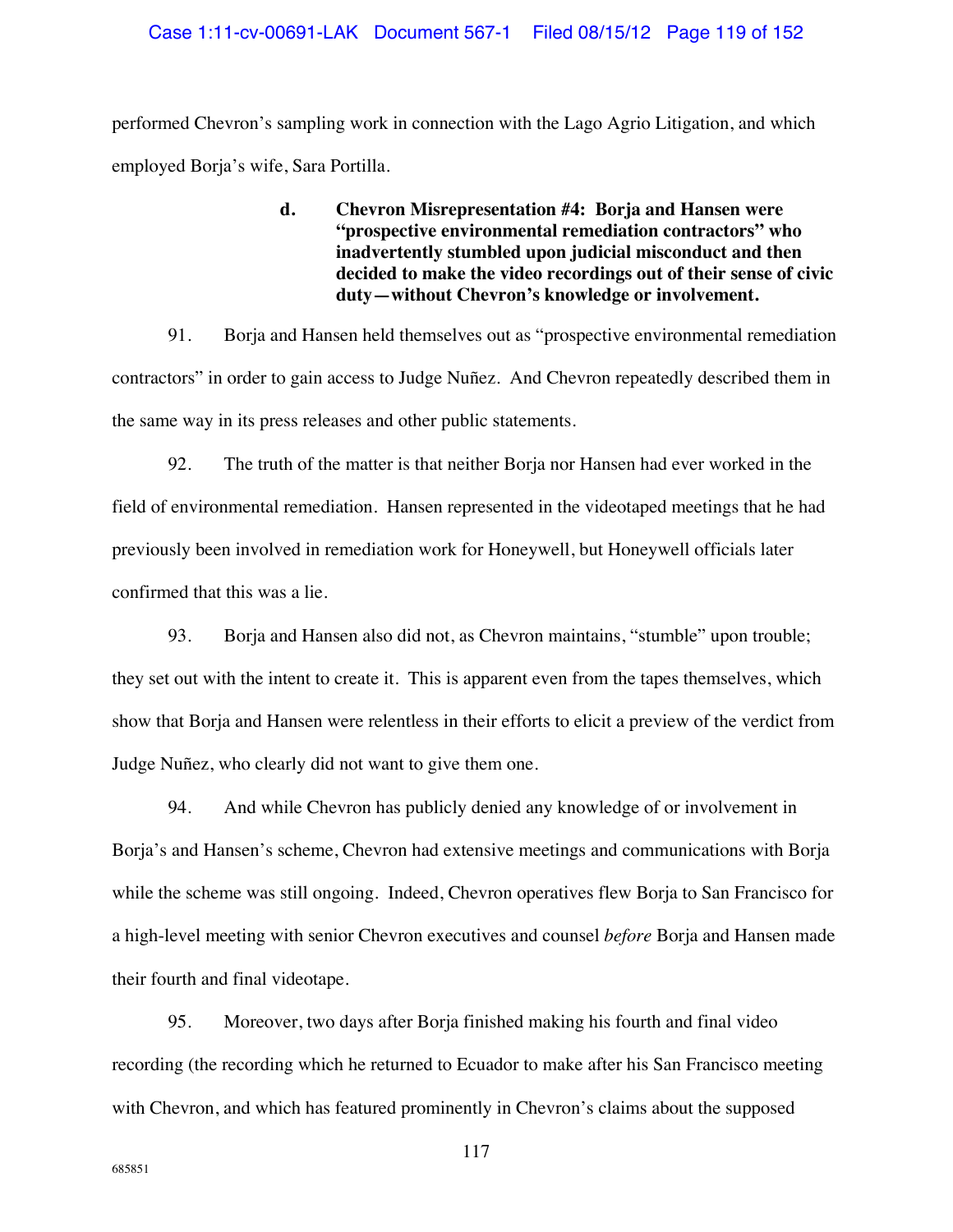### Case 1:11-cv-00691-LAK Document 567-1 Filed 08/15/12 Page 120 of 152

"bribery solicitation scandal"), Chevron agents extracted him and his wife from Ecuador and set them up in new life in Chevron's hometown of San Ramon, California.

96. Additionally, according to the sworn testimony of Borja's friend Escobar, Borja admitted to Escobar that he and Hansen were "carrying out an operation for Chevron" by meeting with and recording Judge Nuñez and others, that they had "received orders" from Chevron and had "sprung a trap" by surreptitiously "film[ing] quite a lot of people," including Judge Nuñez, for the purpose of "destroy[ing]" the trial, and that Chevron "of course . . . knew" about the secret filming of Borja's and Hansen's meetings.

# **e. Chevron Misrepresentation #5: Chevron did not pay Borja or Hansen for making the video recordings.**

97. Chevron represented as follows in response to an inquiry from the Ecuadorian Solicitor General about whether Chevron was compensating Borja or Hansen for executing the entrapment scheme: "Chevron has not provided Mr. Borja with any compensation or promised Mr. Borja any compensation in the future in exchange for his providing the recordings or related information."

98. Chevron did admit that it was making supposedly limited payments to Borja, although it characterized those payments as "humanitarian," and not payment for Borja's clandestine video recordings. Chevron stated that these "humanitarian" payments were designed to assist Borja and his wife with their "immediate living needs" because Chevron abruptly whisked them away to the United States, and thus, Chevron was providing him with "a temporary stipend and temporarily is providing him and his immediate family with transportation and housing," in addition to "reasonable attorney's fees."

99. Chevron made the same representations in its public statements regarding the purported Judge Nuñez bribery scandal.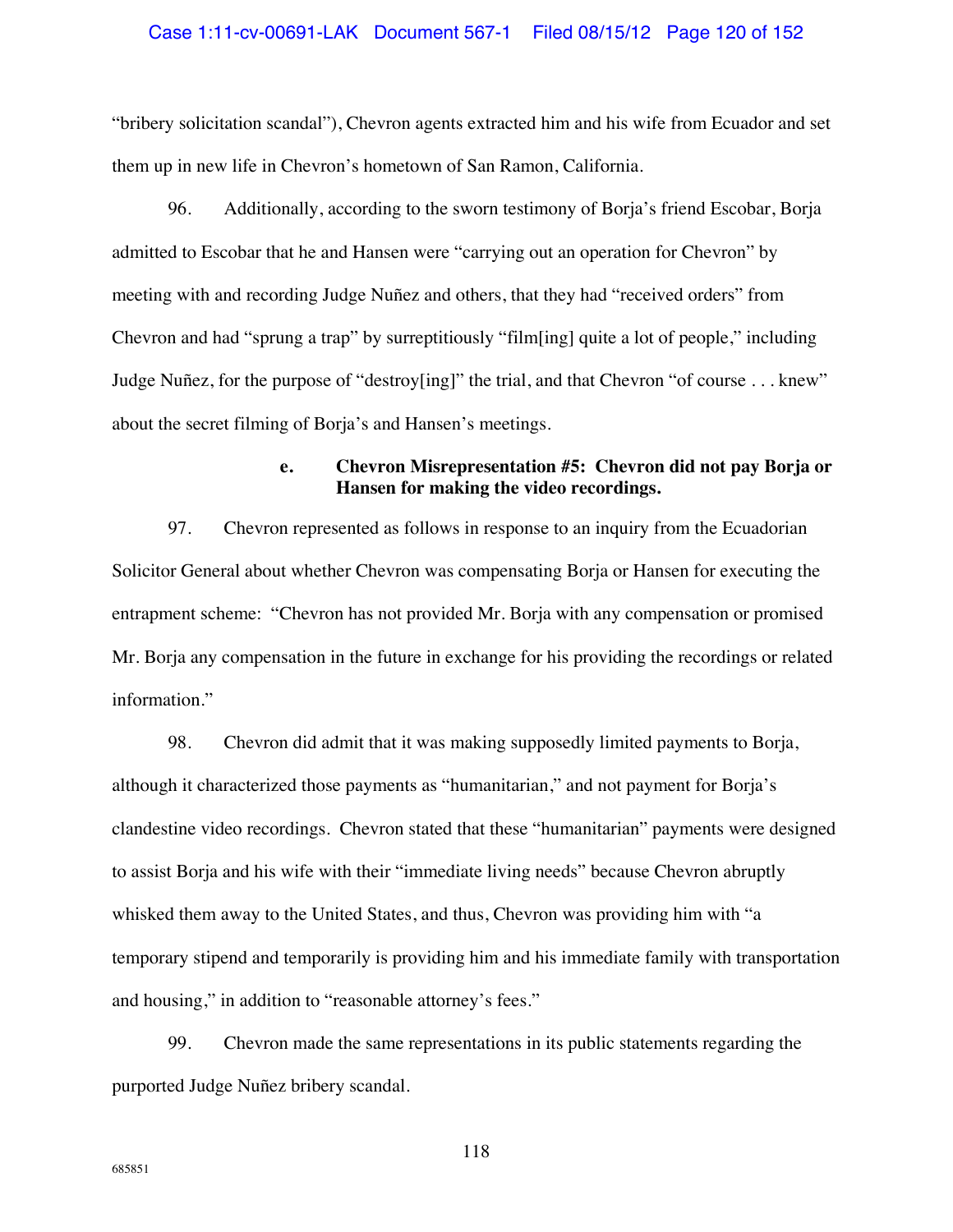### Case 1:11-cv-00691-LAK Document 567-1 Filed 08/15/12 Page 121 of 152

100. Chevron's representations are, at a minimum, intentionally and materially misleading. In fact, Chevron's "humanitarian" payments were cover for a lavish program of rewards and luxury compensation paid to Borja—which Borja has described as a "brass ring" to ensure his cooperation in various 28 U.S.C. § 1782 discovery and other proceedings.

101. On the Escobar tapes, Borja described how Chevron carefully crafted its lucrative arrangement with him so that it would not appear that the company was "buying" evidence.

102. Borja and Chevron both have produced a cache of documents evidencing the benefits that Chevron has conferred on him. These documents reveal the falsity of Chevron's representations that its sponsorship of Borja is limited or "temporary," or "humanitarian," in nature.

103. Despite the fact that Borja did no work for Chevron, he received from the company a monthly "stipend," which continued at least through the September 2011, in an amount ranging from \$5,000 to \$10,000.

104. Chevron also paid Borja's monthly rent payments, which are referred to as "Witness Rent Payments."

105. Chevron paid for Borja's furniture, automobiles in an amount of \$700 per month, first-class airfare, his cell phone, and even his washer/dryer set.

106. Chevron also paid Borja's income taxes, as well as those of his wife, Sara Portilla.

107. Chevron also has arranged for Borja to be represented by a prominent criminal defense law firm at Chevron's expense, and paid for immigration lawyers and tax lawyers on Borja's behalf.

108. Chevron remained obligated to find work for Borja's wife as late as August of 2010; and the Borjas were rather demanding. For example, when Chevron forwarded a job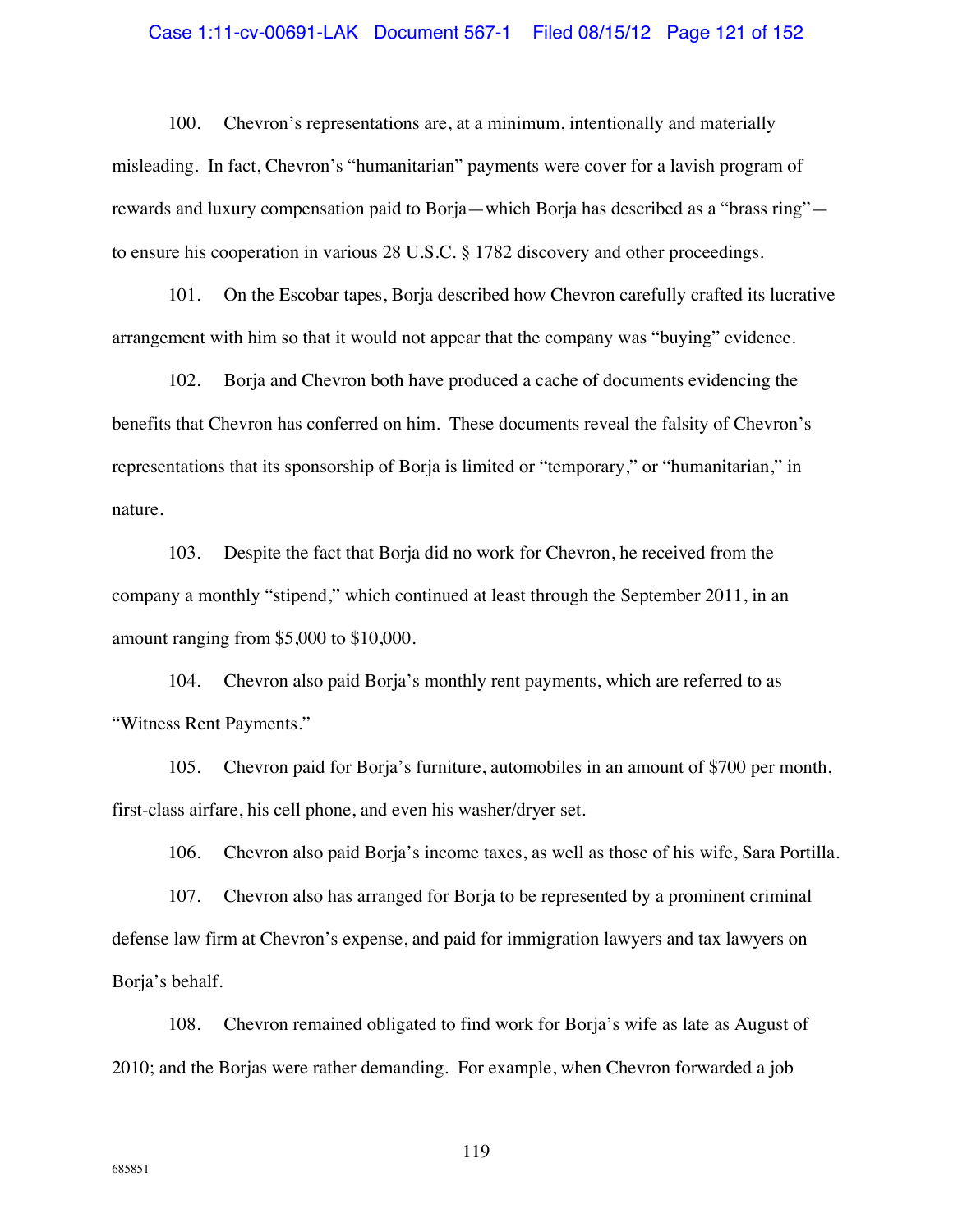## Case 1:11-cv-00691-LAK Document 567-1 Filed 08/15/12 Page 122 of 152

opening to the Borjas, the Borjas counter-offered because they felt that other jobs might be a "better fit" for Portilla.

109. Borja's wife, Sara Portilla, who formerly worked as a technician and manager at Severn Trent Labs, the supposedly independent laboratory used by Chevron for sampling in the Lago Agrio Litigation, is now employed directly by Chevron.

110. The records produced by Borja over year ago indicate that the total value of Chevron's payments to or on his behalf amounted to well in excess of \$2 million.

111. Additionally, there is evidence that Chevron's lavish payments to Borja did not commence only after he turned over his video tapes to Chevron. In his sworn deposition, Borja's friend Escobar testified that Borja admitted that he had "received a down payment for the videos" and "would receive a lot of dough" from Chevron when the filming was complete, "that they were going to give him even more dough than what they had already given him." According to Escobar, Borja described the video-taping operation for Chevron as "the deal of his  $lifel.]"$ 

112. The Escobar Tapes reveal why Chevron has felt compelled to pay so much to ensure Borja's continued loyalty and cooperation. According to his statements on the Escobar Tapes, Borja possesses extensive first-person knowledge and other evidence about Chevron's illegal and improper acts during the Lago Agrio Litigation, and if Chevron does not take good care of him, Borja will reveal that misconduct publicly:

BORJA: [I]f something bad happened to me, let's say, and they don't give my wife what they have to . . . what it supposedly should be. . . . There's a document for that, where I . . . immediately go to the other side . . . . [W]hat you are seeing right now on the videos would be . . . that would be about 30% of everything I know, you get it? That's why they pay no more attention to the gringo [Wayne Hansen] there's no reason to, he doesn't know anything, but I know a lot more than the videos, you get it? . . . . I have the mails, I have a lot of things . . . . Do you think I was going to jump into the water without that? I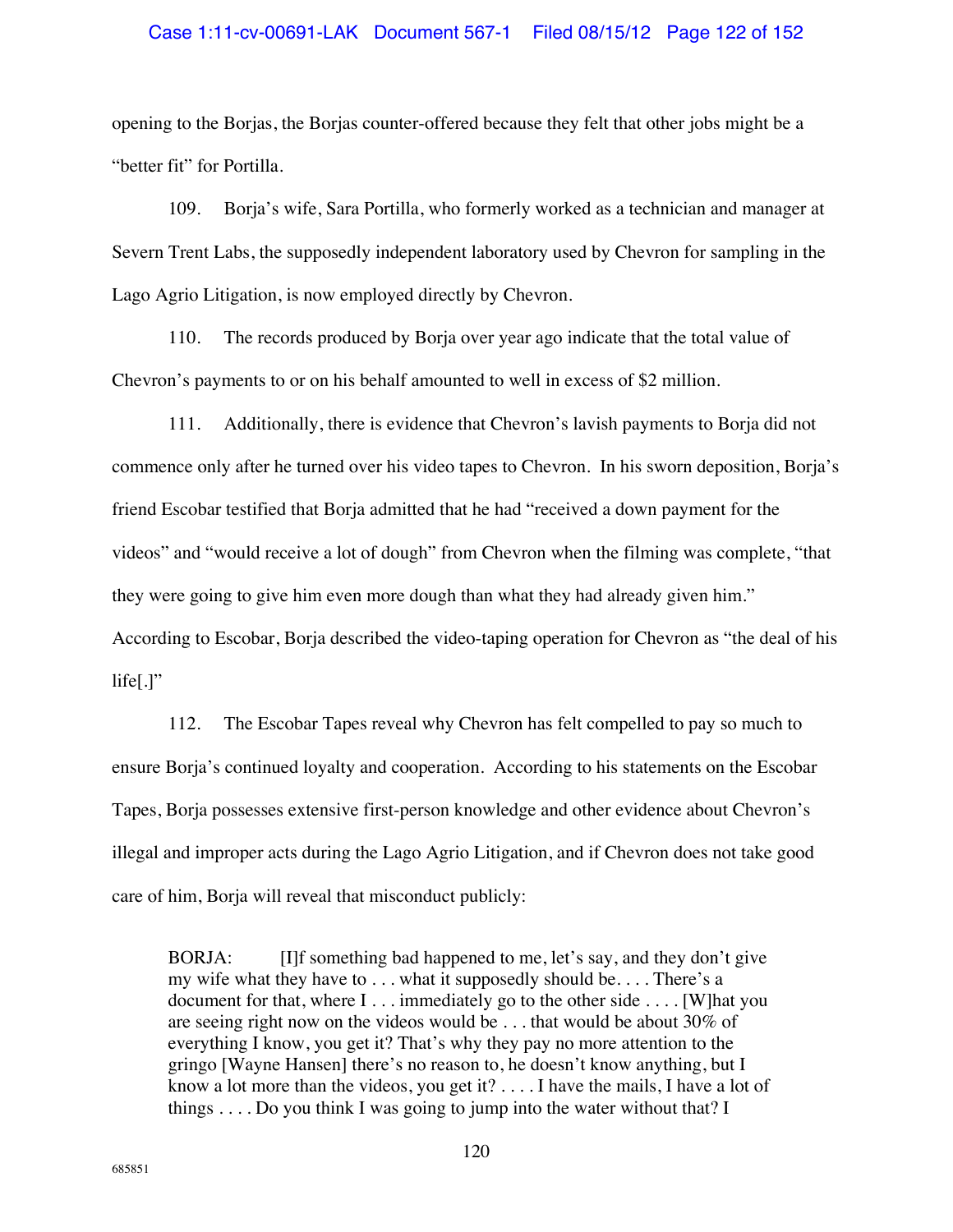brought everything I have everything in my iPhone, dude.

ESCOBAR: But, and those papers, where are they? You have to have everything buried, dude.

BORJA: Of course, they are. And I also have copies in Ecuador, in . . . I have one copy here . . . . *I have correspondence that talks about things you can't even imagine, dude*. I mean, things that . . .

ESCOBAR: For example.

BORJA: Things that for them can . . . it's, *I can't talk about them here, dude, because I'm afraid, but they're things that can make the Amazons win this just like that [snapping his fingers] . . . . I mean, what I have is conclusive evidence, photos of how they managed things internally*. . . . (Emphasis added.)

113. Among other incriminating information in his possession, Borja explained to

Escobar that he has evidence revealing how he and his wife set up a confusing web of corporations designed to create the false appearance that Severn Trent Labs was independent, when in fact it was controlled by Chevron.

114. Notably, soon after Chevron removed Borja from Ecuador and set him up in his new all-expense-paid life in California, Chevron's lawyers took from Borja the iPhone upon which Borja told Escobar he had stored incriminating information about the company.

# **2. Chevron's false and misleading statements regarding the absence of evidence of environmental harm resulting from Texaco's operations.**

115. As part of its overall effort to taint the Lago Agrio Litigation, and to discredit

Donziger, Chevron has represented to courts around the United States, and represented publicly in its press releases and other public statements, that there is no legitimate evidence to support the Ecuadorian Plaintiffs' environmental claims and that the Ecuadorian Plaintiffs' lawyers' claims to the contrary are false.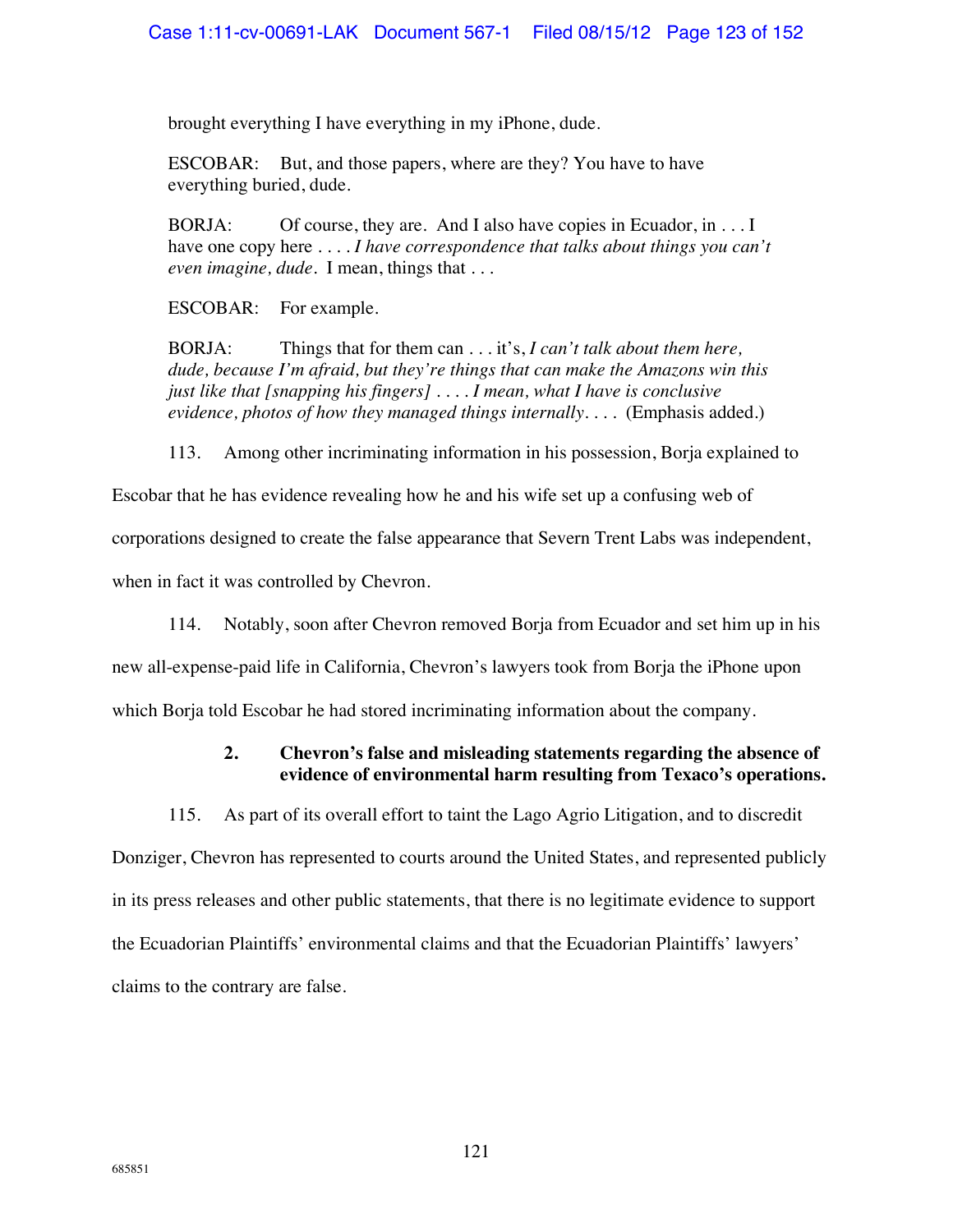### Case 1:11-cv-00691-LAK Document 567-1 Filed 08/15/12 Page 124 of 152

116. For example, in a February 14, 2011 press release, available at www.chevron.com, Chevron states that the Lago Agrio Court's judgment against Chevron is "contrary to the legitimate scientific evidence."

117. In a January 2012 press release, available at www.chevron.com, Chevron states: "[A]ll of the legitimate evidence presented to the Ecuadorian court demonstrates that former Texaco Petroleum Company operations present no risk to residents' health and have not resulted in any significant impact to groundwater, drinking water, biodiversity, or indigenous culture."

118. Similarly, on its corporate website in a section entitled "Ecuador Lawsuit— Background," Chevron claims that "[a]ll legitimate scientific evidence submitted during the litigation in Ecuador proves that TexPet's remediation was effective and that the sites it remediated pose no unreasonable risks for human health or the environment."

119. On its public relations website, "The Amazon Post", www.theamazonpost.com, Chevron states: "The overwhelming scientific evidence demonstrates that the plaintiffs' claims of petroleum-contaminated drinking water are false—a fact well known by plaintiffs' lawyers. When all legitimate evidence disproved their claims, they didn't make the ethical choice and admit their mistake, they went the other direction and turned to fraud."

120. On the same Amazon Post website, Chevron states: "The overwhelming scientific evidence in the Ecuador court record demonstrates that the claims of contaminated drinking water and elevated cancer rates are false, and that the plaintiffs' U.S. and Ecuadorian lawyers know they are false."

121. Chevron has made similar representations to this Court and to numerous other Untied States courts.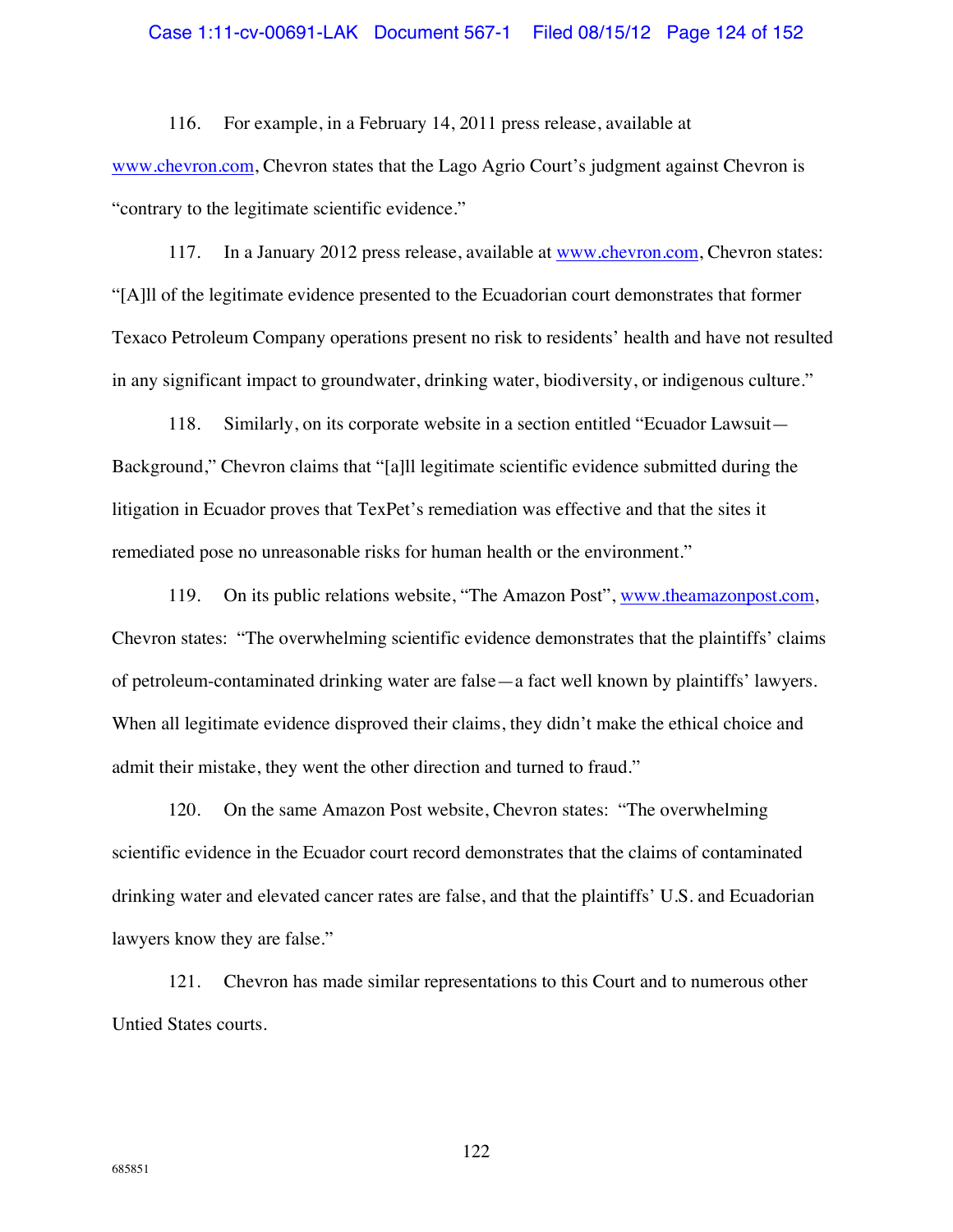### Case 1:11-cv-00691-LAK Document 567-1 Filed 08/15/12 Page 125 of 152

122. These statements are false and misleading because they omit material information about the scientific evidence of environmental pollution and degradation and about Chevron's own improper environmental sampling and analysis methods and tactics.

123. The reality is that there is overwhelming evidence in the Lago Agrio Litigation record proving that extensive contamination exists, that Texaco was responsible for its discharge and is legally responsible for its clean-up, and that it has caused tremendous environmental harm and human suffering.

124. The Lago Agrio Litigation record fills more than 200,000 pages, and contains over 100 expert reports addressing nearly 64,000 soil and water sample results, testimony from dozens of eye witnesses, and countless hours of legal argument on every element of liability and every Chevron defense.

125. At the core of the Lago Agrio Litigation was a series of approximately 45 "judicial site inspections," such as the Guanta inspection disrupted by Chevron. Judicial site inspections are a civil law evidentiary practice whereby, under the supervision of the judge (who actually joins the parties in the field and presides over the event), experts nominated by both parties would collect soil and water samples at former Texaco well sites and operating stations; attorneys for both sides would make public arguments; and, on occasion, testimonial evidence would be taken into the record. The findings of both Chevron's and the Ecuadorian Plaintiffs' designated judicial site inspection experts were memorialized in more than a hundred expert reports.

126. Testing of the thousands of samples taken during the judicial site inspection process exhibited at least fifteen potentially toxic chemicals, compounds, and metals at levels exceeding acceptable limits, including barium, benzene, cadmium, copper, chromium,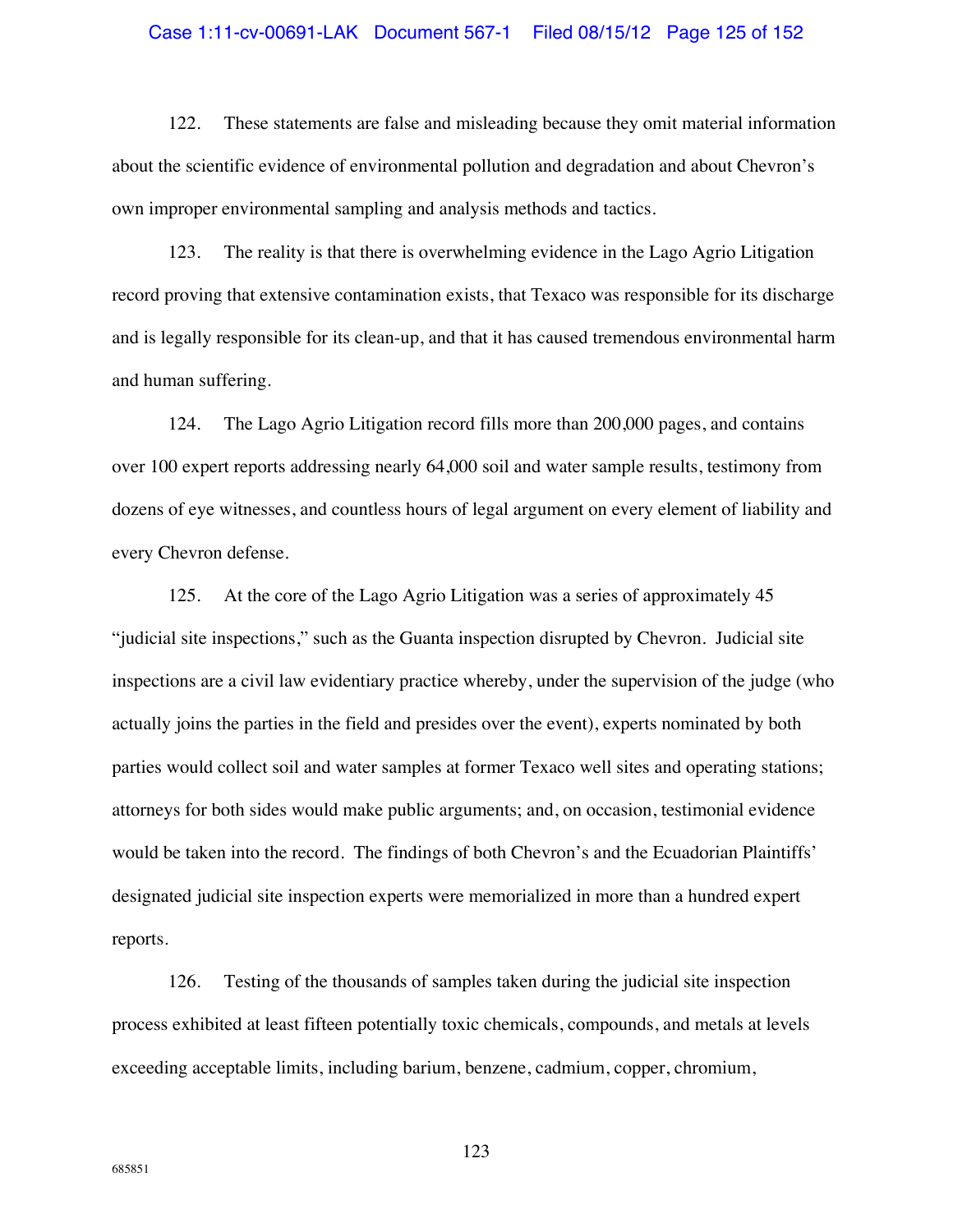#### Case 1:11-cv-00691-LAK Document 567-1 Filed 08/15/12 Page 126 of 152

ethylbenzene, polycyclic aromatic hydrocarbons ("PAH"s), mercury, naphthalene, nickel, lead, toluene, total petroleum hydrocarbons ("TPH"), vanadium, and zinc. Each of these chemicals is associated with an adverse impact on human health and some are known human carcinogens, according to the United States Agency for Toxic Substances and Disease Registry.

127. Levels of contamination above both U.S. and Ecuadorian standards for one or more of the toxic substances identified in Paragraph 126 were found at *every inspected site*, with some exceeding the legal limit many times over. For example, TPH in excess of the Ecuadorian standard of 1,000 ppm was found at 97% of the 93 total sites investigated during the trial, including those visited by the parties during the judicial site inspections as well as those sampled by several court-appointed experts throughout the trial. TPH concentrations at the majority of the sites were shown to be greater than 10,000 ppm, and some sites exhibited TPH in excess of *100,000 ppm*.

128. But the judicial site inspections were far from the only evidence adduced during the Lago Agrio Litigation supporting a finding of liability against Chevron. In addition to the judicial site inspection reports submitted by party-affiliated experts, the Lago Agrio Court also was presented with reports from court-appointed experts designated to study particular aspects of the contamination. By way of example, one such court-appointed expert, José Ignacio Pilamunga, performed an inspection at the site of the well known as "Aguarico 2," which was drilled by Texaco in 1970, closed in 1990, and thus, operated exclusively by Texaco. Pilamunga concluded that Texaco's so-called "remediation" of the three pits located at Aguarico 2 was inadequate, and that the site should receive further remediation applying proper standards and techniques.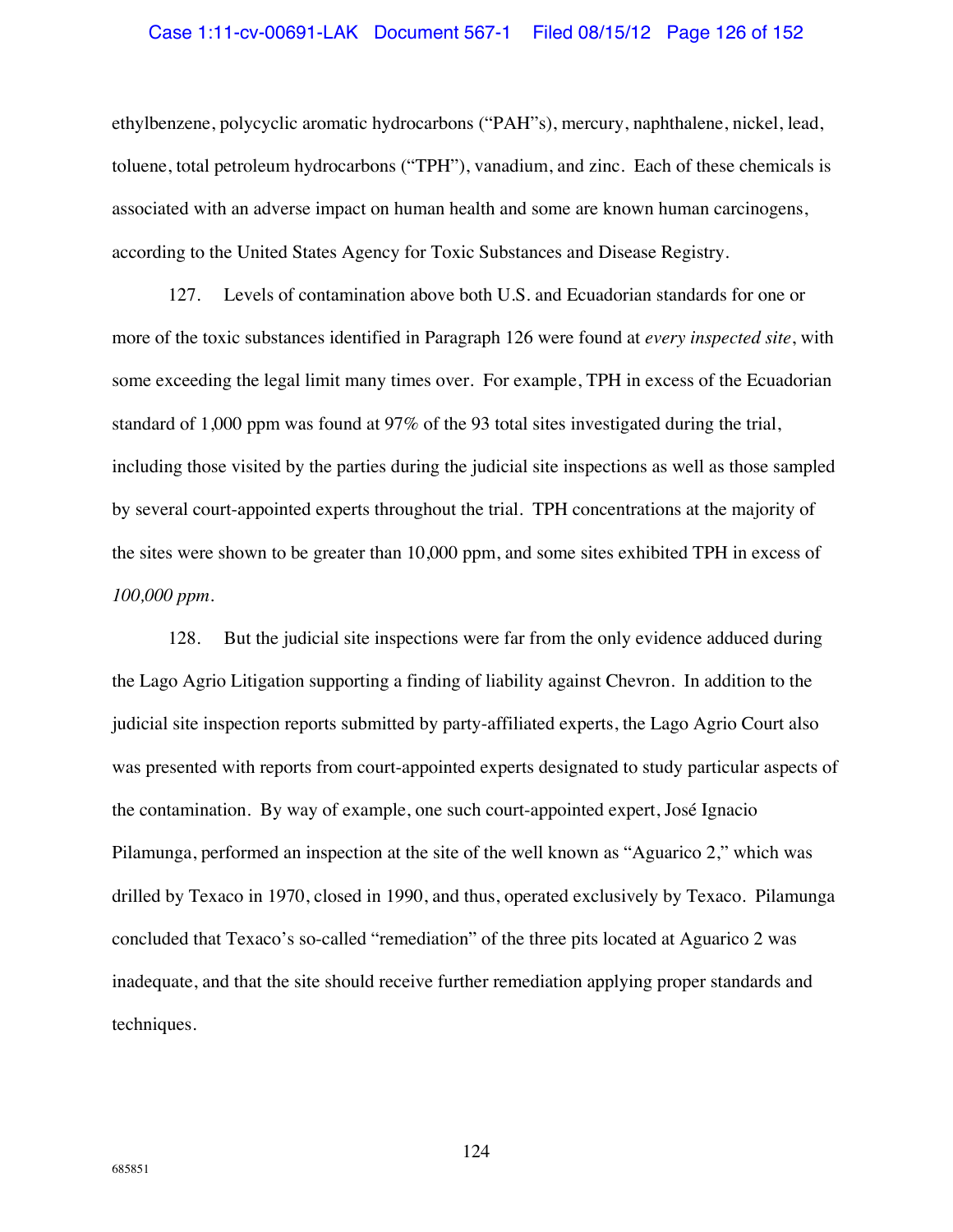129. The Lago Agrio Court also received fact-witness testimony throughout the trial, including testimony from former oil workers. By way of example, in 2003, eyewitness Alejandro Soto gave testimony regarding Texaco's handling of drilling muds and other waste accumulated during the drilling process:

[T]he mud that came out from drilling was put next to the pits and the platform; it would not even fit in the pit, it was left there in the water; a large part was distributed along the platform and the other part went to the rivers or estuaries .... [W]hen the petroleum came out, part of it was scattered at the beginning of the platform, and another part went to the pits with sand; once in the pit it was set on fire, burning the surrounding woods; the petroleum on the platform went straight to rivers and estuaries.

130. By the end of the trial Chevron's *own* evidence largely proved the case against it.

131. For example, the reckless nature of Texaco's operations was documented in the reports of two environmental auditors commissioned in whole (Fugro-McClelland West, Inc.) or in part (HBT Agra, Ltd.) by Texaco itself, in connection with winding down the company's operations in Ecuador.

132. The "Environmental Audit Report" prepared by HBT Agra concluded that "no groundwater monitoring program was in place prior to 1990 at any of the stations," that "[wastewater is] discharge[d] into nearby streams" and that "no testing is conducted on wastewater prior to disposal."

133. HBT Agra further noted that "oil emulsion and produced water is discharged into a local creek or river or in some instances directly into the jungle" and "produced water has historically not been tested prior to disposal." HBT Agra observed that "prior to 1990 pits were not maintained" and that "protection of the surface water quality was reportedly not considered during exploration drilling."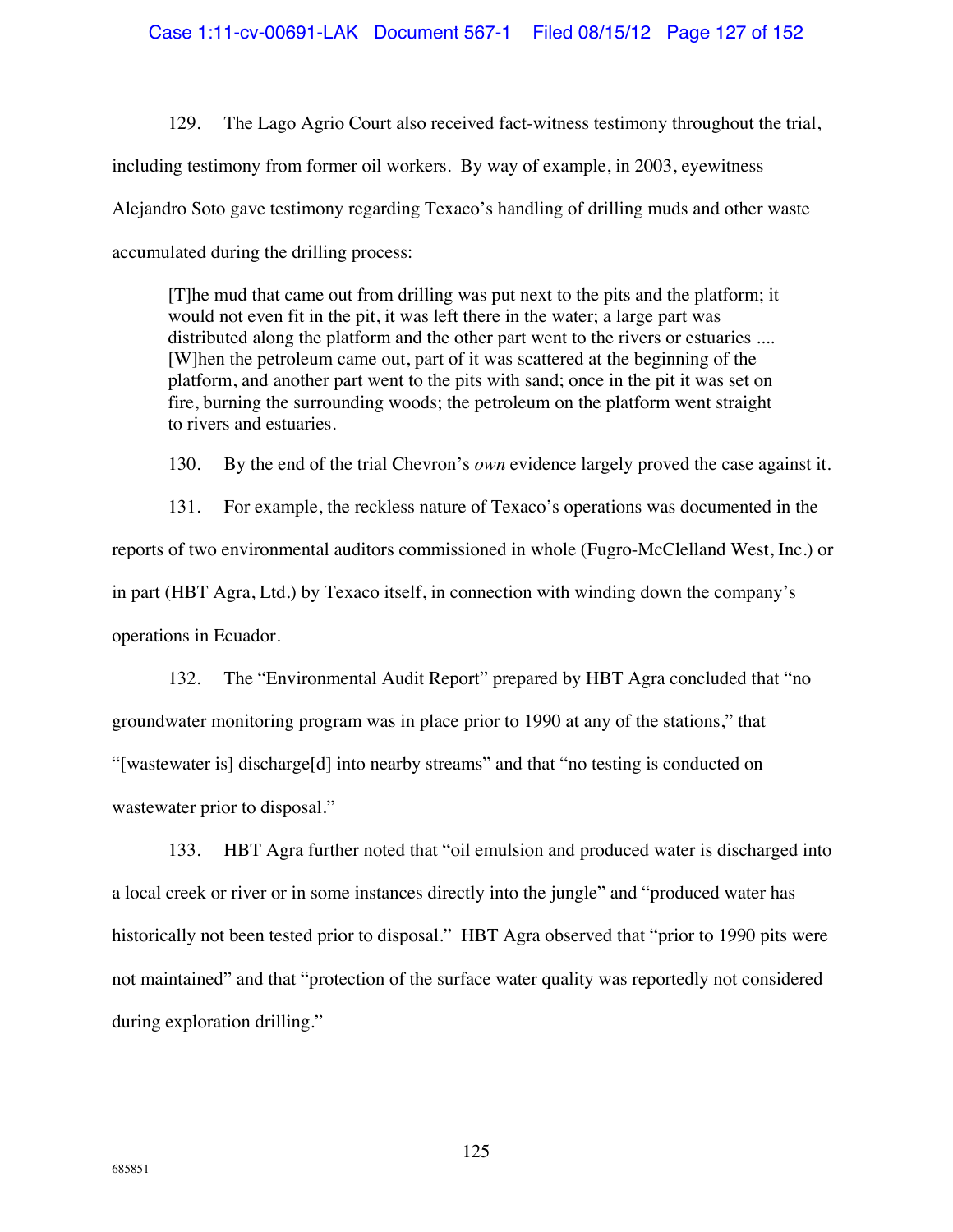### Case 1:11-cv-00691-LAK Document 567-1 Filed 08/15/12 Page 128 of 152

134. To mitigate the observations made by HBT Agra, Texaco independently retained Fugro McClelland to perform a parallel audit. The Fugro McClelland audit turned out to be almost equally condemning.

135. In the Fugro McClelland report, Texaco's *own*, *hand-picked* environmental auditors concluded: "All produced water from the production facilities eventually discharged to creeks and streams except for one facility which used a percolation pit. None of the discharges were registered with the Ecuadorian Institute of Sanitary Works (IEOS) as required by the Regulations for the Prevention and Control of Environmental Pollution related to Water Resources (1989)."

136. Fugro-McClelland further observed that "[i]n general, spills of hydrocarbons and chemicals were not cleaned up. Instead, they were covered with sand," and "[t]he produced water from TEXPET's operations have historically been discharged into surface waters."

137. Notwithstanding Chevron's claim that it could not be held responsible for any contamination that occurred *after* it ceased to be the Operator of the Concession in 1990, Fugro-McClelland concluded: "spills which were judged as degraded or heavily degraded were attributed to TEXPET's operations from 1964 to 1990. *In addition, spills fresh or degraded which were the result of improper equipment design were considered the responsibility of TEXPET*." (Emphasis added.)

138. With respect to contamination found during the judicial site inspections, Chevron's own experts recorded significant instances of toxic pollution in excess of the Ecuadorian standard. By way of example, the well known as "Sacha 94" was the fourth site examined during the judicial inspections. Petroecuador, Ecuador's State-owned oil company, never operated there; the site was not operated by anyone after Texaco left Ecuador. Yet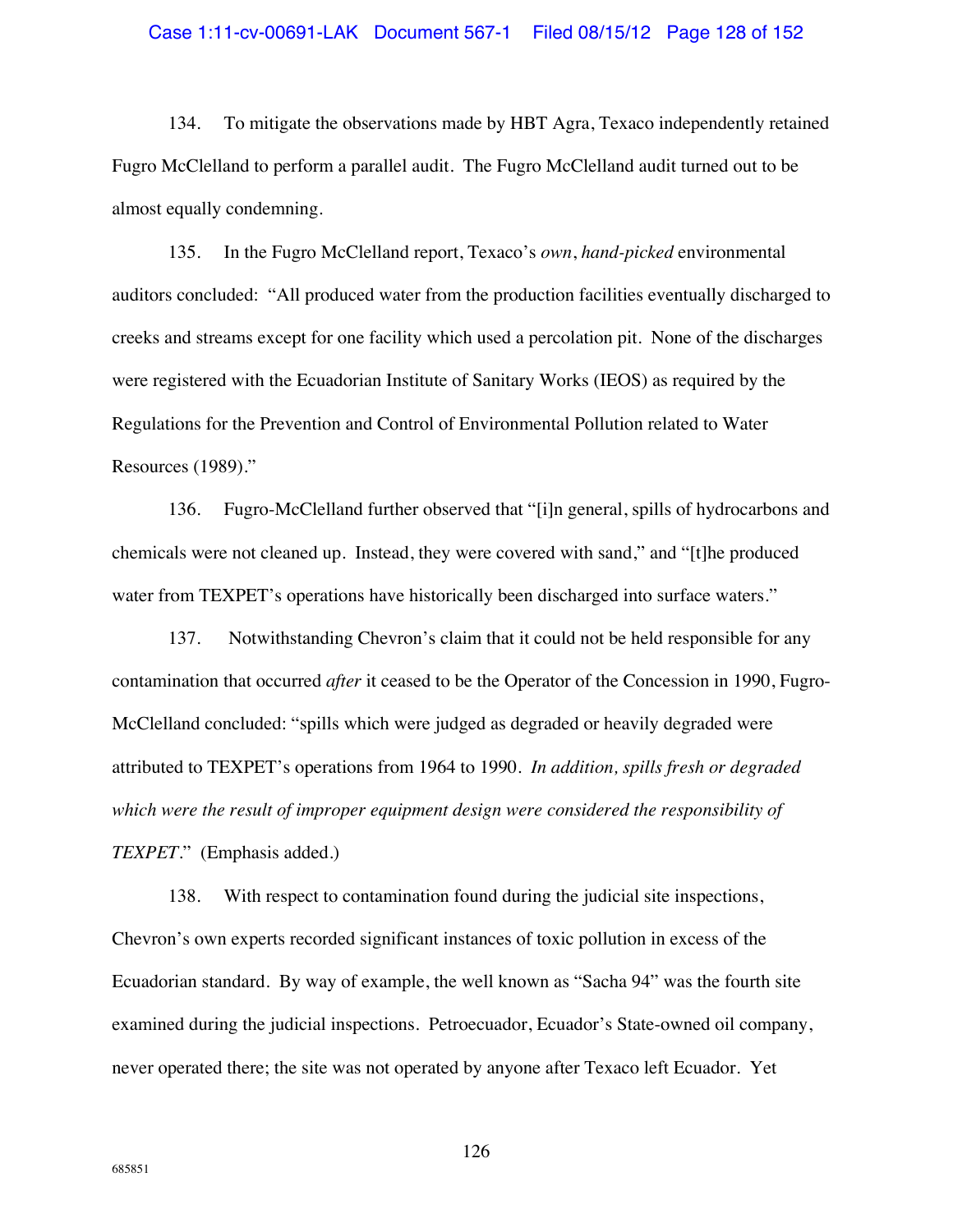### Case 1:11-cv-00691-LAK Document 567-1 Filed 08/15/12 Page 129 of 152

Chevron's own technical expert reported soil TPH of 5,600 and 8,700 at Pits 1 and 2 of Sacha 94, respectively – several times higher than the Ecuadorian limit. Worse yet, both pits were certified by Texaco to be "completely remediated" following Texaco's purported remediation in the mid-1990s.

139. Indeed, Chevron's experts reported substantial TPH exceedances *throughout* the trial, albeit to a lesser extent than the experts nominated by the Ecuadorian Plaintiffs. Chevron's TPH data showed roughly 91% of well sites with TPH greater than 100 ppm (the U.S. standard); roughly 79% with TPH greater than 1,000 ppm (the Ecuadorian standard); and roughly 47% with TPH greater than 5,000 ppm, that is 50 times the maximum allowed under numerous state law standards in the U.S. and five times the Ecuadorian standard.

140. In representing that "[a]ll legitimate scientific evidence submitted during the litigation in Ecuador proves that TexPet's remediation was effective and that the sites it remediated pose no unreasonable risks for human health or the environment," Chevron also omits material facts regarding its own experts' doubts about the veracity of its claims.

141. For example, in a July 2006 email from Chevron expert Doug MacKay to fellow Chevron expert Robert Hinchee, MacKay writes: "*I doubt seriously that there never were any significant environmental or public health impacts*, so I don't want to imply that. I do think that the evidence shows the in-scope remediated pits, etc., met criteria, and further that the likelihood is great that natural attenuation would handle any residual impacts, even from portions of the pits that might not be as well remediated as they were supposed to have been. Beyond that, I am less confident I know what to say that could truly be defended." (Emphasis added)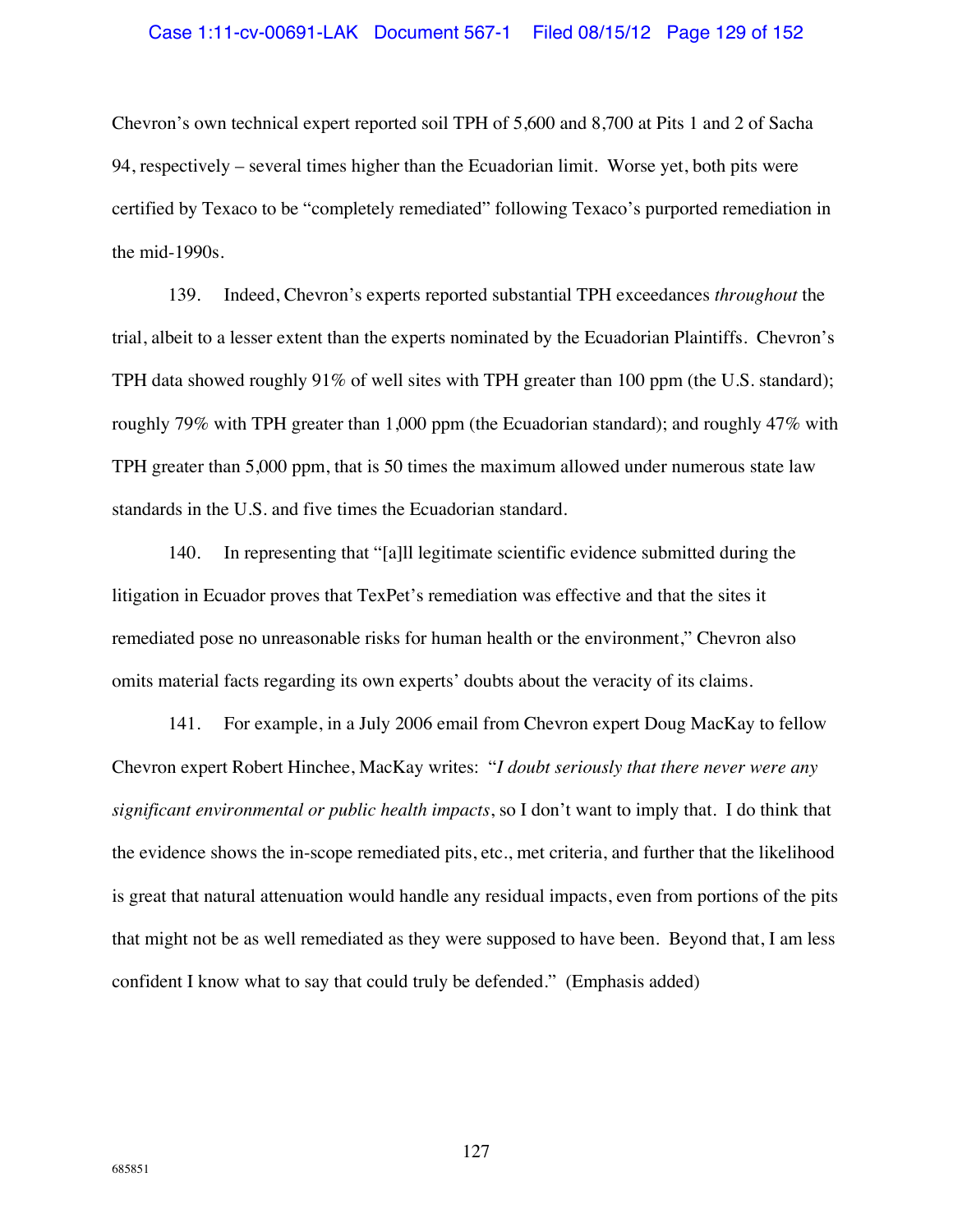142. In addition, Chevron fails to disclose that its technical experts used a variety of improper sampling techniques during the Lago Agrio Litigation to minimize findings of contamination.

143. Specifically, as documented by scientists Dr. Ann Maest, Mark Quarles, P.G., and William Powers, (1) Chevron's selection of sampling locations was designed to avoid finding contamination; (2) Chevron selected sampling locations outside of expected contaminant pathways in the environment around Texaco's abandoned waste pits; and (3) Chevron inappropriately used composite soil samples in an effort to minimize contaminant concentrations; and (4) Chevron misapplied and invented contaminant standards.

144. Chevron also instructed its field technicians to send "dirty" samples they had collected only to a laboratory called "Newfields," and not to Severn Trent Labs, which was the company's only laboratory of record in the Lago Agrio Litigation: Chevron's "Summary of Sampling and Testing Program for Judicial Inspection Sites states: "Clean soil samples are analyzed for PAHs at STL w/a split sent to Newfields to hold. Samples showing field evidence of contamination are sent to Newfields for PAH analysis and fingerprinting (no STL PAH analysis)."

145. Additionally, according to Escobar's sworn testimony, Borja admitted that Chevron operatives regularly replaced soil samples from the official inspection sites with samples from areas 20-30 km away where no oil production had occurred, in order to "deceive the investigation" and "provide results that would be different from real ones."

# **3. Chevron's false and misleading statements regarding the findings and conclusions of the Ecuadorian Plaintiffs' environmental experts and attorneys.**

146. To support its larger message that the entire Lago Agrio case was a "fraud" invented by Donziger to "extort" money from Chevron, Chevron has made numerous false and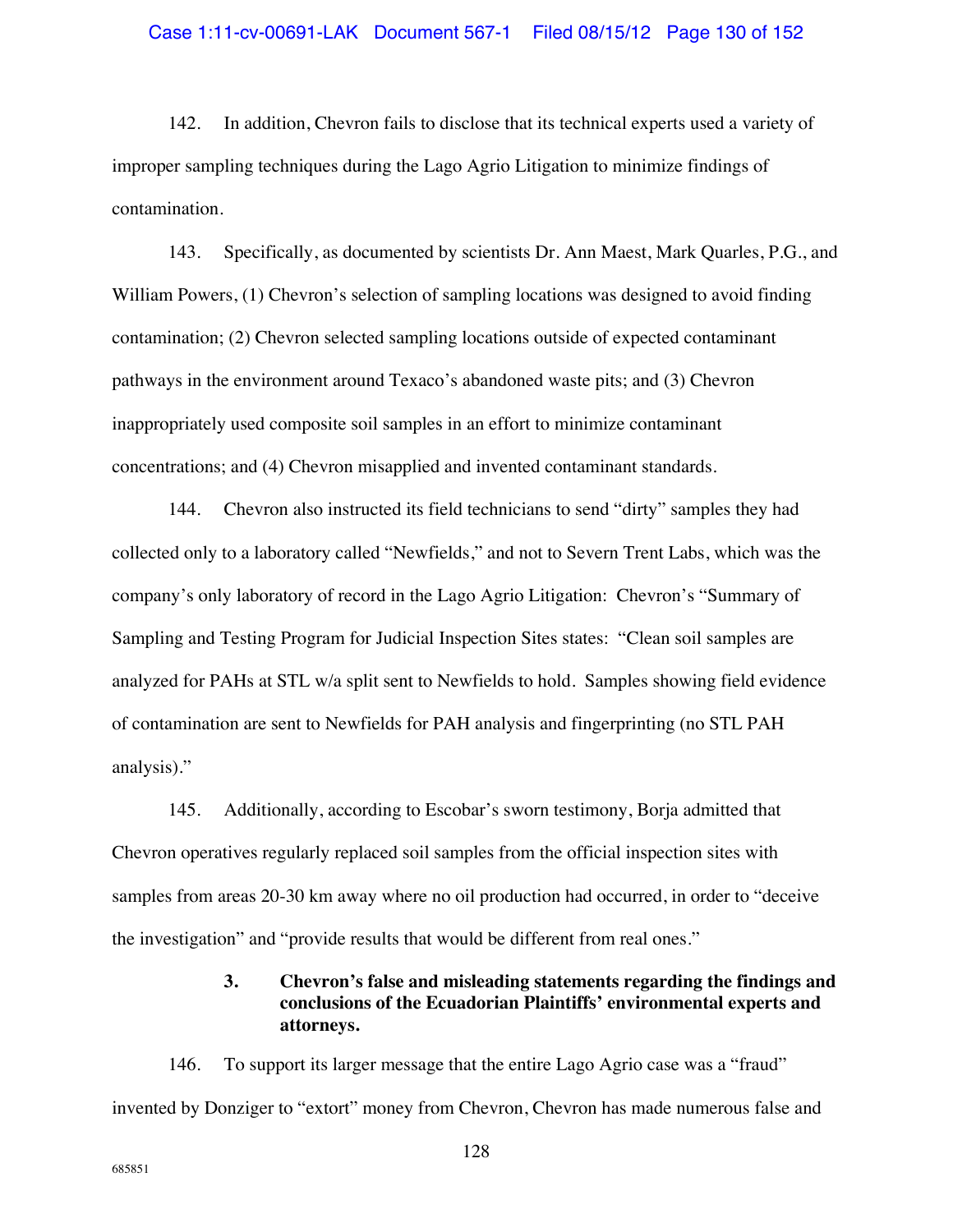### Case 1:11-cv-00691-LAK Document 567-1 Filed 08/15/12 Page 131 of 152

misleading statements to the effect that the Ecuadorian Plaintiffs and their legal and technical experts "know" or "admit" that insufficient scientific evidence against Chevron was produced in the Lago Agrio Litigation.

147. For example, Chevron has at various times stated that one of the Ecuadorian Plaintiffs' experts, Dr. Ann Maest, had "testified under oath" that she did not know if the plaintiffs had evidence that drinking water wells in Ecuador had been contaminated by Chevron's operations.

148. Indeed, a June 12, 2012 posting on Chevron's public relations website, www.theamazonpost.com, states: "Ann Maest, one of the plaintiffs' scientific experts, testified under oath that she was not aware of any scientific data 'indicating that drinking water wells have been impacted in any way by TexPet's operations."

149. Chevron's statements are false and misleading. In making these statements, Chevron is intentionally distorting a statement by Maest at her deposition that she did not know if the plaintiffs had actually tested the wells themselves. But during the deposition, she explained that the Ecuadorian Plaintiffs' team sampled and tested groundwater in numerous locations, and found contamination "under pretty much every pit that they looked at," including pits allegedly remediated by Texaco, as well as "quite high concentrations of TPH [contamination]" down-gradient of the pits. She also testified that the Ecuadorian Plaintiffs' team had taken samples from groundwater aquifers, which are a drinking water sources.

150. In another example, Chevron repeatedly has represented that another expert for the Ecuadorian Plaintiffs, Doug Beltman, "admitted" he "did not find any clear instances where Texpet did not meet the conditions required in the cleanup."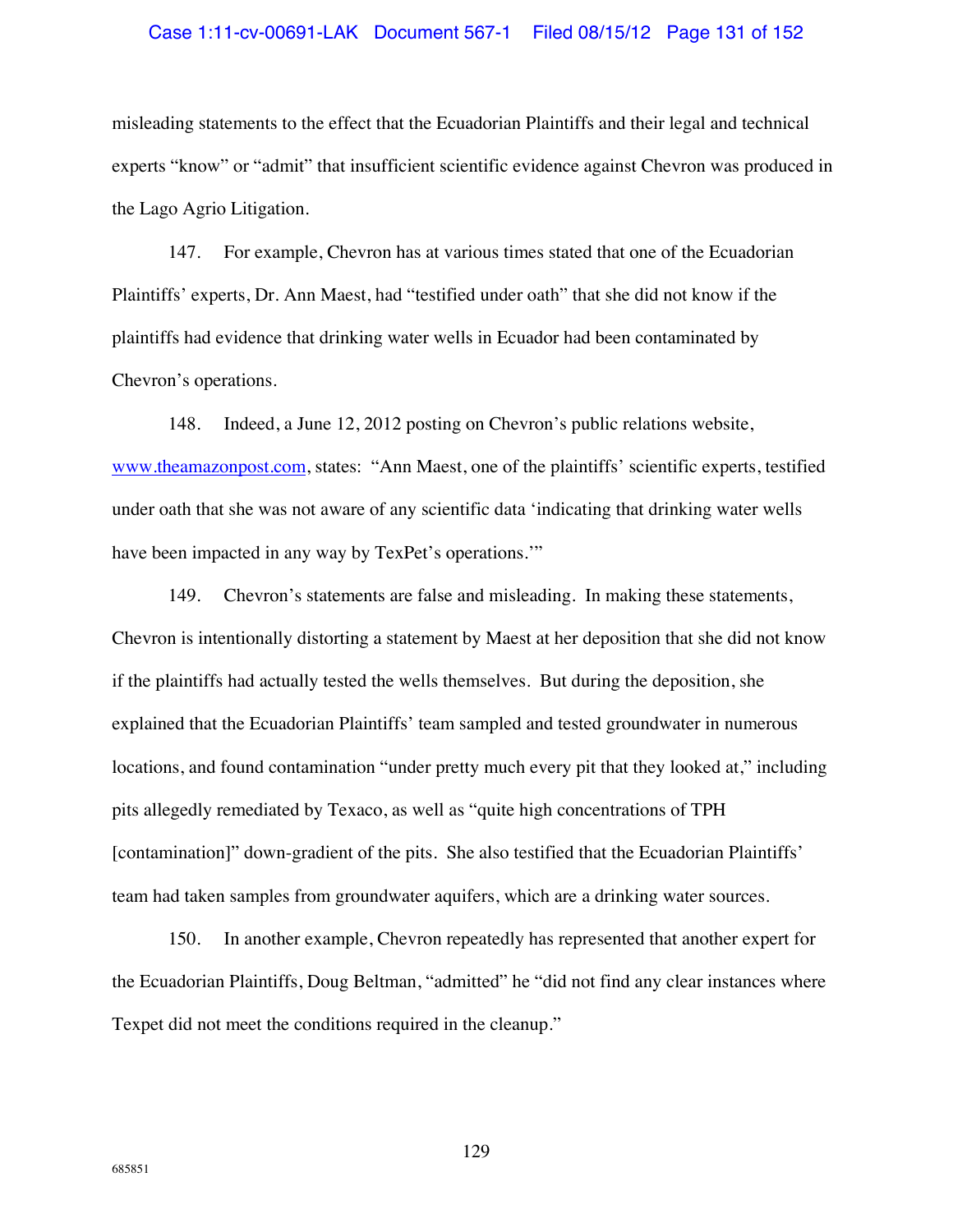### Case 1:11-cv-00691-LAK Document 567-1 Filed 08/15/12 Page 132 of 152

151. This representation also is an intentionally misleading distortion of Beltman's comments. In the email Chevron references, Beltman is talking not about any of the scientific testing that was conducted as part of the Lago Agrio Trial, but rather about his examination of whether Texaco's remediation contractor, Woodward-Clyde, presented any data in their 2000 draft final report that showed non-compliance with the terms of the cleanup requirements. In the very next sentence following the one that Chevron relies upon to make its false representation, Beltman clarifies that the "sampling during the Judicial Inspections and by Cabrera showed that the 'cleaned' pits *are in fact still contaminated*."

152. Another example is Chevron's false and misleading statement that a lawyer for the Ecuadorian Plaintiffs, Pablo Fajardo, "admitted" in a June 2009 email that Petroecuador's remediation in the Napo Concession was "worrisome" and "very unfavorable to us" and that the Ecuadorian Plaintiffs' team was concerned the cleanup would "undermine [their] legal position." Chevron has made this statement in multiple fora, including in on its corporate website,

153. In the document Chevron cites, however, Fajardo explains clearly that his concern is the fact that Petroecuador's remediation efforts are obviously unsound, "more or less what Texaco did" in simply covering over toxic pits with dirt and thereby making them even more dangerous because residents can no longer see and try to avoid the toxins. Fajardo then suggests that what properly should happen is a "remediation with stricter standards and in a broader area of action," not a repeat of the same substandard and ineffective remediation previously performed by Texaco. (The Ecuadorian Plaintiffs submitted for the record in the Lago Agrio

#### www.chevron.com.

moved their houses onto contaminated land, and in some instances even drilled water wells in to

case multiple instances where individuals were fooled by Texaco's apparent "clean-up" and

685851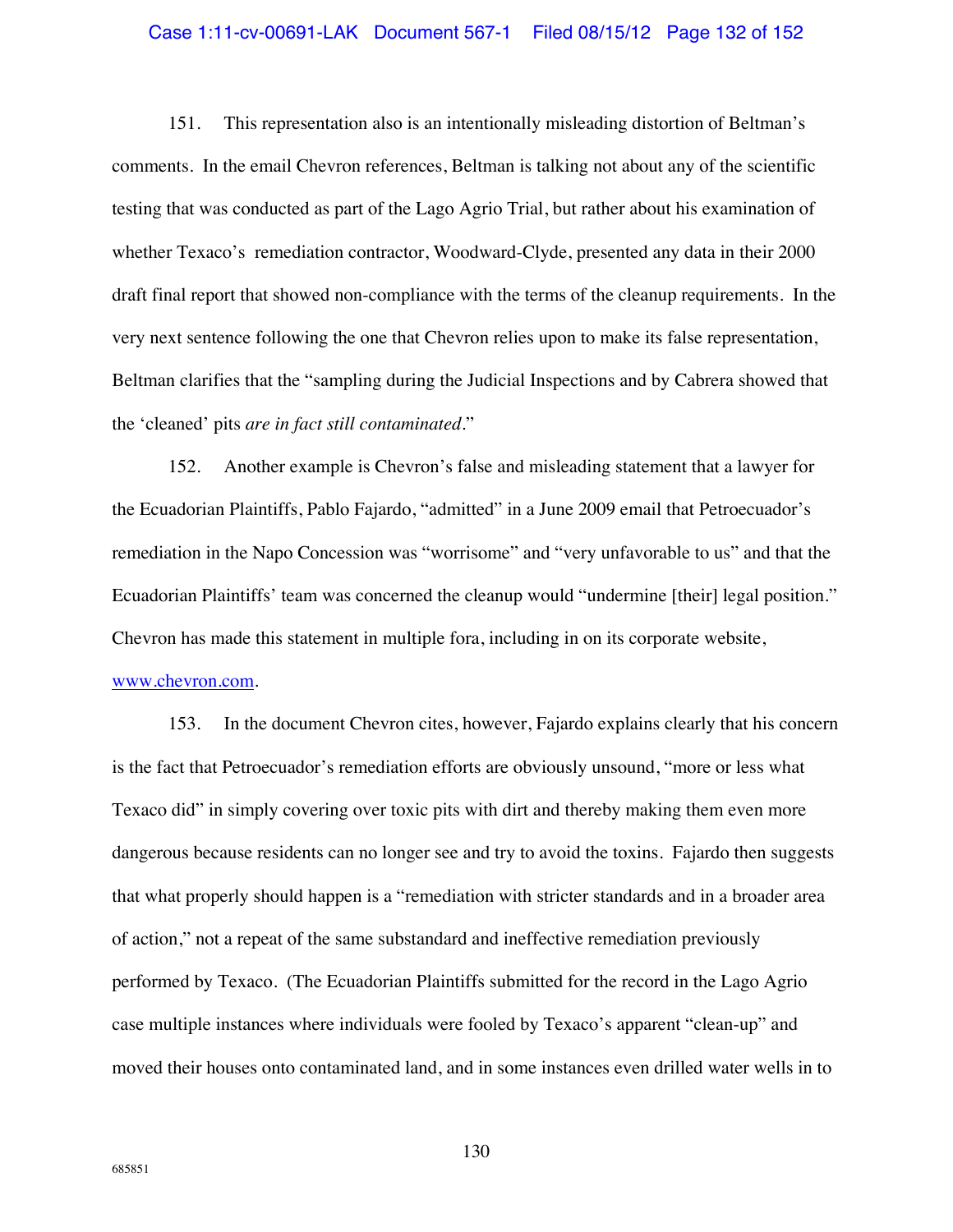contaminated pits, without realizing that all of the contamination was still there and only covered over with dirt.)

# **4. Chevron's false and misleading statements regarding Donziger's and other representatives of the Ecuadorian Plaintiffs'** *ex parte* **contacts with court-appointed experts and the Lago Agrio Court**

154. As a centerpiece of its campaign to characterize the Lago Agrio Litigation as a fraud and Donziger and the other Ecuadorian Plaintiffs' lawyers as criminals, Chevron has made multiple false and materially misleading statements and representations to the effect that the Ecuadorian Plaintiffs' legal team's meetings with the "court-appointed" damages expert Richard Cabrera were improper, that the submission of materials for his review and possible adoption was "ghostwriting," that payments made to him were "bribes," and similar false, misleading, and inflammatory charges.

155. For example, on May 24, 2010, R. Hewitt Pate, Chevron's Vice President and General Counsel, stated in a Chevron press release: "The misconduct of the plaintiffs' lawyers and Cabrera constitutes a fraud against Chevron, against the Ecuadorian court system, and against the Government of Ecuador."

156. Similarly, in January 3, 2012 press release, available at www.chevron.com, Chevron stated that the plaintiffs' representatives' "misconduct includes fabricating expert reports, manufacturing evidence, [and] bribing and colluding with court officials . . . ."

157. In a February 2012 video interview with the *Wall Street Journal*, Randy Mastro, American lead counsel for Chevron, stated: "These plaintiff's lawyers in Ecuador . . . they ghostwrote [Cabrera's] report, they bribed him and literally word for word they submitted what they wrote for him; it's a travesty."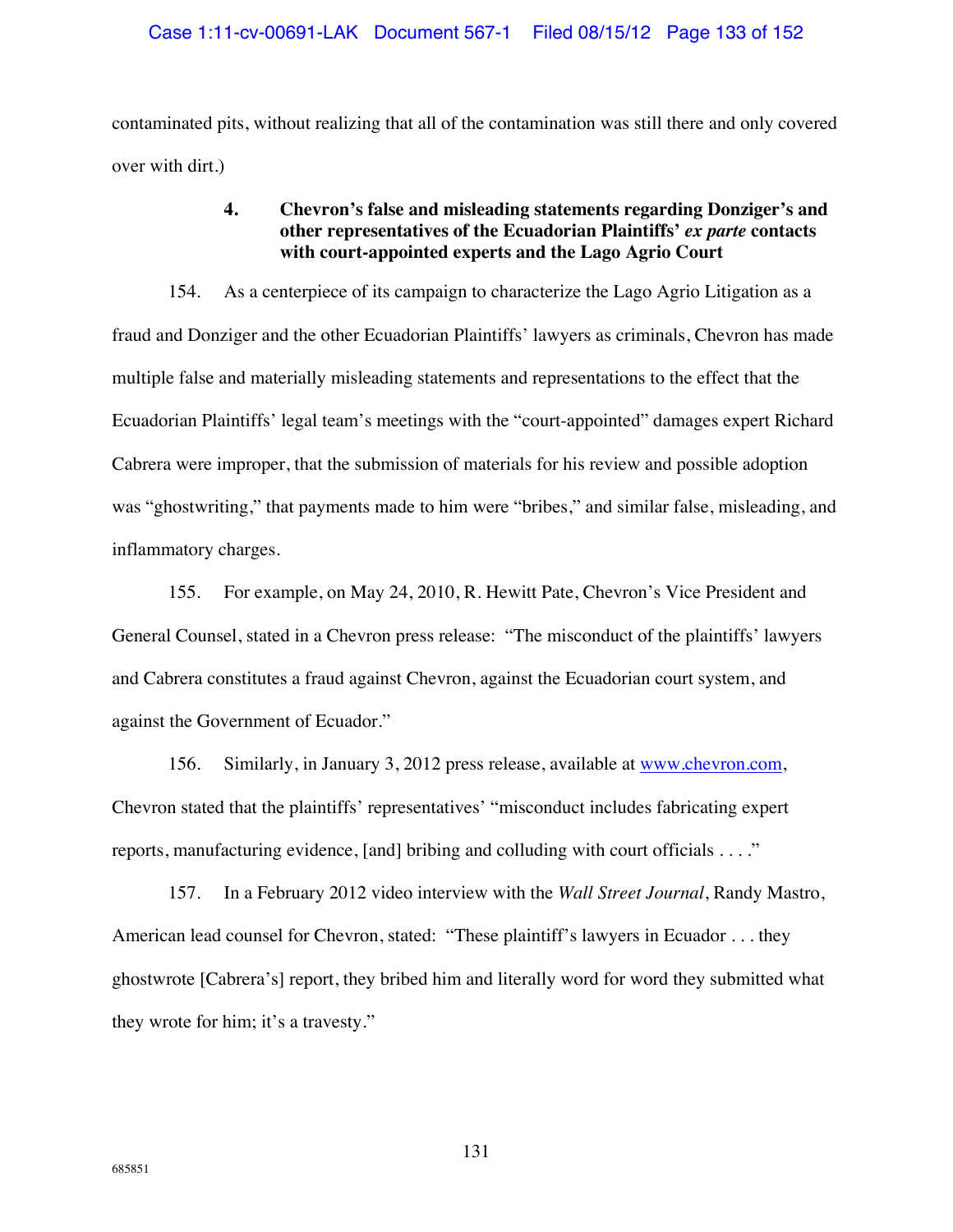158. On March 8, 2012, Chevron General Counsel Pate stated: "Evidence also shows that the plaintiffs' representatives paid bribes to at least one court official through a secret bank account."

159. And in a June 12, 2012 posting to Chevron's public relations website, www.theamazonpost.com, Chevron states: "[I]t is precisely because the sampling evidence was disproving their claims that the plaintiffs' lawyers turned to fraud, . . . ghostwriting the Ecuadorian court expert's supposedly "neutral" and "independent" report . . . ."

160. Moreover, Chevron has used its false and misleading representations regarding Cabrera as a core argument in multiple legal proceedings against Donziger and other representatives and supporters of the Ecuadorian Plaintiffs, in order to obtain access to the Ecuadorian Plaintiffs' legal team's privileged documents and other materials, to frustrate enforcement of the judgment issued against Chevron in the Lago Agrio Litigation, and to cause reputational and economic harm to Donziger and others and to instill in them fear of additional economic harm should they not yield to Chevron's demands with respect to the Lago Agrio Litigation.

161. In furtherance of these aims, Chevron repeatedly has led U.S. courts, including this Court, and others erroneously to believe that it was improper for a party to meet *ex parte* with a "court-appointed" expert and assist in the drafting of his technical work. For example, in the Eastern District of Pennsylvania and the District of New Mexico, Chevron alleged: "Cabrera's claims of independence were false. Outtakes from *Crude* [a 2009 documentary film about the Lago Agrio Litigation] obtained by Chevron in another Section 1782 proceeding show Plaintiffs' representatives and consultants meeting *with Cabrera* to plan his expert report on March 3, 2007 . . . . " Similarly, in the Southern District of New York, in connection with 28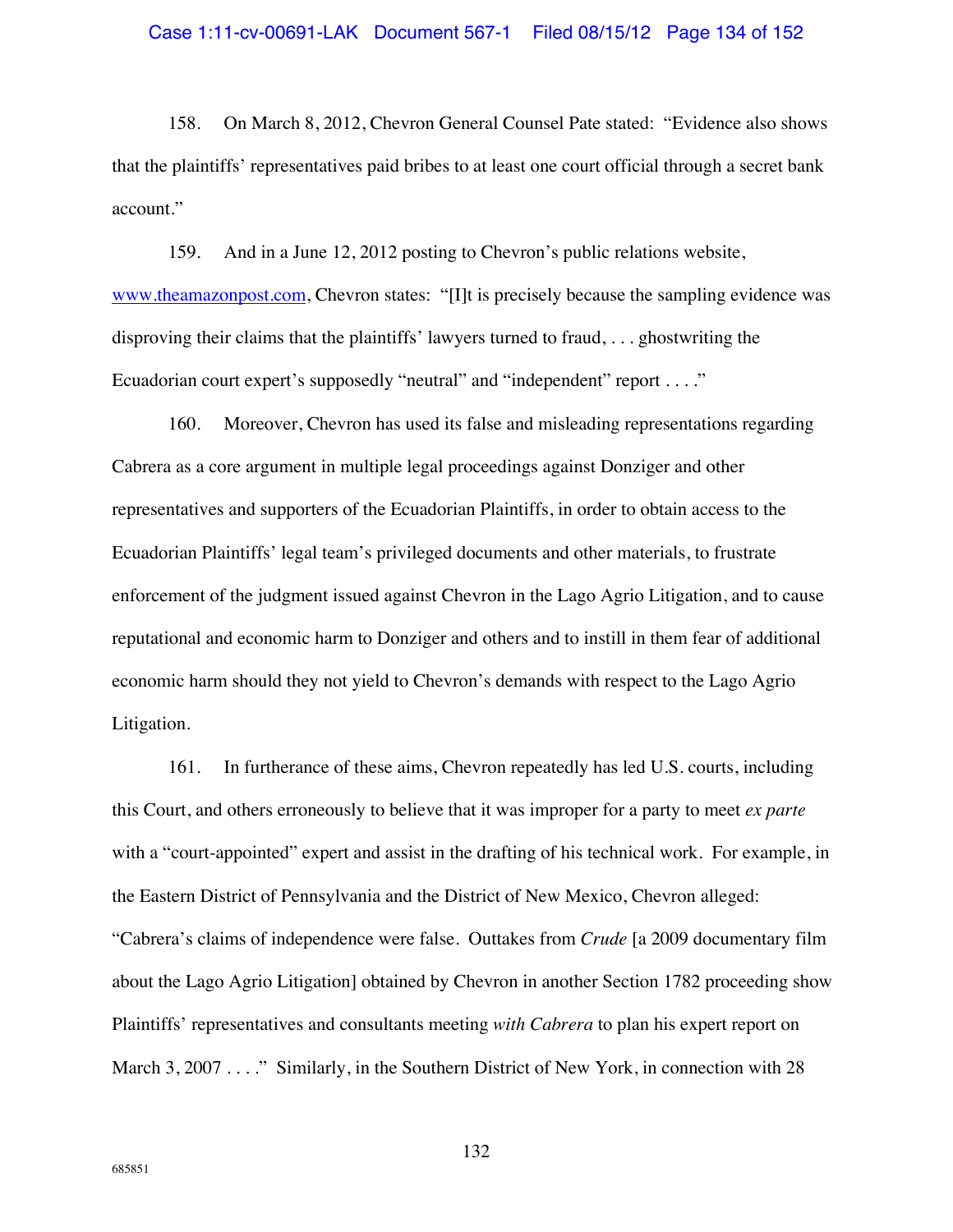### Case 1:11-cv-00691-LAK Document 567-1 Filed 08/15/12 Page 135 of 152

U.S.C. § 1782 action against Donziger, Chevron alleged: "Donziger and U.S.-based consultants he hired had improper *ex parte* contacts with both Cabrera and multiple members of his team."

162. Chevron also has made similar statements to the Ecuadorian courts as part of its efforts to prevent, and later, to overturn the judgment against Chevron in the Lago Agrio Litigation. And Chevron has made its misrepresentations regarding Cabrera a central component of its RICO and fraud claims against Donziger in this action.

163. Chevron's misrepresentations are not limited just to Ecuadorian Plaintiffs' legal team's interactions with Cabrera. Chevron also has accused the Ecuadorian Plaintiffs' lawyers, including Donziger, of colluding directly with the Ecuadorian judiciary.

164. For example, R. Hewitt Pate stated in a press release available on Chevron's corporate website: "Throughout the course of this litigation, judges corruptly operating in concert with the plaintiffs' lawyers have created, rather than corrected, injustice."

165. In making these statements and representations, Chevron materially misrepresents the true facts, and fails to disclose numerous other facts, making its representations and statements materially false and misleading.

166. For example, Chevron fails to disclose that all court-appointed experts in the Lago Agrio Litigation were paid by whichever party requested the appointment of an expert for that issue, and that Chevron itself paid those "global"—*i.e.,* subject-matter—experts who were appointed at its request, such as Gerardo Barros, Marcelo Muñoz, and Jose Bermeo.

167. Chevron also fails to disclose in either its public statements or its representations to United States and Ecuadorian courts that its own technical team had *ex parte* meetings with, and collaborated with, other court-appointed global experts, and that such meetings were consistent with court rules and practice.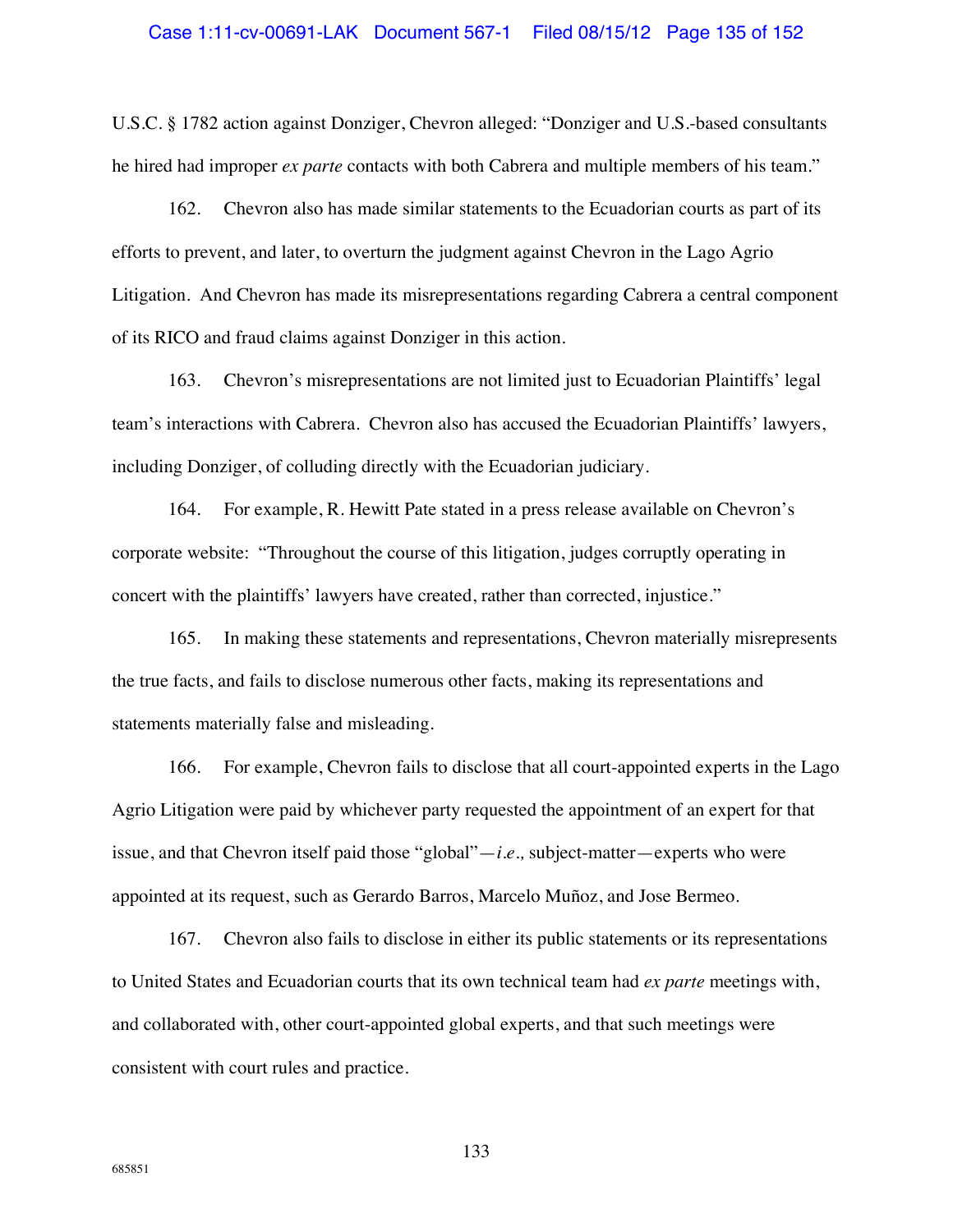### Case 1:11-cv-00691-LAK Document 567-1 Filed 08/15/12 Page 136 of 152

168. A glimpse of Chevron's behind-the-scenes collaboration with these courtappointed global experts was provided when Chevron refused to pay Dr. Muñoz, which occasioned a letter of complaint from Muñoz to the Lago Agrio Court in which, in passing, he mentions meeting privately with Chevron's technical consultant, Alfredo Guerrero, in Coca for a "technical planning meeting" at which the engineer "approved" a work plan.

169. Additionally, Chevron has led U.S. courts and others to believe that it had been ignorant of Cabrera's interaction with the Ecuadorian Plaintiffs' counsel while Cabrera was preparing his report, and was only tipped off to those interactions after the fact, in order to better portray itself, falsely, as the unwitting victim of improper conduct. But public statements made by Chevron officials as early as March 2008—before the Cabrera issued his report—suggest that Cabrera's relationship with the Ecuadorian Plaintiffs' litigation team was well known. For example, on March 24, 2008, Sylvia Garrigo, Chevron's Manager of Global Issues and Policy, stated in an interview: "[T]he expert analysis also is corrupt . . . . *This expert [Cabrera], unfortunately, is working in partnership with the NGO leading the plaintiff's case*. The expert's work plan, instead of following the judge's orders, basically aimed to do fieldwork to find contamination caused by Texaco. . . . We've presented a series of motions to the judge declaring the work is not only biased but out of the scope of the court order. . . . As you've seen in all the recent press releases and statements the NGO and plaintiffs have made, they make it very clear this report is going to be a public indictment of Texaco and a damage assessment." (Emphasis added).

170. Chevron also fails to disclose the fact that—as multiple Ecuadorian law professors have since confirmed—during the relevant time there was no Ecuadorian legal provision that prohibited parties from having *ex parte* contacts with court-appointed experts.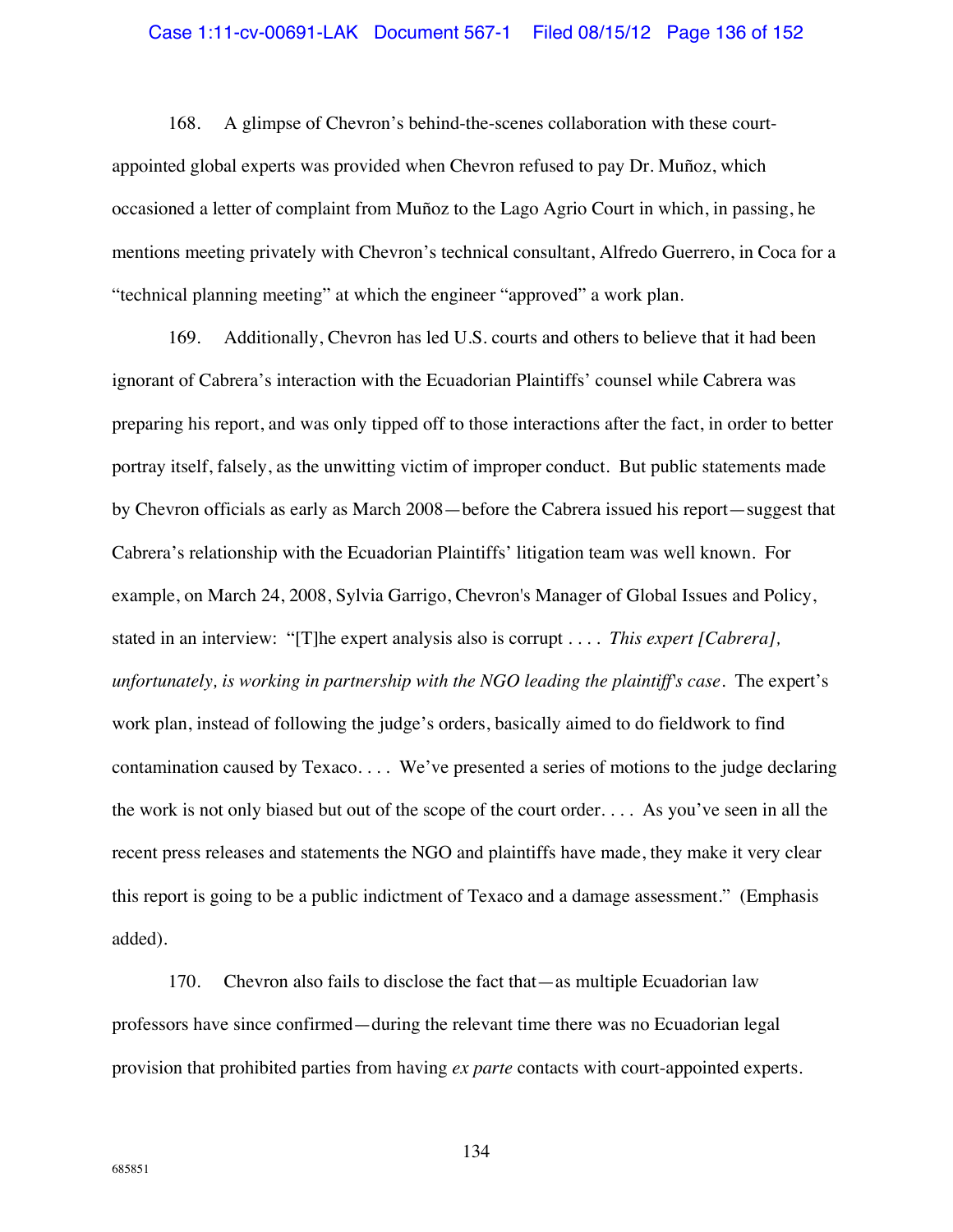### Case 1:11-cv-00691-LAK Document 567-1 Filed 08/15/12 Page 137 of 152

Specifically, Dr. Juan Pablo Albán Alencastro and Dr. Farith Ricardo Simon confirmed that, in Ecuador, it was common practice for parties to make contact with a court-appointed expert whether through in-person meetings, teleconferences, or written communications—and advocate their positions; the expert had free reign to decide whether, in his professional judgment, he believed that party's position to be the correct one. Further, these scholars confirmed that during the relevant time there existed no provision of Ecuadorian law which limited the extent to which an expert may use one party's work product if the expert finds the work to be appropriate for the report; the expert was permitted cite such documents as grounds for his opinion or could simply adopt that work product as his own.

171. Chevron also fails to disclose in connection with its statements and representations regarding the Ecuadorian Plaintiffs' legal teams' interactions with Cabrera that Chevron's lawyers met *ex parte*, not just with court-appointed experts, but with the Lago Agrio Court itself concerning the litigation.

172. One eyewitness, Robinson Yumbo Salazar, has testified: "On multiple occasions, I personally saw the lawyers who represent Chevron Corporation in the Lago Agrio case, their technical personnel and their security guards, meeting alone with the judge in charge of the case, without the presence of the plaintiffs' lawyers. . . . I especially remember two cases where I saw Iván Alberto Racines, a lawyer of Chevron in the Lago Agrio case, and other lawyers of Chevron whose names I do not remember, meeting with Doctor Germán Yánez Ruiz, who was the judge of the case at the time. These meetings were without the participation of the Plaintiffs' representatives in the Lago Agrio case."

173. Another eyewitness, Donald Rafael Moncayo Jimenez, recounted in a sworn affidavit: "On multiple occasions, I personally saw the lawyers who represent Chevron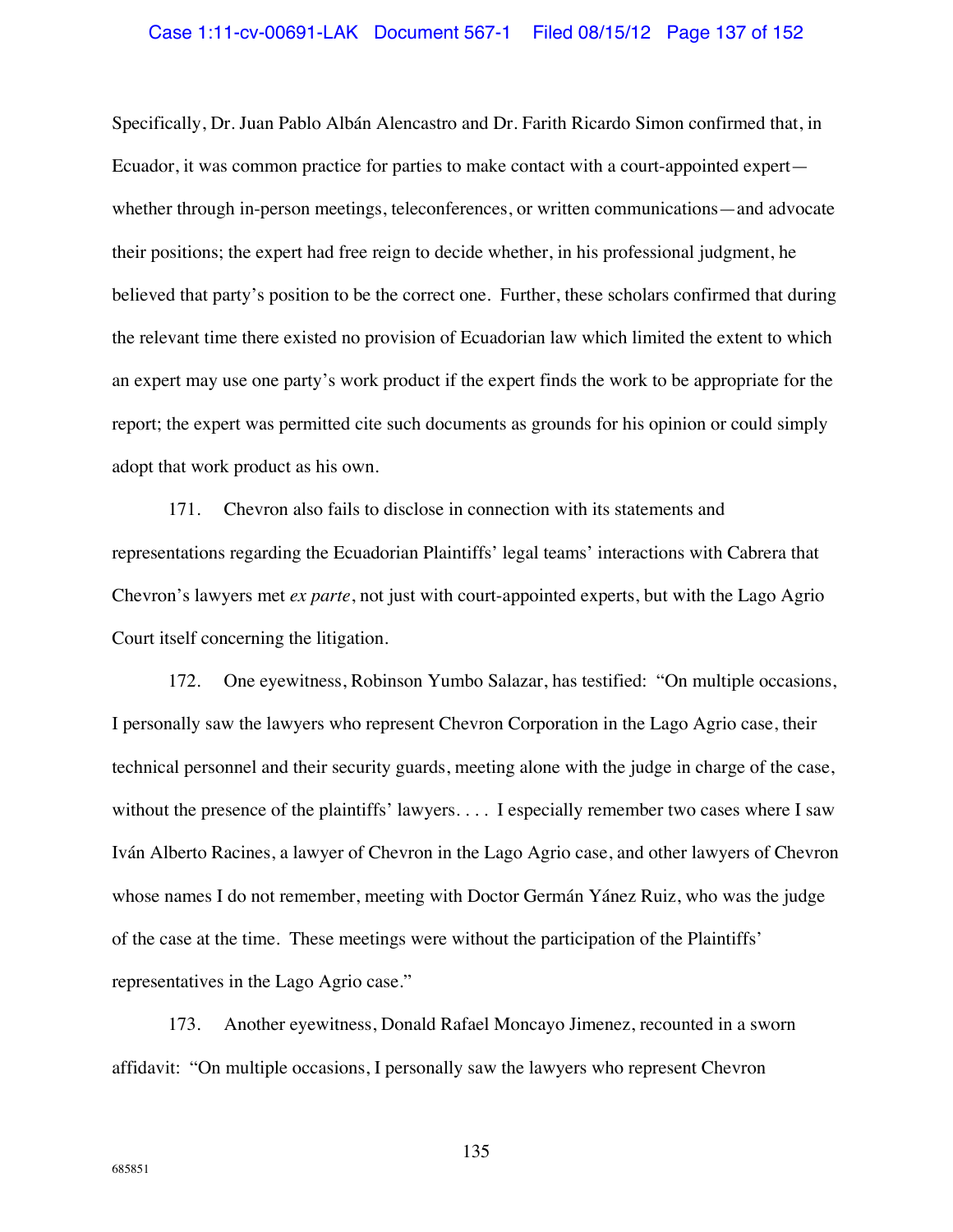Corporation in the Lago Agrio case meeting alone with the judges who heard the case without the presence of the plaintiffs' lawyers." Moncayo stated that he could recall at least seven such incidents.

174. Moncayo provided details concerning one meeting where he "saw attorneys Adolfo Callejas Ribadeneira and Ivan Alberto Racines (lawyers of Chevron), and Dr. Efraín Novillo (who was in charge of the case at the time) in the offices of Judge Novillo. They were talking about the expert designated by the Judge, Mr. Richard Cabrera." When he "approached the offices, the private security guards of Chevron and a Chevron technician tried to chase [him] away."

175. Moncayo also described another incident where Judge Juan Núñez, then-President of the Lago Agrio Court, "was talking to Dr. Diego Larrea and Alberto Racines about the inspection of the Auca wells and other stations, where there were oil wells, topic of the Lago Agrio case [sic]."

176. Additionally, during his deposition on September 13, 2011, Moncayo testified under oath to witnessing one of Chevron's lawyers, Dr. Enrique Caravajal, have an *ex parte* meeting with the then-Presiding Judge Ordonez after business hours on July 30, 2010. The *ex parte* meeting lasted some 20 minutes or so, and is captured in photographs that Moncayo took with his mobile phone.

177. Finally, Chevron fails to disclose its own extensive behind-the-scenes efforts during the Lago Agrio Litigation, including those described in Paragraphs 45-52, to persuade Ecuador's government, including its Attorney General, improperly to intervene in, and to put a stop to, the litigation. Chevron fails to disclose these efforts in its public statements, even though Chevron has admitted in discovery to at least 47 meetings and communications with Ecuadorian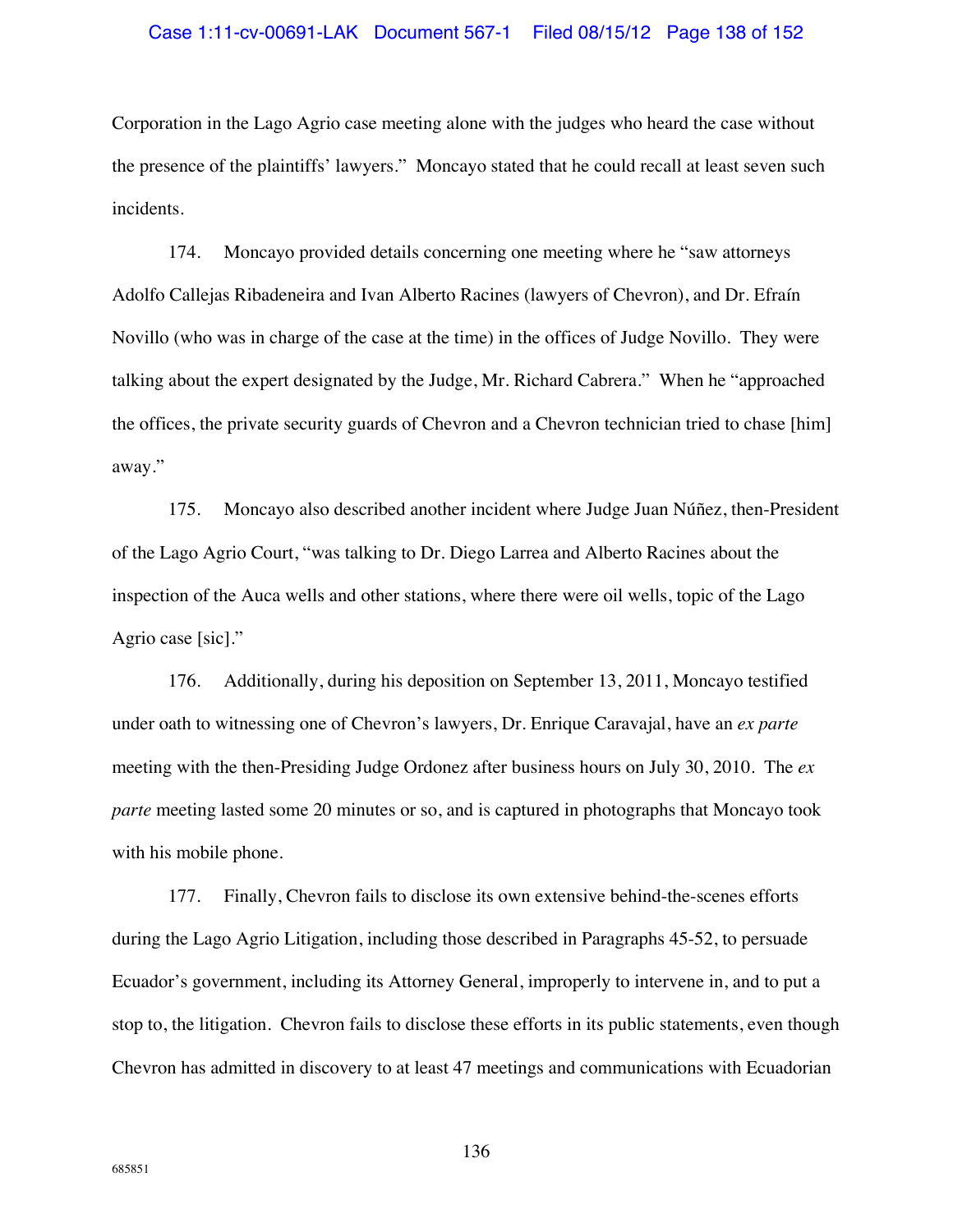government officials between August 2003 and February 1, 2011 concerning the Lago Agrio Litigation.

# **5. Chevron's false and misleading statements regarding the** *Crude* **outtakes involving Donziger and other representatives of the Ecuadorian Plaintiffs.**

178. Chevron has made repeated false and misleading statements about what appears in the over 600 hours of *Crude* documentary film outtakes it obtained from the film's maker. In its RICO complaint, on its website, and in other fora, Chevron and its agents cite in misleading ways to excerpts of the outtakes, often omitting a sentence or phrase immediately preceding or following the excerpt which reveals the true meaning of the quoted statement. Several

representative examples of such misleading citations are set forth below.

179. For example, paragraph 72 of Chevron's RICO complaint reads in part as follows:

Central to the RICO Defendants' and their co-conspirators' scheme to defraud and extort Chevron is the fact that Ecuador's judiciary has developed systemic weakness and corruption, in addition to other significant flaws and shortcomings. The conspirators are aware of this fact, and have sought to exploit it. According to Donziger, "[T]he court is now in play, up for grabs, and accessible." Donziger has boasted that, unlike in the United States, the **"game"** is **"dirty"** and there are **"almost no rules"** in Ecuador. (Emphasis added)

180. In fact, the excerpt in question shows Donziger discussing his plan to confront the

judge with his belief that *Texaco* has bribed the judge. Donziger expresses his reluctance to

confront the judge, noting that such a confrontation would not occur in the United States.

However, he explains, such a confrontation is necessary because *Texaco* is "playing dirty":

STEVEN DONZIGER: Um, what we're doing now is we're going down uh, and *we're going to confront the judge who we believe is paid by Texaco*. We believe he is corrupt and we're gonna confront him, ah, with – with our suspicions about his corruption and let him know what time it is. And, ah, you know, this is something you would never do in the United States. I mean, this is something you would, I mean, this is just out of bounds. Both in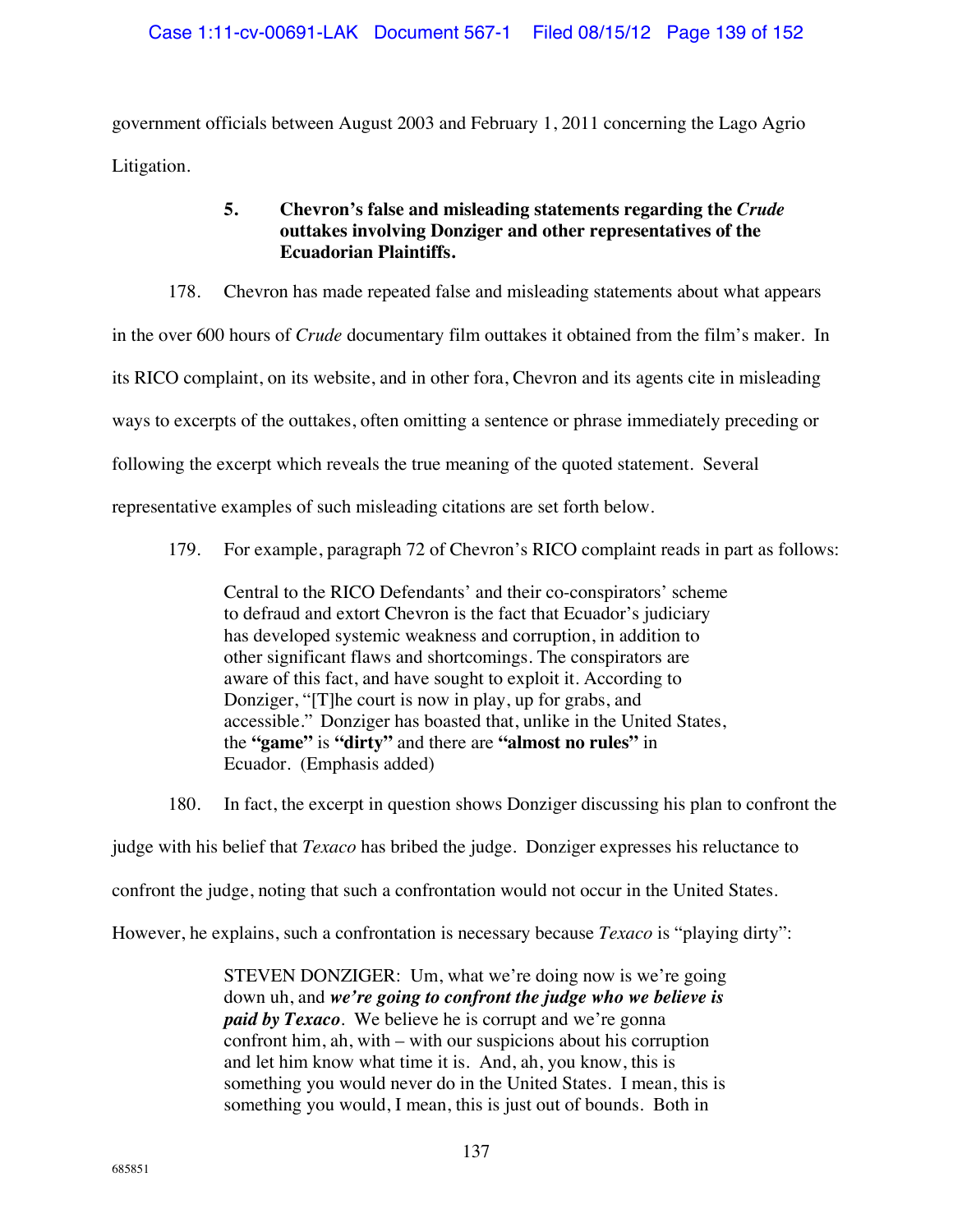terms of judicial behavior and what – what lawyers would do. But Ecuador, you know, there's **almost no rules** here. And this is how the **game** is played, it's **dirty**. And, you know, they're playing dirty, *we're honest, they're dirty*. They play dirty, we have to, occasionally use, um, pressure tactics to neutralize their corruption. And today is one of those examples. (Emphasis added)

*Crude* outtake, March 30, 2006.12

181. As another example, paragraph 73 of the RICO complaint reads in part as follows:

The RICO Defendants and their co-conspirators do not view the enterprise in which they are engaged as a lawsuit. As Donziger has explained, the litigation **"is not a legal case,"** but a **"political battle that's being played out through a legal case**." …. Donziger and the other RICO defendants know that their "success" will have nothing to do with pursuing the Lago Agrio litigation on the merits but rather will depend on using that "litigation" as a vehicle or pretense with which to attack Chevron in the media and before U.S. governmental bodies and shareholders and force it into paying them off…. (Emphasis added)

182. The longer transcript of the outtake makes clear that Donziger is saying exactly

the opposite of what Chevron insinuates. Donziger expresses his view that the Ecuadorian

Plaintiffs will *win* the litigation on the merits of the evidence, while noting that a litigation

victory will need to be dealt with politically. Chevron quotes only the statements about politics

in the outtake, while omitting Donziger's discussion of the **litigation** in the same breath:

DONZIGER: … Lawyers generally don't think press is that important. I personally think press is as important if not more important than the lawyering that goes on in this case.

BENJAMIN: You think that's specific to this case or--?

<sup>12</sup> The longer outtake transcript appears as CRS 032-00-CLIP 5 on page 16 of a 455 page Exhibit 2 to the Declaration of Kristine Hendricks, filed along with thousands of other pages of material lodged when Chevron filed its RICO complaint in this action. (Hendricks Declaration, Document 6-4 filed February 6, 2011, page 16 of Exhibit 2.) Burying the fuller transcript in thousands of pages of exhibits does not cure Chevron's misleading complaint allegations. To the contrary, the exhibits demonstrate that Chevron knows the fuller context and yet chooses to present incomplete and thereby misleading snippets.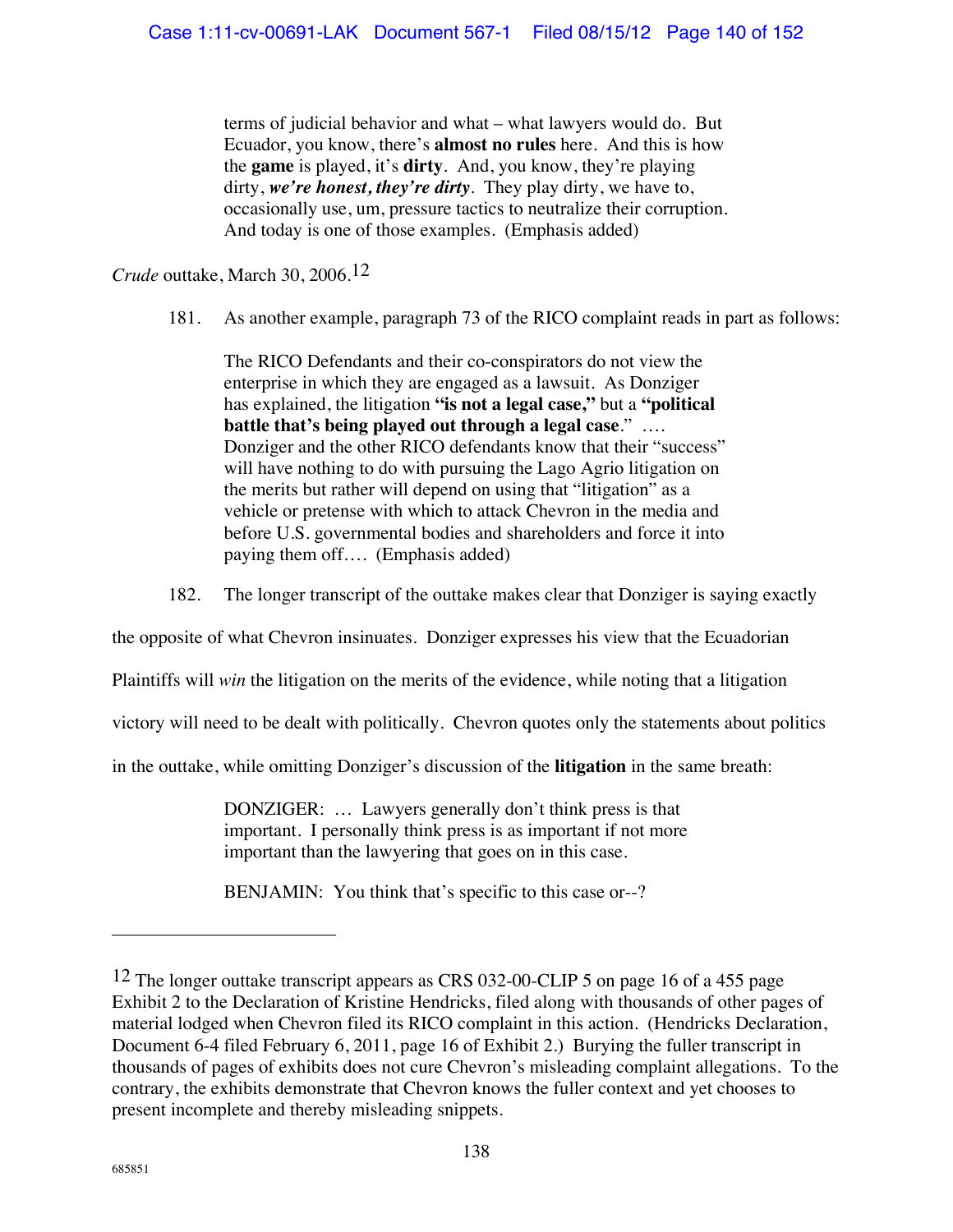DONZIGER: [Interposing] I think it's specific to this case, its, its, it happens in some other cases but it's rare.

BENJAMIN: This is a political—

DONZIGER: [interposing] This is,

BENJAMIN: --political- -

DONZIGER: --this is **not a legal case**, this is **a political battle that's being played out through a legal case** *and all the evidence is in***.** *I mean the judge can easily find that we can win this case based on what's in right now, what Texaco's admitted to*. So, what we need to do is get the politics in order in a country that doesn't favor people from the rainforest. So that's why we spend so much time on the politics. You know we, we, we we've proven the case I think many times over. So, you know, we need to get the country ready to, to deal with the idea the judge can actually impose a multibillion dollar judgment … on an American company in this country…. (Emphasis added)

*Crude* outtake, April 13, 2006.13

183. In another example, paragraph 75 of the RICO complaint reads in part as follows:

As part of their strategy to intimidate and coerce the Lago Agrio court, the RICO Defendants and their co-conspirators plotted to raise what they called their own **"private army,"** a **"specialized group"** detailed **"to watch over the court,"** for which, **"if we need weapons, we can provide weapons."** (Emphasis added)

184. The full outtake from which Chevron selectively chooses these words makes clear

that Donziger and his colleagues were discussing ways to mobilize a political force, a "march," and not an "armed army." They discuss a desire for citizens to be present to "monitor" the court,

in order "to protect the process from corruption." "Army" is noted to be a "loaded word," and

Donziger clarifies that "it's not an armed army." Moreover, it is clear that the reference to

<sup>&</sup>lt;sup>13</sup> Clip CRS 060-00-CLIP 04 appearing at pages 33-35 of Exhibit 2 to Hendricks Declaration filed February 6, 2011, Document 6-7.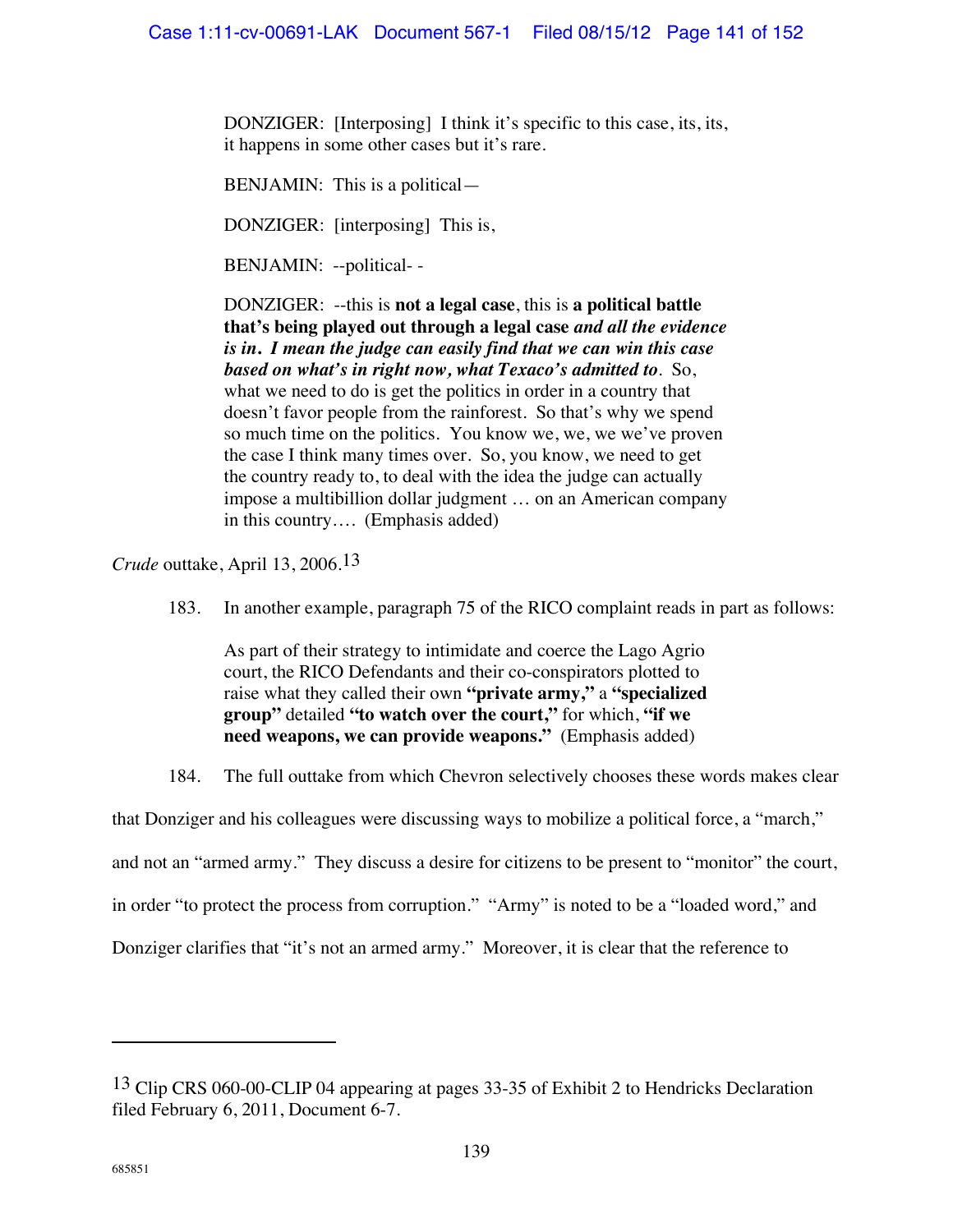"weapons" in the conversation is a joke, playing off the "loaded" word "army." The nonsensical

nature of the "weapons" reference is reflected by the reference to weapons "from Iran":

ATOSSA SOLTANI: This project of John S- Quigley's—do we want—do we want to talk about this?

STEVEN DONZIGER: [unintelligible] needs are a *big march*…

SOLTANI: In Quito—in uh…

DONZIGER: In Lago.

SOLTANI: In Lago.

DONZIGER: There are several things. Big march that we make our own army. **Private [army]**.

YANZA: [laughter] It's—it's—it's called an army, but it's like a—a group—**a specialized group**, right, specialized for, uh-- ah for immediate action.

DONZIGER: [Laughter] [unintelligible]

YANZA: When the court is needed—when I—action is needed.

SOLTANI: Do you guys know if anybody can, uh, subpoena these videos? That is a, how do you [unintelligible]

DONZIGER: We don't' have the power of subpoena in Ecuador.

SOLTANI: What about the U.S.? These guys…

DONZIGER: An army, *it's not an armed army*, it's a group of people to watch over the court ….

\* \* \*14

YANZA: [laughter] It's to **watch over the court**, because for the remainder of the case…

DONZIGER: *It's to protect justice.*

SOLTANI: But the perception is that there's a group…

<sup>14</sup> Elided section discussed separately in Paragraphs 185-186 below.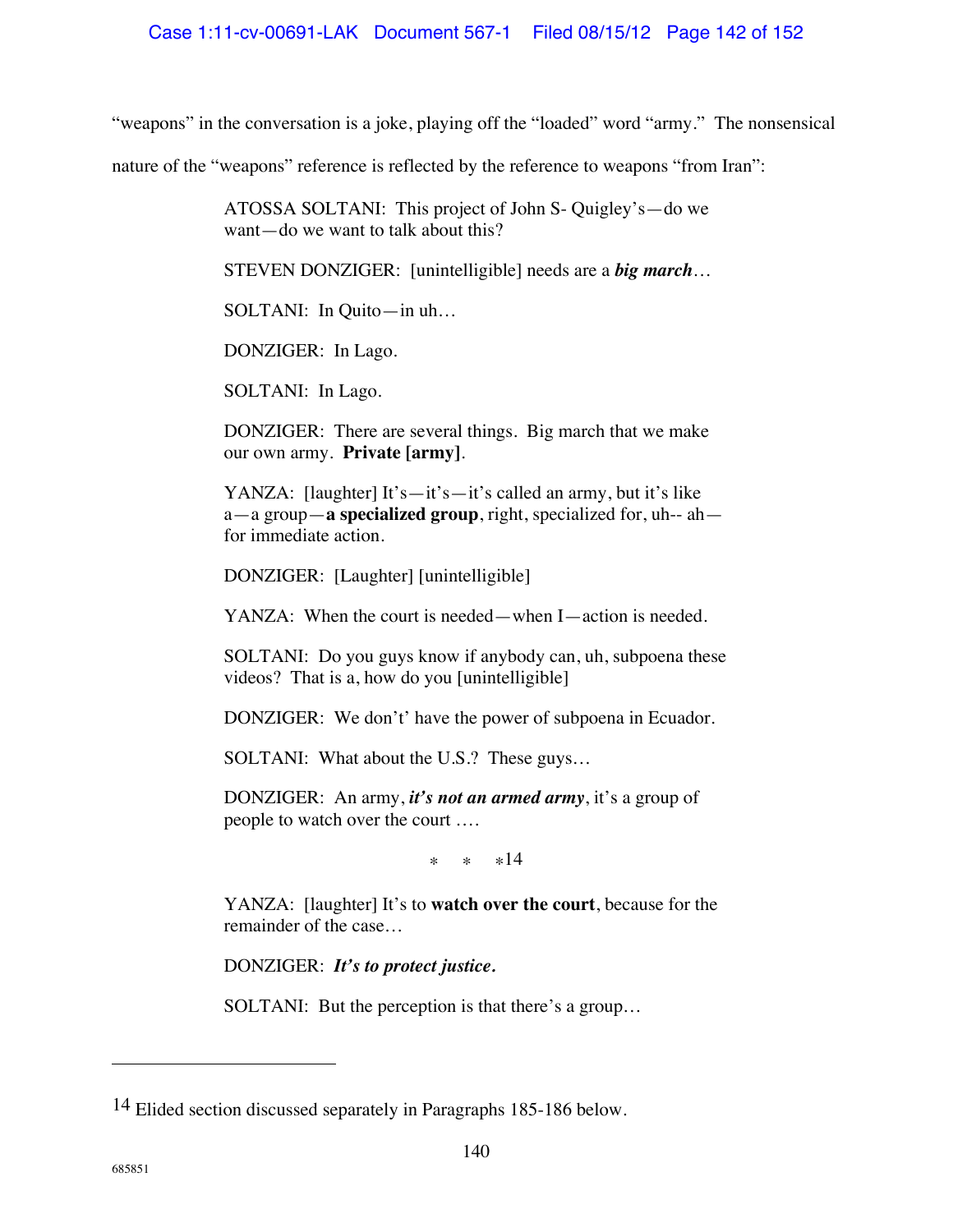DONZIGER: *To prevent Texaco from breaking the law.*

SOLTANI: *There's a group of what—people who are watching the court, like…*

YANZA: Yes, but who are there permanently—it's not that everyone is there, it goes by shifts, but who are available a little [overlapped voices]

DONZIGER: The idea—we need a permanent watch [overlapped voices] with twenty people to follow Richard, the expert, to protect the court, to prevent corruption. *Prevent corruption. We need people. It's a force, a political force that the judges can see.* Then, we start with five hundred people at the court and after that—all that, followed by twenty, thirty people, paid by us, for their time *to protect the process from corruption*.

SOLTANI: Monitors.

YANZA: Yes.

DONZIGER: Exactly.

YANZA: Yes, yes, yes [unintelligible]

DONZIGER: I prefer the word 'army', but…

KEVIN KOENIG: It's a little loaded.

YANZA: But—but—[chuckles] but—but these people…

DONZIGER: Is it loaded?

[overlapped voices]

YANZA: … would have to receive some minimal training…

SOLTANI: Especially in this country.

YANZA: ...they would have to receive minimal training... things like that—details, so they do a good job for us. That's it. And then, if it goes well, and we need, uh, **if we need weapons**, **we can provide weapons.**

*DONZIGER: [laughter]* 

*YANZA: From Iran! We can bring…* 

*DONZIGER: [laughter]*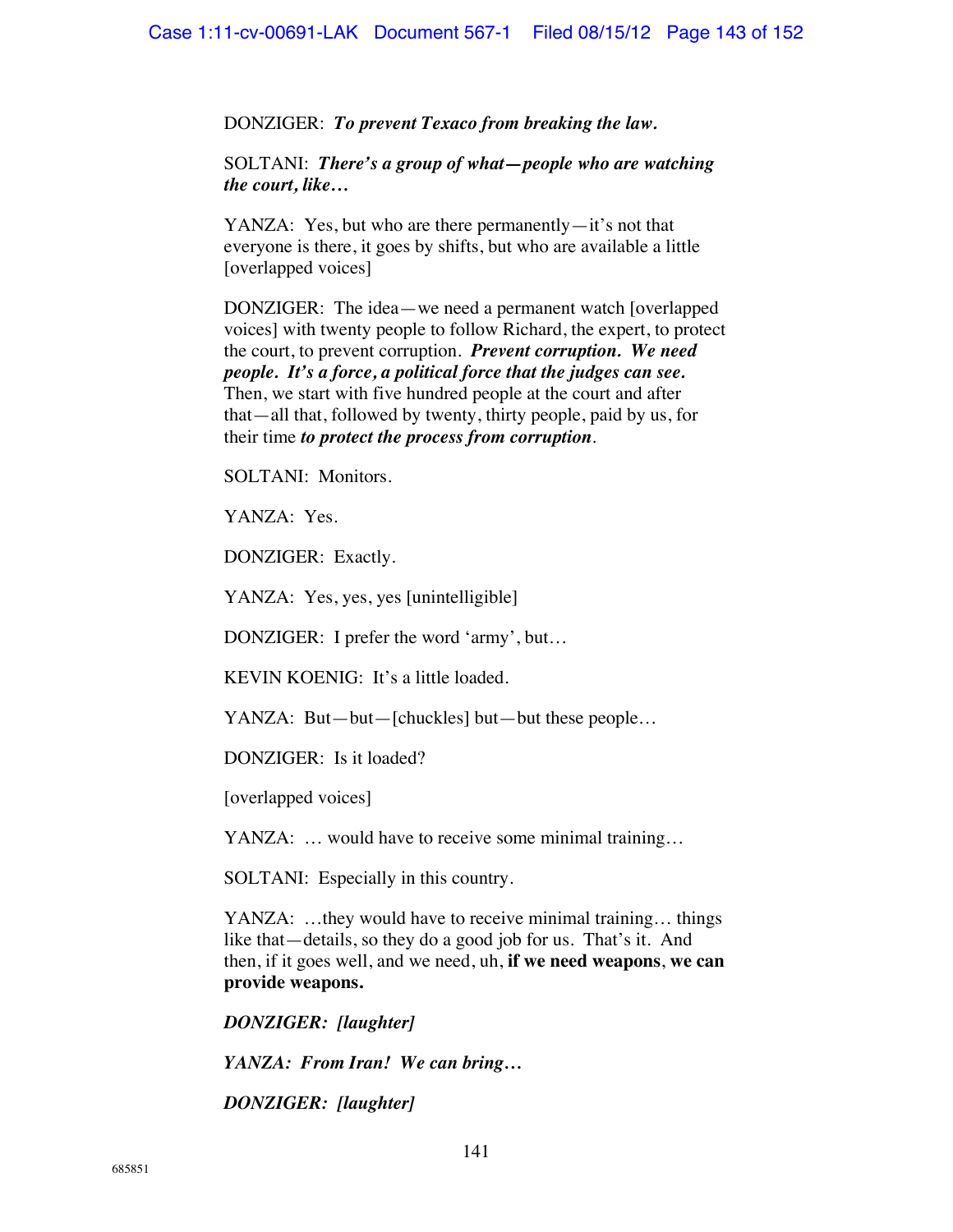# *KOENIG: Carumba!*

SOLTANI: I'm going to lose my citizenship here.

DONZIGER: So we really need—*we really need some—some long-term support. Get some people mobilized.* 15

\* \* \* \*

185. Embedded within the discussion quoted above is another exchange, which

Chevron frequently quotes in a particularly misleading way. Paragraph 75 of the RICO

complaint states in part:

Realizing the ramifications of this plan [concerning the "army"], Soltani asked if the videotapes of the discussion could be subpoenaed, advising: "**I just want you to know that it's—it's illegal to conspire to break the law**."

186. Chevron fails to quote the *very next sentence* which Donziger states in response.

The exchange is as follows:

DONZIGER: An army – it's not an armed army – it's just a group of people to watch over the court.

SOLTANI: I just want to know—**I just want you to know that it's—it's illegal to conspire to break the law**.

[laughter]

DONZIGER: *No law's been conspired to be broken.* 

YANZA: [laughter] It's to **watch over the court**, because for the remainder of the case…

DONZIGER: *It's to protect justice*. 16

<sup>15</sup> Clip CRS-350-04-CLIP-02, appearing at page 422 of the 455 page Exhibit 2 to Hendricks Declaration, Document 8-4 filed February 6, 2011.

<sup>16</sup> Clip CRS-350-04-CLIP-02 of Exhibit 2 to Hendricks Declaration at pages 422-423, Docket 8- 4, filed February 6, 2011.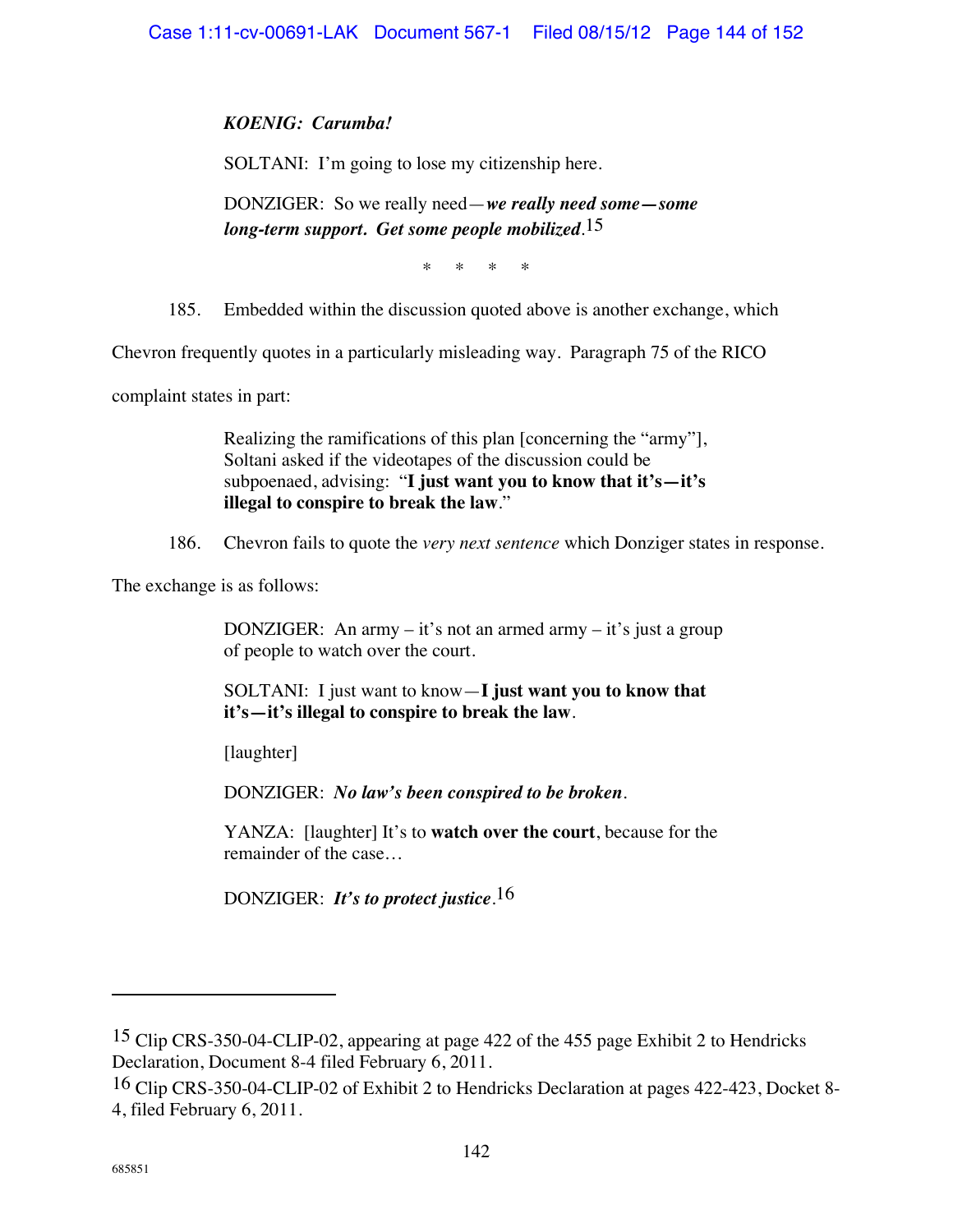187. These two excerpts discussed above, with regard to the "army" and "weapons,"

and with regard to "conspiring to break the law," are examples of misleading citations to the

outtakes which Chevron and its agents have repeated in other fora in connection with their

overall campaign to discredit Donziger and the Lago Agrio Litigation.

188. For example, these excerpts were also misleadingly quoted by Chevron counsel

Randy Mastro in a *Wall Street Journal* TV interview on February 17, 2012:

Announcer: OK That brings me to another of these remarkable outtakes that you got through the discovery process, where the American plaintiff's lawyer is talking to I think several people at a meeting, and one of them seems to remind him that it's illegal to conspire to break the law.

MASTRO: A telling admission, as they were discussing creating an army to surround the courthouse to pressure the court, and arming the army with weapons, that's what that statement was made in response to.

Announcer: Yikes.

189. Similarly, Chevron's website posts the video of the exchange that includes Soltani's statement "It is illegal to conspire to break the law," cutting off the exchange right there, without showing Donziger's response, "No law's been conspired to be broken." *See* www.chevron.com/ecuador, video #41 under "Uploaded Videos."

190. In addition, when citing to the Crude outtakes, Chevron frequently fails to quote or cite to abundant other information in the Crude outtakes which reveal information *detrimental* to Chevron, making the outtakes Chevron does cite misleading by omission. For example, Chevron cites to certain outtakes pertaining to particular conversations or meetings, while omitting to cite to other outtake clips from the same conversation or meeting, where information detrimental to Chevron's spin on the Lago Agrio Litigation is discussed and/or where Donziger and others being videotaped provide additional material information and context necessary to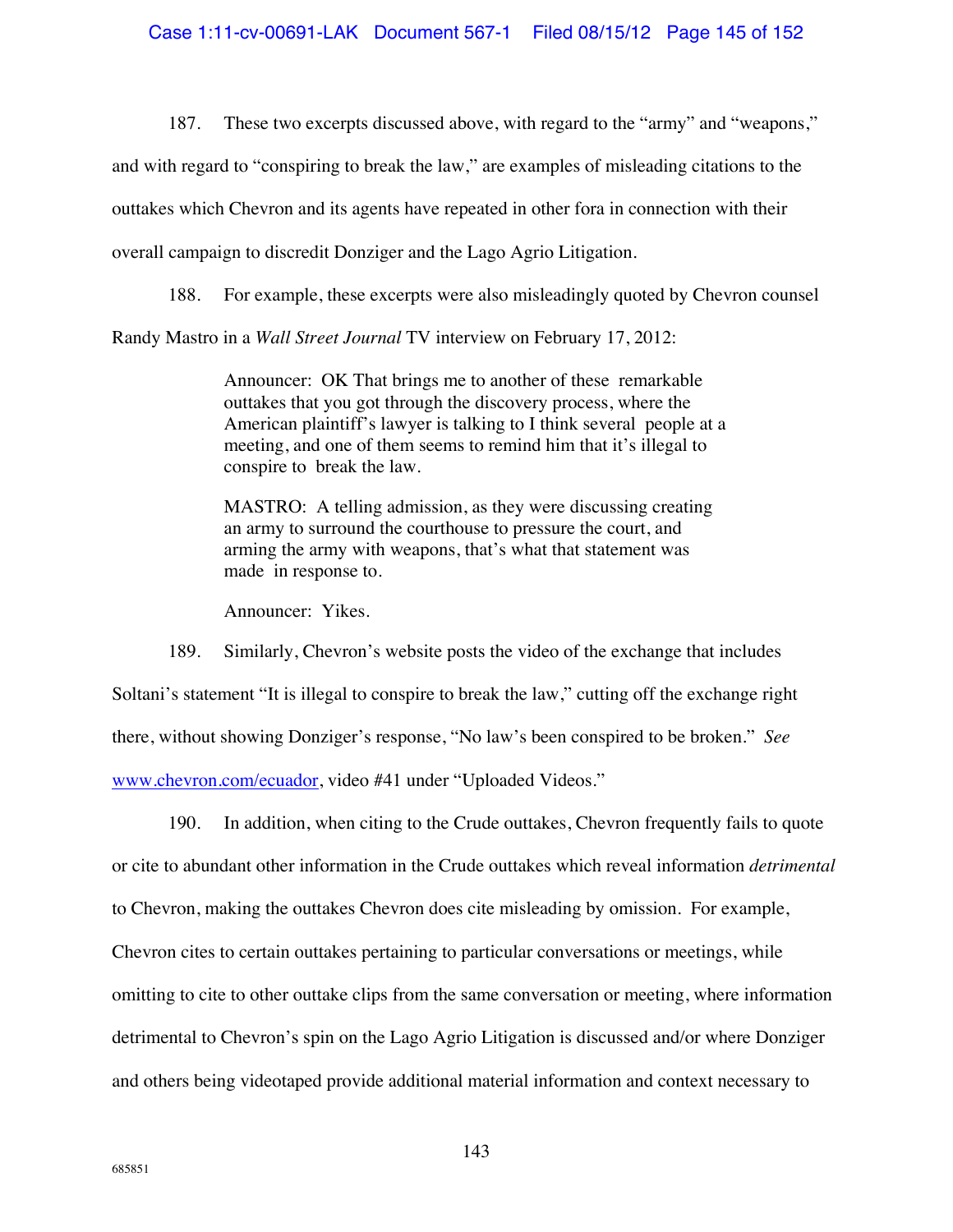make the excerpts cited by Chevron complete and not misleading. As one example, in paragraphs 129-133 of its Amended RICO Complaint Chevron cites to certain outtakes recording a March 3, 2007 meeting, while failing to mention other outtakes from that same meeting during which the participants discussed the abundant evidence of pollution and contamination and the scientific evidence supporting it.

# **6. Chevron's false and misleading statements regarding Donziger's involvement in "ghostwriting" the Ecuadorian judgment.**

191. As soon as the Lago Agrio Court issued its carefully reasoned judgment against Chevron on February 14, 2011, Chevron began to weave the judgment itself into its narrative of fraud and misconduct, claiming that the judgment was secretly "ghostwritten" by the Ecuadorian Plaintiffs' lawyers, including Donziger.

192. On information and belief, Chevron felt compelled to include the judgment into its false narrative because in his decision Judge Zambrano rejects Chevron's claims of fraud and other misconduct on the part of the Ecuadorian Plaintiffs' legal team. Chevron, therefore, had to find a way to discredit these findings, as well as the Court's liability findings against Chevron, in order to succeed in its overall scheme of fraudulently attacking and discrediting Donziger and the Lago Agrio Litigation.

193. For example, on its website, Chevron states that the Ecuadorian Plaintiffs' lawyers' misconduct includes "even ghostwriting parts of the verdict itself."

194. Similarly, Chevron's public relations website, www.theamazonpost.com, states: "[T]he plaintiffs' lawyers turned to fraud . . . ghostwriting the ultimate judgment itself."

195. Chevron General Counsel Pate has publicly stated: "Chevron has already shown through the plaintiffs' lawyers own documents and film outtakes that Judge Zambrano's ruling against Chevron was ghostwritten by the plaintiffs' lawyers."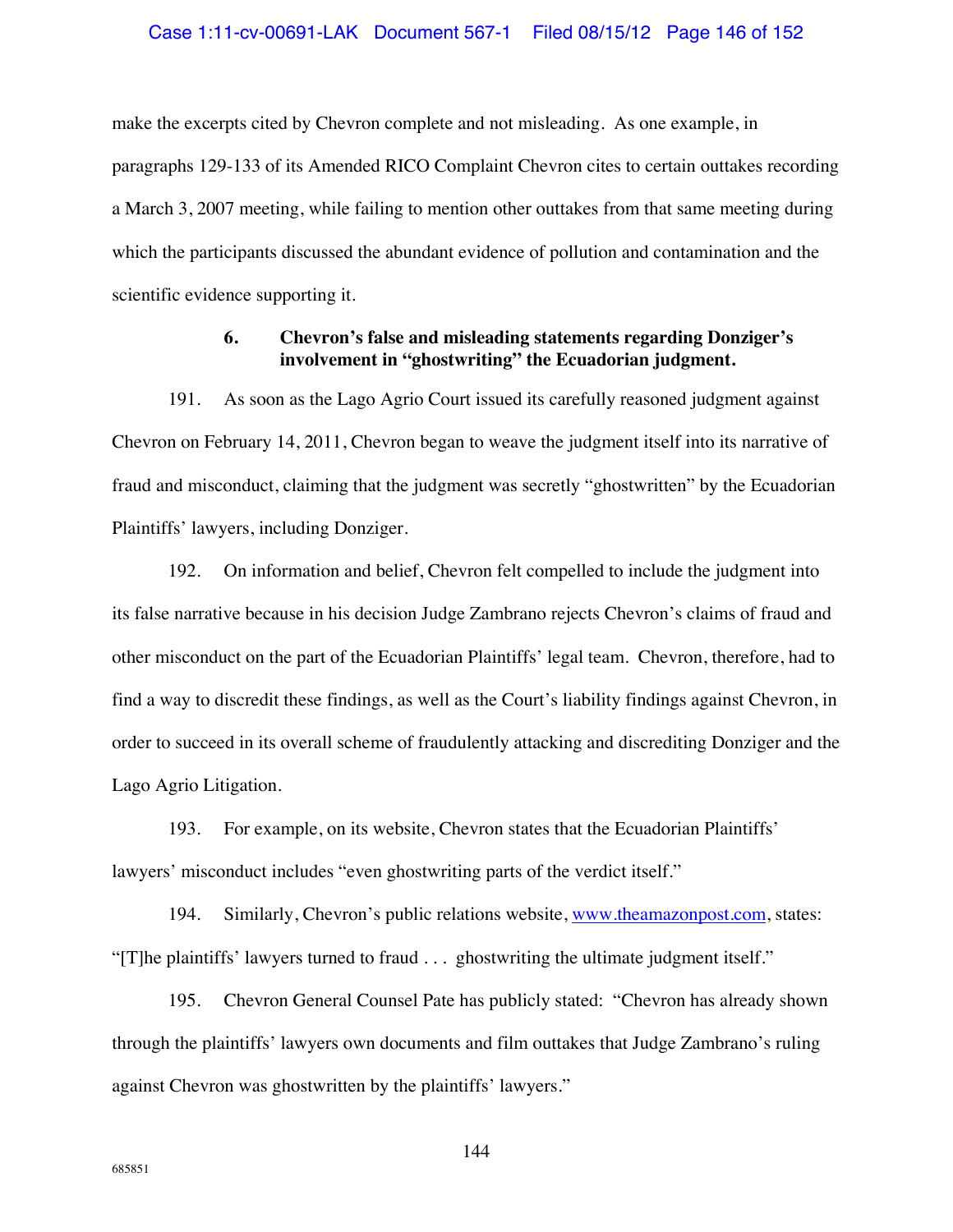### Case 1:11-cv-00691-LAK Document 567-1 Filed 08/15/12 Page 147 of 152

196. Chevron also submitted a letter to Ecuador's Prosecutor General, accusing Donziger and other members of the Ecuadorian Plaintiffs' legal team of fraud and corruption, including secretly drafting the judgment. According to Chevron's press release trumpeting the letter, Chevron claims to have "submitted evidence showing that plaintiffs' representatives, including Steven Donziger . . . covertly worked with Judge Zambrano to draft the judgment." In its letter to the Prosecutor General, Chevron demanded that the Ecuadorian government open an investigation of Donziger.

197. In fact, Donziger did not ghostwrite the judgment or have any knowledge that anyone else did. Chevron has no evidence to the contrary and no basis to accuse him.

198. Indeed, this Court recently concluded, after reviewing all of the evidence that Chevron could muster in support of its ghostwriting claims that: "[E]ven assuming the judge did not draft much of the Judgment*, there is no admissible evidence as to the identity of the author or authors.* The record is silent, for example, even as to such a basic matter as whether the trial judge had professional staff assisting him, which could account for multiple authors and for certain dissimilarities in style between the judgment and prior writings of the judge." (Emphasis added.)

### **VI. FIRST COUNTER-CLAIM FOR RELIEF – FRAUD**

199. Donziger realleges and incorporates herein by reference each and every foregoing paragraph of these Counterclaims as if set forth in full.

200. Chevron and its agents have knowingly misrepresented, omitted, and/or concealed material facts in their pleadings and representations before U.S. courts and before the Lago Agrio Court and the Ecuadorian appellate courts, in their communications to federal and state government agencies and officials, in their communications to the Ecuadorian government, including its Solicitor General and its Prosecutor General, and in their communications to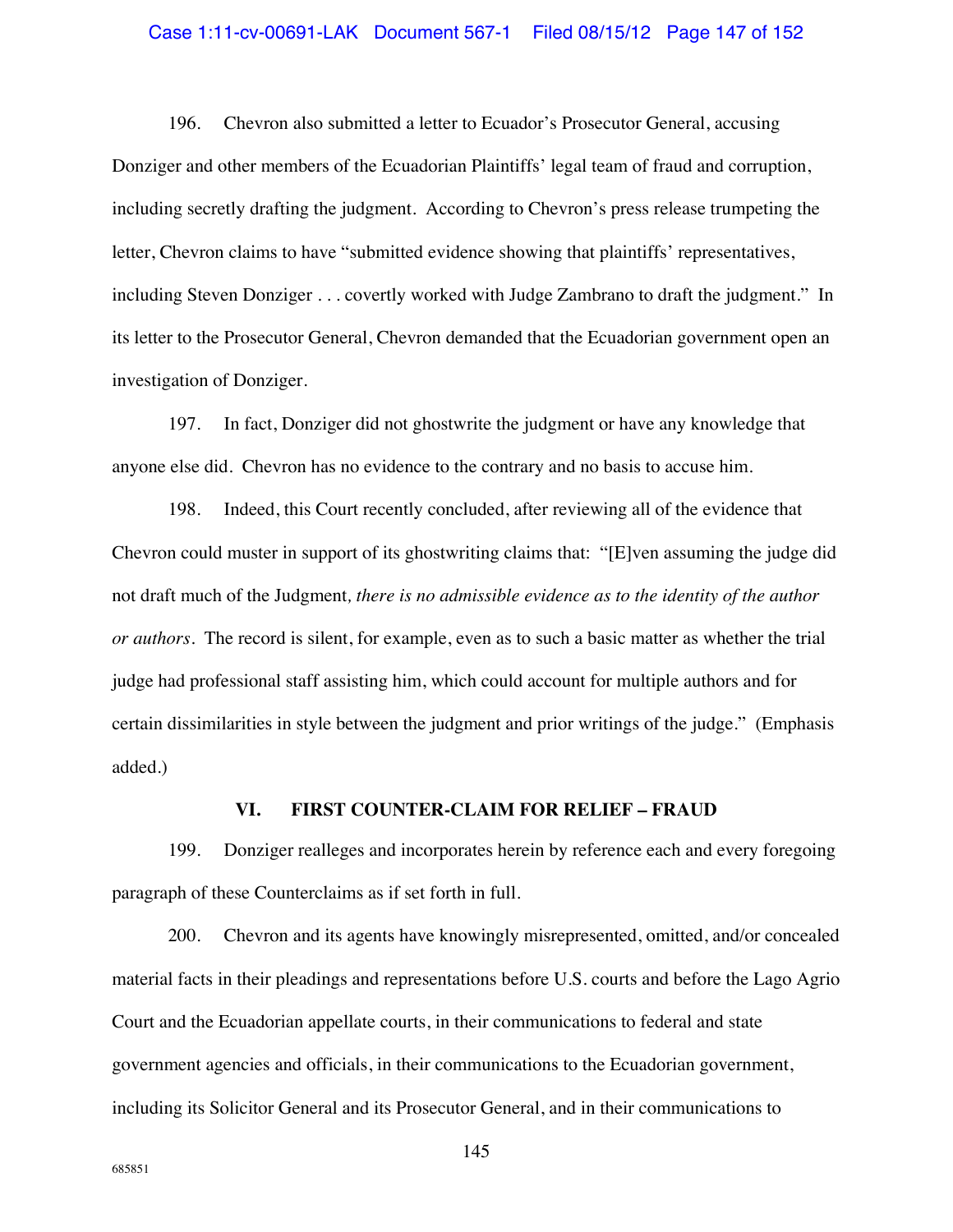## Case 1:11-cv-00691-LAK Document 567-1 Filed 08/15/12 Page 148 of 152

Donziger, to the media, to supporters and potential supporters of the Ecuadorian Plaintiffs, and to public at large.

201. Chevron's and its agents' false and misleading representations are detailed throughout these Counterclaims and include Chevron's false and misleading statements regarding: Diego Borja and Wayne Hansen, and their plot to discredit Judge Nuñez, the evidentiary record in the Lago Agrio Litigation, including the scientific evidence supporting the judgment against Chevron, and the statements and opinions of the Ecuadorian Plaintiffs' environmental experts and counsel concerning the evidentiary record, Donziger's statements and conduct during the course of the Lago Agrio Litigation, and Donziger's knowledge of and participation in the alleged ghostwriting of the Ecuadorian judgment.

202. Chevron made these misrepresentations while knowing that they were materially false and/or that they omitted material information.

203. Chevron made these misrepresentations with the intent of (i) corruptly obtaining favorable rulings from United States and Ecuadorian courts, (ii) obstructing, thwarting and delaying the Lago Agrio Litigation in Ecuador and recognition and enforcement of the judgment rendered against Chevron in that litigation, (iii) propagating false information about Donziger, the Ecuadorian Plaintiffs, and other supporters and representatives of the Ecuadorian Plaintiffs to United States and Ecuadorian courts and other government officials and agencies, international tribunals, potential supporters and funders of Lago Agrio Litigation and the Ecuadorian Plaintiffs, the media, and the general public, (iv) pressuring United States and Ecuadorian government officials and agencies to pursue criminal investigations of Donziger and other supporters and representatives of the Ecuadorian Plaintiffs, (v) disrupting Donziger's professional relationship with the Ecuadorian Plaintiffs, other members of their legal team, and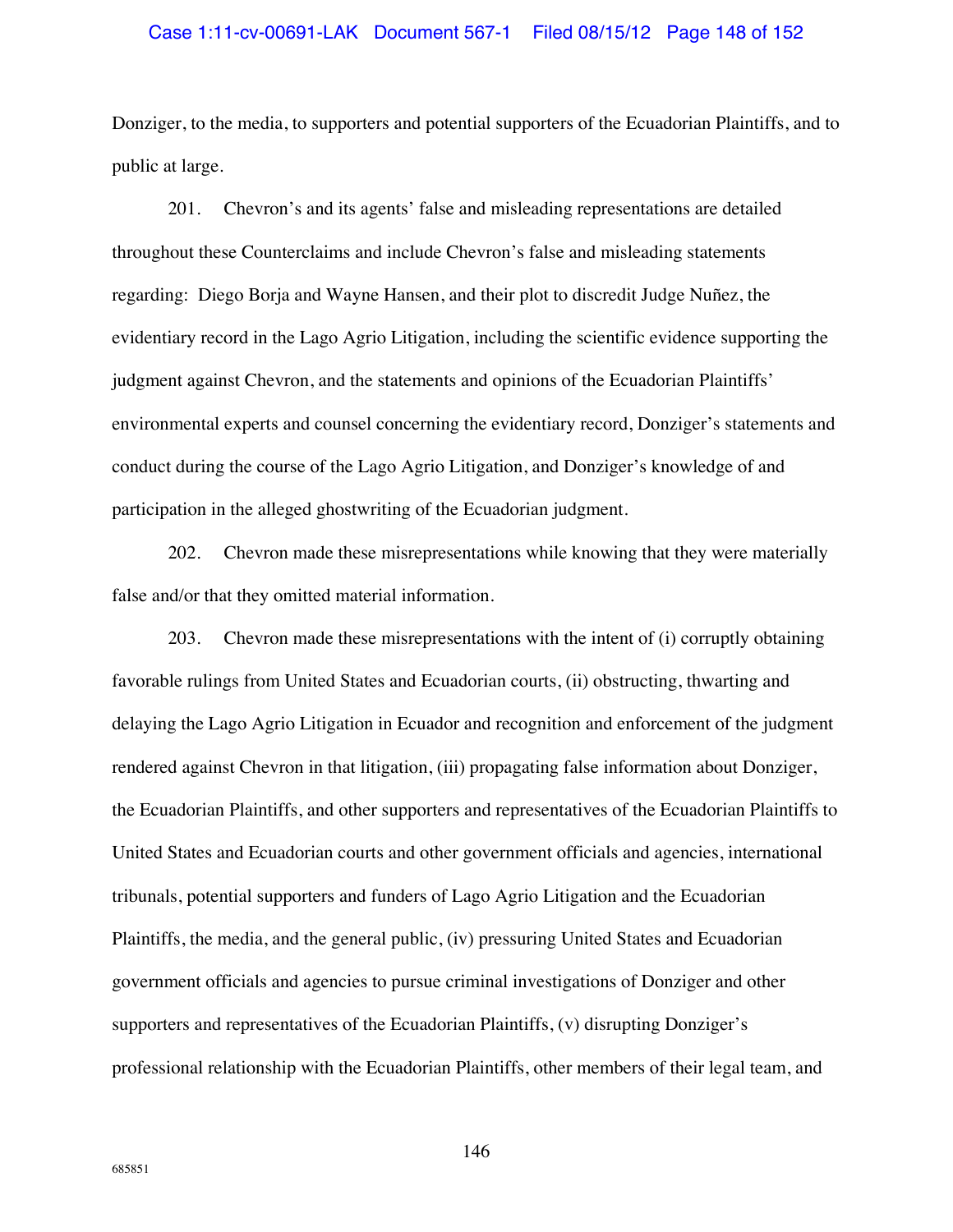### Case 1:11-cv-00691-LAK Document 567-1 Filed 08/15/12 Page 149 of 152

litigation supporters, and (vi) damaging Donziger's reputation, goodwill, and business operations.

204. These material misrepresentations have been reasonably and justifiably relied upon by United States courts, the Lago Agrio Court by means of its decision to recuse Judge Nuñez and not to consider or rely upon the Cabrera report, U.S. state and federal government agencies and officials, Ecuadorian government officials, the media, potential supporters and funders of the Ecuadorian Plaintiffs, and others.

205. As a direct, proximate, and foreseeable result of Chevron's fraud and calumny, Donziger has been harmed, including significant pecuniary, reputational, and other damages. These injuries include significant damage to Donziger's reputation and goodwill, impairment of his professional relationship with the Ecuadorian Plaintiffs, and attorneys' fees and costs Donziger has incurred defending against Chevron's misrepresentations and the baseless, improperly motivated litigation that Chevron has pursued against Donziger based, in significant part, upon its material misrepresentations and/or omissions, and that he has incurred in investigating and exposing Chevron's fraud.

206. Chevron has engaged in malicious, willful, and fraudulent commission of these wrongful acts with the intent to harm Donziger, and because of the reprehensible and outrageous nature of these acts, Donziger is entitled to, and should be awarded, punitive damages against Chevron.

### **VII. SECOND COUNTER-CLAIM FOR RELIEF – CIVIL EXTORTION/ DURESS**

207. Donziger realleges and incorporates herein by reference each and every foregoing paragraph of these Counterclaims as if set forth in full.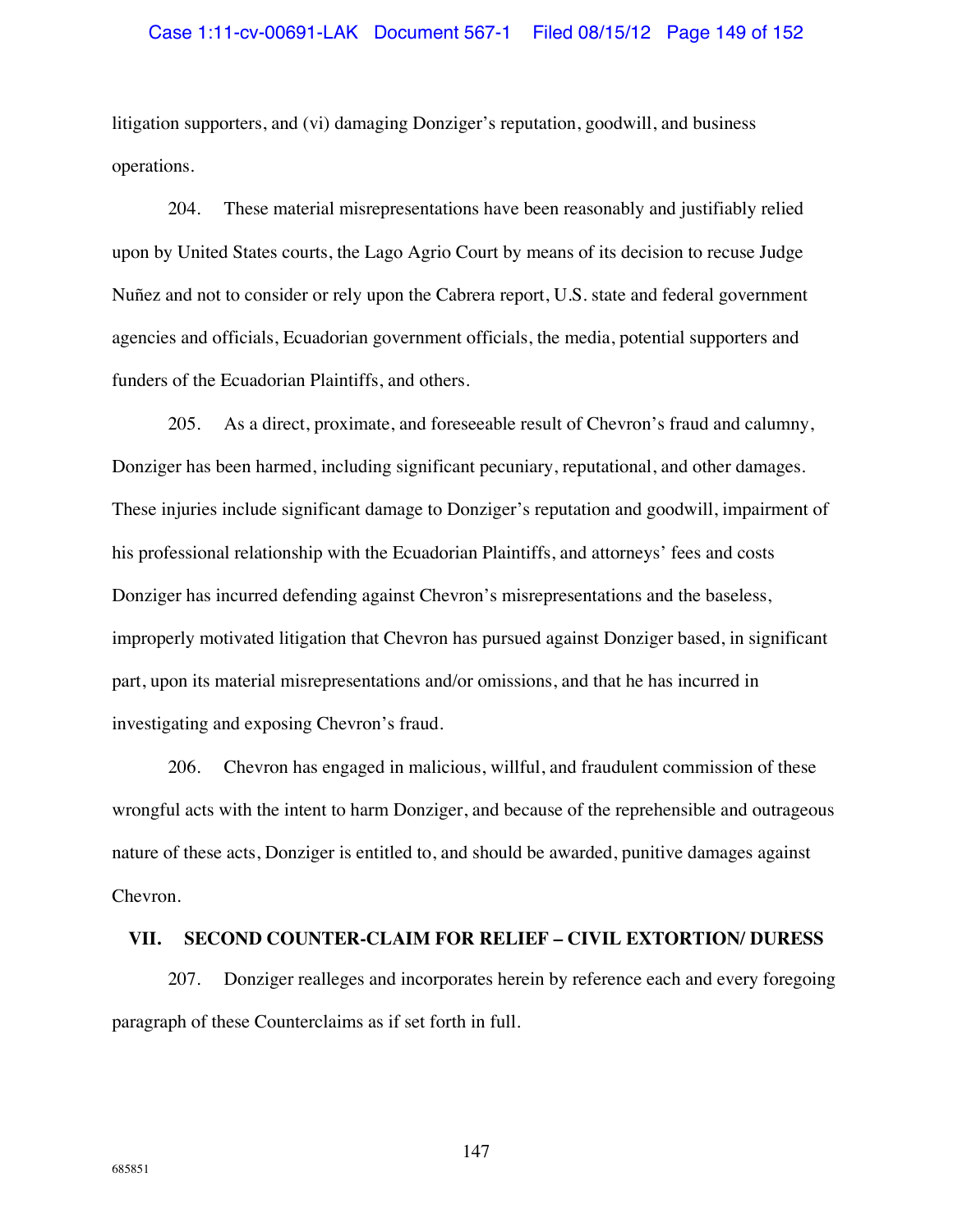### Case 1:11-cv-00691-LAK Document 567-1 Filed 08/15/12 Page 150 of 152

208. As described in the foregoing paragraphs, Chevron has engineered and executed a wide-ranging campaign of public attacks based on false and intentionally misleading statements against Donziger.

209. Chevron has utilized its false and misleading statements against Donziger to harass and intimidate him, to subject him to obloquy, to subject him to vexatious litigation, to damage his reputation and goodwill, and to harm him economically.

210. Chevron also has physically threatened, harassed, and intimidated Donziger by subjecting him and his family to near-constant monitoring and surveillance, both in the United States and in Ecuador.

211. Chevron has acted with intent to induce fear in Donziger, and Chevron has in fact induced fear in Donziger, that Chevron will continue to: (1) pursue a scheme of misrepresentations to the great harm and public denigration of Donziger, (2) subject Donziger to harassing and economically ruinous litigation premised upon its misrepresentations, (3) deplete Donziger's assets by forcing Donziger to defend against Chevron's campaign of attacks, (4) threaten and interfere with Donziger's right to pursue his lawful business, (5) attempt to disrupt Donziger's professional relationship with the Ecuadorian Plaintiffs; (6) seek to trump up baseless criminal investigations of Donziger, and (7) subject any third-parties, including other attorneys and litigation funders, that offer support to Donziger or the Ecuadorian Plaintiffs to the same treatment.

212. By this wrongful use and infliction of fear, Chevron has sought to obtain property interests of Donziger and the Ecuadorian Plaintiffs, including their interest in Chevron's full satisfaction of judgment rendered against Chevron in Ecuador, by seeking to coerce Donziger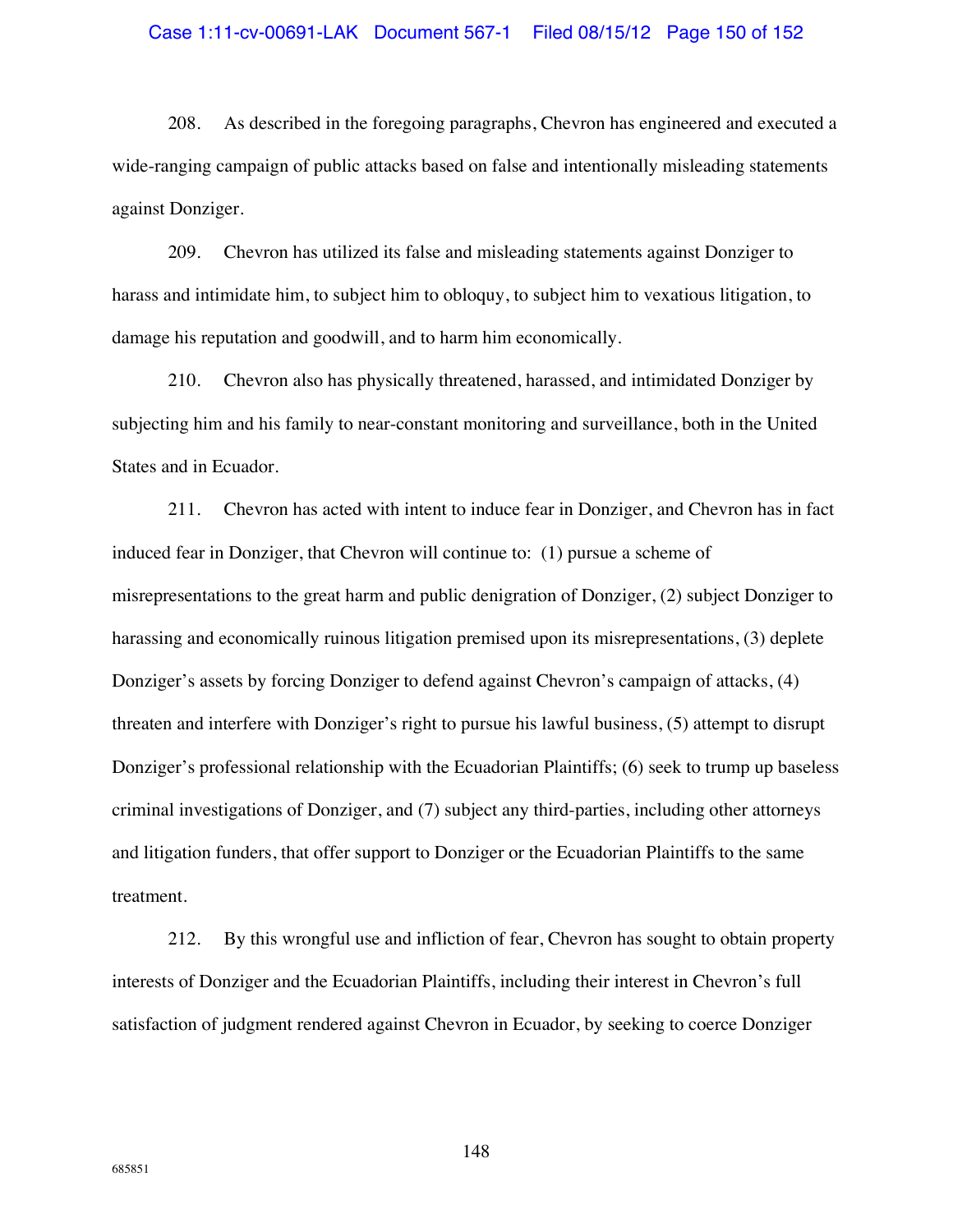## Case 1:11-cv-00691-LAK Document 567-1 Filed 08/15/12 Page 151 of 152

and the Ecuadorian Plaintiffs to consent to abandon or settle the Lago Agrio Litigation on terms favorable to Chevron.

213. Chevron's attempted extortion of Donziger has caused harm to Donziger, including damage to his business, reputation and goodwill, and requiring Donziger to devote time and effort, and to incur substantial legal fees and costs, to respond to Chevron's fraudulent attacks and threats.

214. Chevron has engaged in malicious, willful, and fraudulent commission of these wrongful acts with the intent to harm Donziger, and because of the reprehensible and outrageous nature of these acts, Donziger is entitled to, and should be awarded, punitive damages against Chevron.

# **VIII. PRAYER FOR RELIEF**

1. For general damages according to proof at trial;

2. Punitive damages in an amount to be proven at trial; and

3. For such other legal and equitable relief as the Court may deem Donziger is entitled to receive.

# **JURY DEMAND**

Defendants Steven Donziger, the Law Offices of Steven R. Donziger and Donziger & Associates, PLLC hereby demand a jury trial of all claims and/or issues in this action triable as of right by a jury.